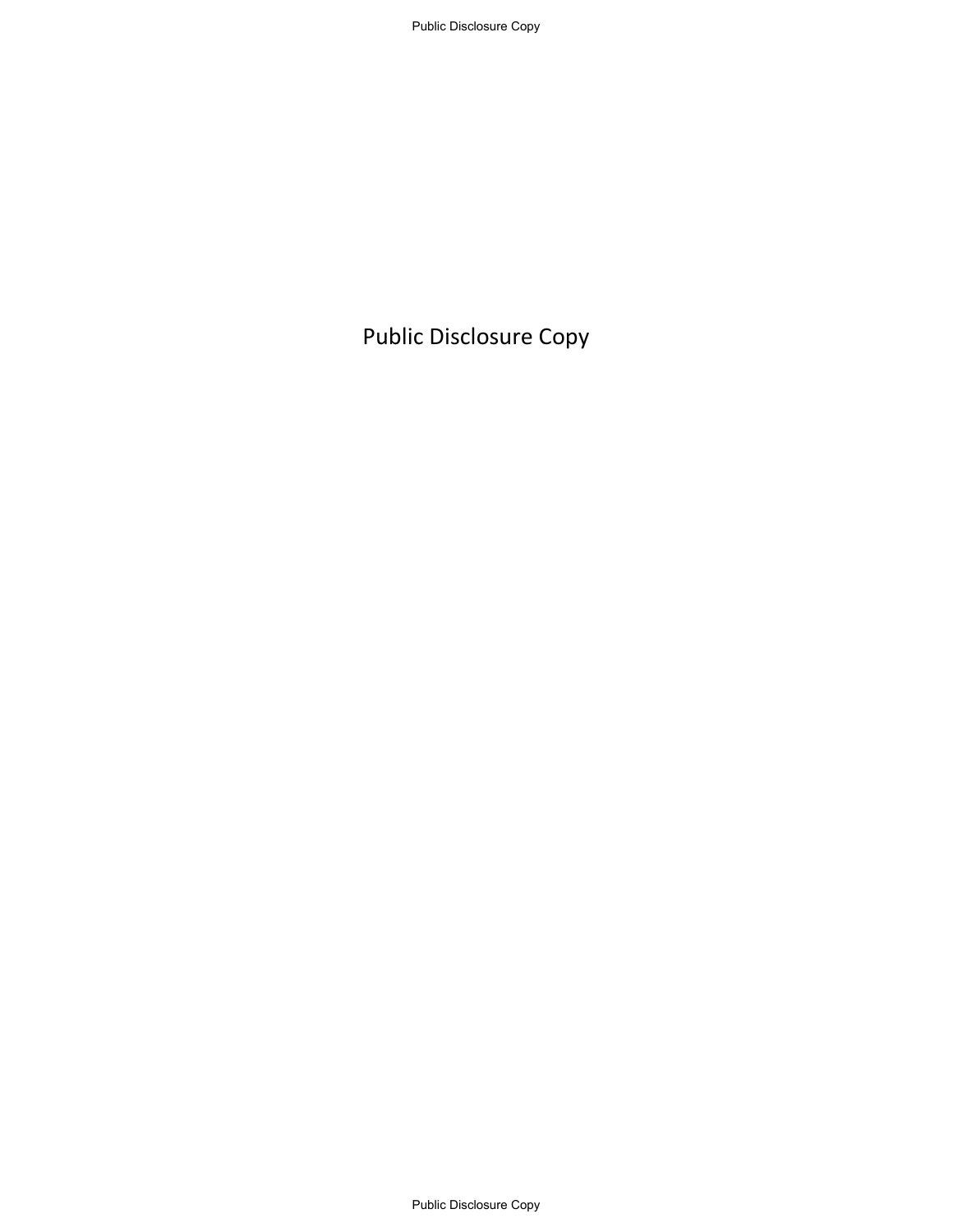Under section 501(c), 527, or 4947(a)(1) of the Internal Revenue Code (except private foundations) **2019** 

**| Do not enter social security numbers on this form as it may be made public.** ▶ Go to www.irs.gov/Form990 for instructions and the latest information.

Form**990**(Rev. January 2020)



|                                                                                  |                                  |                                                                                                                                             | Go to www.irs.gov/Form990 for instructions and the latest information. | Inspection                                                                                              |
|----------------------------------------------------------------------------------|----------------------------------|---------------------------------------------------------------------------------------------------------------------------------------------|------------------------------------------------------------------------|---------------------------------------------------------------------------------------------------------|
|                                                                                  |                                  | MAY 1,<br>2019<br>A For the 2019 calendar year, or tax year beginning                                                                       | and ending APR 30, 2020                                                |                                                                                                         |
|                                                                                  | <b>B</b> Check if<br>applicable: | <b>C</b> Name of organization<br>DOW RUMMEL COMMUNITY ENHANCEMENT                                                                           | D Employer identification number                                       |                                                                                                         |
|                                                                                  | Address<br>change                | <b>FOUNDATION</b>                                                                                                                           |                                                                        |                                                                                                         |
|                                                                                  | Name<br>change                   | Doing business as                                                                                                                           | 27-0860032                                                             |                                                                                                         |
|                                                                                  | Initial<br> return               | Number and street (or P.O. box if mail is not delivered to street address)<br>Room/suite                                                    | E Telephone number                                                     |                                                                                                         |
|                                                                                  | Final<br>return/                 | 1321 W. DOW RUMMEL ST.                                                                                                                      | $605 - 336 - 1490$                                                     |                                                                                                         |
|                                                                                  | termin-<br>ated                  | City or town, state or province, country, and ZIP or foreign postal code                                                                    | G Gross receipts \$                                                    | 84,812.                                                                                                 |
|                                                                                  | Amended<br>return                | SIOUX FALLS, SD<br>57104                                                                                                                    | H(a) Is this a group return                                            |                                                                                                         |
|                                                                                  | Applica-<br>tion                 | F Name and address of principal officer: DARLA VAN ROSENDALE                                                                                | for subordinates?                                                      | $\sqrt{}$ Yes $\sqrt{}$ $\overline{\rm X}$ No                                                           |
|                                                                                  | pending                          | SAME AS C ABOVE                                                                                                                             | $H(b)$ Are all subordinates included? $\Box$ Yes                       | l No                                                                                                    |
|                                                                                  |                                  | Tax-exempt status: $\boxed{\mathbf{X}}$ 501(c)(3)<br>$501(c)$ (<br>$\sqrt{\bullet}$ (insert no.)<br>$4947(a)(1)$ or                         | 527                                                                    | If "No," attach a list. (see instructions)                                                              |
|                                                                                  |                                  | J Website: WWW.DOWRUMMEL.COM                                                                                                                | $H(c)$ Group exemption number $\blacktriangleright$                    |                                                                                                         |
|                                                                                  |                                  | K Form of organization: X Corporation<br>Trust<br>Association<br>Other $\blacktriangleright$                                                | L Year of formation: $2008$ M State of legal domicile: SD              |                                                                                                         |
|                                                                                  | Part I                           | Summary                                                                                                                                     |                                                                        |                                                                                                         |
|                                                                                  | 1.                               | Briefly describe the organization's mission or most significant activities: TO PROVIDE SUPPORT TO DOW RUMMEL                                |                                                                        |                                                                                                         |
|                                                                                  |                                  | VILLAGE AND ITS RESIDENTS.                                                                                                                  |                                                                        |                                                                                                         |
|                                                                                  | 2                                | Check this box $\blacktriangleright$ $\Box$ if the organization discontinued its operations or disposed of more than 25% of its net assets. |                                                                        |                                                                                                         |
|                                                                                  | З                                |                                                                                                                                             | 3                                                                      | 4                                                                                                       |
|                                                                                  | 4                                |                                                                                                                                             | $\overline{\mathbf{4}}$                                                | 4                                                                                                       |
|                                                                                  | 5                                |                                                                                                                                             | $\overline{5}$                                                         | $\mathbf 0$                                                                                             |
|                                                                                  |                                  |                                                                                                                                             |                                                                        |                                                                                                         |
|                                                                                  |                                  |                                                                                                                                             | $6\phantom{a}$                                                         |                                                                                                         |
|                                                                                  |                                  |                                                                                                                                             | 7a                                                                     |                                                                                                         |
|                                                                                  |                                  |                                                                                                                                             | 7b                                                                     | $\overline{6}$<br>0.<br>0.                                                                              |
|                                                                                  |                                  |                                                                                                                                             | <b>Prior Year</b>                                                      | <b>Current Year</b>                                                                                     |
|                                                                                  | 8                                |                                                                                                                                             | 7,655.                                                                 |                                                                                                         |
|                                                                                  | 9                                | Program service revenue (Part VIII, line 2g)                                                                                                | 0.                                                                     | 0.                                                                                                      |
|                                                                                  | 10                               |                                                                                                                                             | 19,858.                                                                |                                                                                                         |
|                                                                                  | 11                               | Other revenue (Part VIII, column (A), lines 5, 6d, 8c, 9c, 10c, and 11e)                                                                    | 0.                                                                     |                                                                                                         |
|                                                                                  | 12                               | Total revenue - add lines 8 through 11 (must equal Part VIII, column (A), line 12)                                                          | 27,513.                                                                |                                                                                                         |
|                                                                                  | 13                               | Grants and similar amounts paid (Part IX, column (A), lines 1-3)                                                                            | 20, 392.                                                               |                                                                                                         |
|                                                                                  | 14                               |                                                                                                                                             | 0.                                                                     |                                                                                                         |
|                                                                                  | 15                               | Salaries, other compensation, employee benefits (Part IX, column (A), lines 5-10)                                                           | 0.                                                                     |                                                                                                         |
|                                                                                  |                                  |                                                                                                                                             | $\overline{0}$ .                                                       |                                                                                                         |
|                                                                                  |                                  | 0.<br><b>b</b> Total fundraising expenses (Part IX, column (D), line 25) $\rightarrow$                                                      |                                                                        |                                                                                                         |
|                                                                                  |                                  |                                                                                                                                             | 3,628.                                                                 |                                                                                                         |
|                                                                                  | 18                               | Total expenses. Add lines 13-17 (must equal Part IX, column (A), line 25) [                                                                 | $\overline{24,020}$ .                                                  |                                                                                                         |
|                                                                                  | 19                               | Revenue less expenses. Subtract line 18 from line 12                                                                                        | 3,493.                                                                 |                                                                                                         |
|                                                                                  |                                  |                                                                                                                                             | <b>Beginning of Current Year</b>                                       | 0.<br><b>End of Year</b>                                                                                |
|                                                                                  | 20                               | Total assets (Part X, line 16)                                                                                                              | 619,084.                                                               | 0.<br>604,674.                                                                                          |
| Activities & Governance<br>Revenue<br>Expenses<br>Net Assets or<br>Fund Balances | 21                               | Total liabilities (Part X, line 26)                                                                                                         | 0.<br>619, 084.                                                        | 10,694.<br>74,118.<br>0.<br>84,812.<br>18, 145.<br>0.<br>3,742.<br>21,887.<br>62,925.<br>Ο.<br>604,674. |

Under penalties of perjury, I declare that I have examined this return, including accompanying schedules and statements, and to the best of my knowledge and belief, it is true, correct, and complete. Declaration of preparer (other than officer) is based on all information of which preparer has any knowledge.

| Sign            | Signature of officer                                                                                       |                      |          | Date                                        |  |  |  |  |  |
|-----------------|------------------------------------------------------------------------------------------------------------|----------------------|----------|---------------------------------------------|--|--|--|--|--|
| Here            | KEVIN KAUFMAN,<br>CFO                                                                                      |                      |          |                                             |  |  |  |  |  |
|                 | Type or print name and title                                                                               |                      |          |                                             |  |  |  |  |  |
|                 | Print/Type preparer's name                                                                                 | Preparer's signature | Date     | <b>PTIN</b><br>Check                        |  |  |  |  |  |
| Paid            | LAURIE HANSON, CPA                                                                                         |                      | 01/19/21 | P00851848<br>self-emploved                  |  |  |  |  |  |
| Preparer        | EIDE BAILLY LLP<br>Firm's name                                                                             |                      |          | Firm's EIN $\blacktriangleright$ 45-0250958 |  |  |  |  |  |
| Use Only        | Firm's address 200 E. 10TH ST., STE. 500                                                                   |                      |          |                                             |  |  |  |  |  |
|                 | SIOUX FALLS, SD 57104-6375                                                                                 |                      |          | Phone no. $605 - 339 - 1999$                |  |  |  |  |  |
|                 | x<br>Yes<br><b>No</b><br>May the IRS discuss this return with the preparer shown above? (see instructions) |                      |          |                                             |  |  |  |  |  |
| 932001 01-20-20 | LHA For Paperwork Reduction Act Notice, see the separate instructions.                                     |                      |          | Form 990 (2019)                             |  |  |  |  |  |
|                 |                                                                                                            |                      |          |                                             |  |  |  |  |  |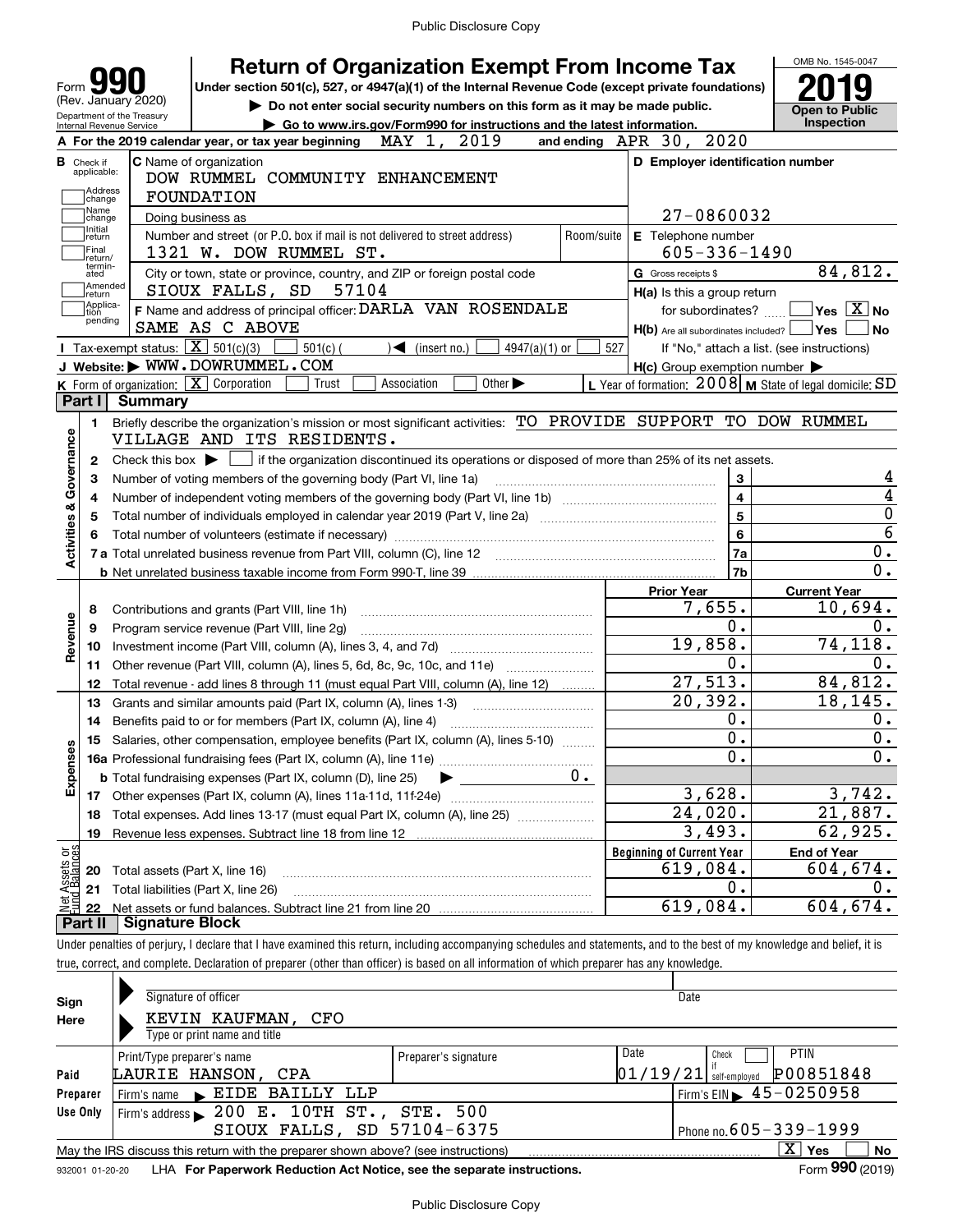| Public Disclosure Copy |  |
|------------------------|--|
|------------------------|--|

|              | Public Disclosure Copy                                                                                                                                                  |
|--------------|-------------------------------------------------------------------------------------------------------------------------------------------------------------------------|
|              | DOW RUMMEL COMMUNITY ENHANCEMENT                                                                                                                                        |
|              | 27-0860032<br>FOUNDATION<br>Page 2<br>Form 990 (2019)                                                                                                                   |
|              | <b>Statement of Program Service Accomplishments</b><br>Part III                                                                                                         |
|              | $\overline{\mathbf{x}}$                                                                                                                                                 |
| 1            | Briefly describe the organization's mission:                                                                                                                            |
|              | THE CORPORATION IS ORGANIZED TO ASSIST OLDER ADULTS AND PROVIDE RELIEF                                                                                                  |
|              | FOR THE ELDERLY IN A SECURE SETTING FOR RETIREMENT LIVING; TO PROVIDE                                                                                                   |
|              | SUPPORT TO THE OPERATIONS OF DOW RUMMEL VILLAGE, AND TO RECEIVE,                                                                                                        |
|              | ACCEPT, HOLD, INVEST, REINVEST, AND ADMINISTER ANY GIFTS, BEQUESTS,                                                                                                     |
| $\mathbf{2}$ | Did the organization undertake any significant program services during the year which were not listed on the                                                            |
|              | $\overline{\mathsf{Yes} \mathbb{X}}$ No                                                                                                                                 |
|              | If "Yes," describe these new services on Schedule O.                                                                                                                    |
| 3            | $\sqrt{}$ Yes $\sqrt{}$ X $\sqrt{}$ No<br>Did the organization cease conducting, or make significant changes in how it conducts, any program services?                  |
|              | If "Yes," describe these changes on Schedule O.                                                                                                                         |
| 4            | Describe the organization's program service accomplishments for each of its three largest program services, as measured by expenses.                                    |
|              | Section 501(c)(3) and 501(c)(4) organizations are required to report the amount of grants and allocations to others, the total expenses, and                            |
|              | revenue, if any, for each program service reported.                                                                                                                     |
| 4a           | 18, 145. including grants of \$ 18, 145. ) (Revenue \$<br>$0 \cdot$ )<br>(Code:<br>(Expenses \$<br>DURING THE FISCAL YEAR ENDED APRIL 30, 2020, THE FOUNDATION RECEIVED |
|              |                                                                                                                                                                         |
|              | AND INVESTED CONTRIBUTIONS FOR THE ULTIMATE BENEFIT OF ELDERLY                                                                                                          |
|              | RESIDENTS OF DOW RUMMEL VILLAGE.                                                                                                                                        |
|              |                                                                                                                                                                         |
|              |                                                                                                                                                                         |
|              |                                                                                                                                                                         |
|              |                                                                                                                                                                         |
|              |                                                                                                                                                                         |
|              |                                                                                                                                                                         |
|              |                                                                                                                                                                         |
|              |                                                                                                                                                                         |
|              |                                                                                                                                                                         |
| 4b           |                                                                                                                                                                         |
|              |                                                                                                                                                                         |
|              |                                                                                                                                                                         |
|              |                                                                                                                                                                         |
|              |                                                                                                                                                                         |
|              |                                                                                                                                                                         |
|              |                                                                                                                                                                         |
|              |                                                                                                                                                                         |
|              |                                                                                                                                                                         |
|              |                                                                                                                                                                         |
|              |                                                                                                                                                                         |
|              |                                                                                                                                                                         |
|              |                                                                                                                                                                         |
| 4с           |                                                                                                                                                                         |
|              |                                                                                                                                                                         |
|              |                                                                                                                                                                         |
|              |                                                                                                                                                                         |
|              |                                                                                                                                                                         |
|              |                                                                                                                                                                         |
|              |                                                                                                                                                                         |
|              |                                                                                                                                                                         |
|              |                                                                                                                                                                         |
|              |                                                                                                                                                                         |
|              |                                                                                                                                                                         |
|              |                                                                                                                                                                         |
|              |                                                                                                                                                                         |
| 4d           | Other program services (Describe on Schedule O.)                                                                                                                        |
|              | (Expenses \$<br>) (Revenue \$<br>including grants of \$                                                                                                                 |
|              | 18,145.<br>4e Total program service expenses                                                                                                                            |
|              | Form 990 (2019)                                                                                                                                                         |
|              |                                                                                                                                                                         |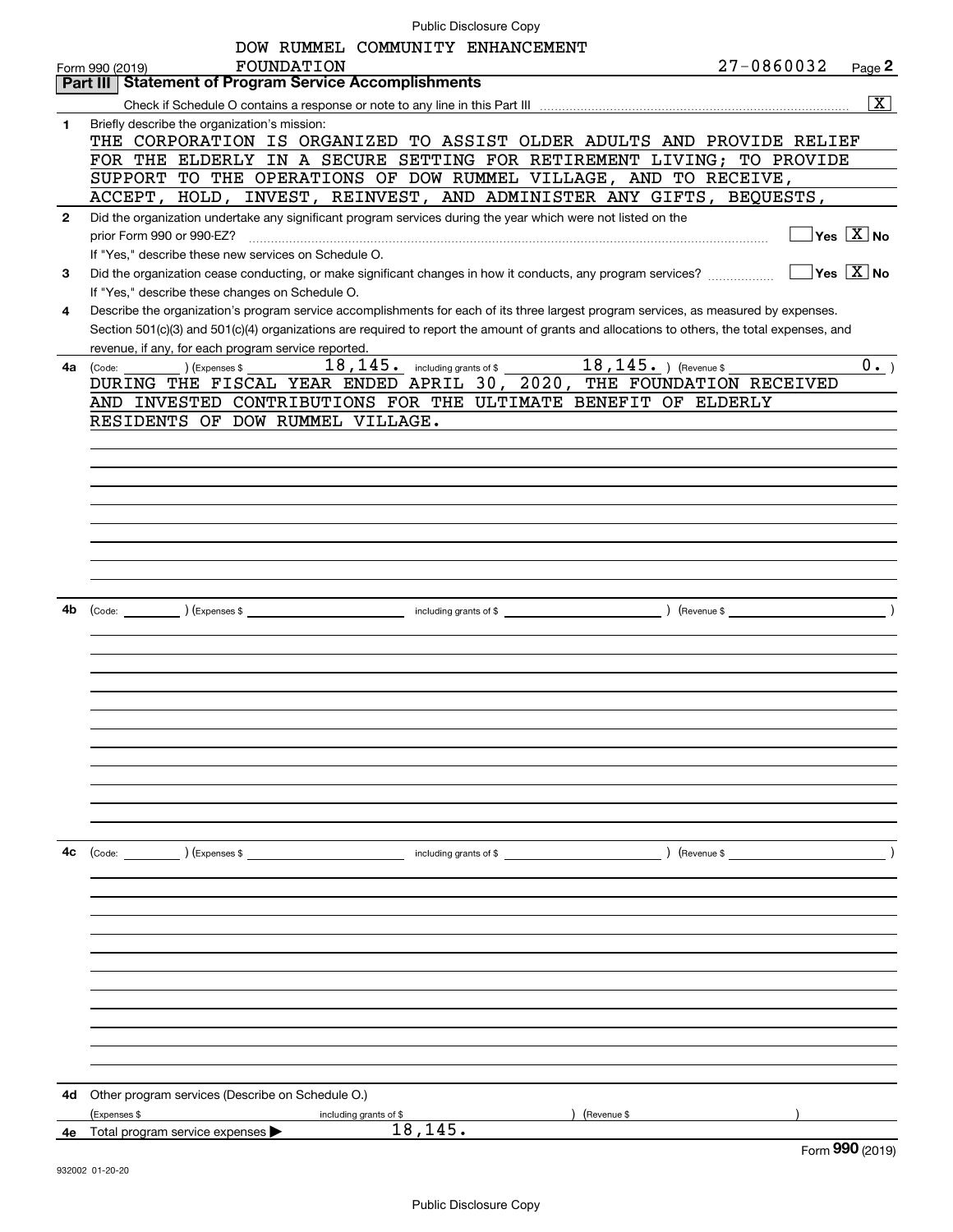|     | 27-0860032<br>FOUNDATION<br>Form 990 (2019)                                                                                                                                                                                   |                 |     | Page $3$     |
|-----|-------------------------------------------------------------------------------------------------------------------------------------------------------------------------------------------------------------------------------|-----------------|-----|--------------|
|     | <b>Part IV   Checklist of Required Schedules</b>                                                                                                                                                                              |                 |     |              |
|     |                                                                                                                                                                                                                               |                 | Yes | No           |
| 1   | Is the organization described in section $501(c)(3)$ or $4947(a)(1)$ (other than a private foundation)?                                                                                                                       |                 |     |              |
|     | If "Yes," complete Schedule A measure manufacture contract the Schedule A measure of the Schedule A measure manufacture of the Schedule A measure manufacture of the Schedule A measure manufacture of the Schedule A measure | 1.              | x   |              |
| 2   |                                                                                                                                                                                                                               | $\overline{2}$  |     | $\mathbf{X}$ |
| З   | Did the organization engage in direct or indirect political campaign activities on behalf of or in opposition to candidates for                                                                                               |                 |     |              |
|     |                                                                                                                                                                                                                               | 3               |     | x            |
|     | Section 501(c)(3) organizations. Did the organization engage in lobbying activities, or have a section 501(h) election in effect                                                                                              |                 |     |              |
| 4   |                                                                                                                                                                                                                               |                 |     | x            |
|     |                                                                                                                                                                                                                               | 4               |     |              |
| 5   | Is the organization a section 501(c)(4), 501(c)(5), or 501(c)(6) organization that receives membership dues, assessments, or                                                                                                  |                 |     |              |
|     |                                                                                                                                                                                                                               | 5               |     | x            |
| 6   | Did the organization maintain any donor advised funds or any similar funds or accounts for which donors have the right to                                                                                                     |                 |     |              |
|     | provide advice on the distribution or investment of amounts in such funds or accounts? If "Yes," complete Schedule D, Part I                                                                                                  | 6               |     | x            |
| 7   | Did the organization receive or hold a conservation easement, including easements to preserve open space,                                                                                                                     |                 |     |              |
|     |                                                                                                                                                                                                                               | $\overline{7}$  |     | x            |
| 8   | Did the organization maintain collections of works of art, historical treasures, or other similar assets? If "Yes," complete                                                                                                  |                 |     |              |
|     |                                                                                                                                                                                                                               | 8               |     | x            |
| 9   | Did the organization report an amount in Part X, line 21, for escrow or custodial account liability, serve as a custodian for                                                                                                 |                 |     |              |
|     | amounts not listed in Part X; or provide credit counseling, debt management, credit repair, or debt negotiation services?                                                                                                     |                 |     |              |
|     |                                                                                                                                                                                                                               | 9               |     | x            |
| 10  | Did the organization, directly or through a related organization, hold assets in donor-restricted endowments                                                                                                                  |                 |     |              |
|     |                                                                                                                                                                                                                               | 10              | X   |              |
| 11  | If the organization's answer to any of the following questions is "Yes," then complete Schedule D, Parts VI, VII, VIII, IX, or X                                                                                              |                 |     |              |
|     | as applicable.                                                                                                                                                                                                                |                 |     |              |
|     | a Did the organization report an amount for land, buildings, and equipment in Part X, line 10? If "Yes." complete Schedule D.                                                                                                 |                 |     |              |
|     |                                                                                                                                                                                                                               |                 |     | x            |
|     |                                                                                                                                                                                                                               | 11a             |     |              |
|     | <b>b</b> Did the organization report an amount for investments - other securities in Part X, line 12, that is 5% or more of its total                                                                                         |                 |     |              |
|     |                                                                                                                                                                                                                               | 11 <sub>b</sub> | x   |              |
|     | c Did the organization report an amount for investments - program related in Part X, line 13, that is 5% or more of its total                                                                                                 |                 |     |              |
|     |                                                                                                                                                                                                                               | 11c             |     | x            |
|     | d Did the organization report an amount for other assets in Part X, line 15, that is 5% or more of its total assets reported in                                                                                               |                 |     |              |
|     |                                                                                                                                                                                                                               | 11d             |     | x            |
|     |                                                                                                                                                                                                                               | <b>11e</b>      |     | $\mathbf{X}$ |
| f   | Did the organization's separate or consolidated financial statements for the tax year include a footnote that addresses                                                                                                       |                 |     |              |
|     | the organization's liability for uncertain tax positions under FIN 48 (ASC 740)? If "Yes," complete Schedule D, Part X                                                                                                        | 11f             | х   |              |
|     | 12a Did the organization obtain separate, independent audited financial statements for the tax year? If "Yes." complete                                                                                                       |                 |     |              |
|     |                                                                                                                                                                                                                               | 12a             |     | ∡⊾           |
|     | <b>b</b> Was the organization included in consolidated, independent audited financial statements for the tax year?                                                                                                            |                 |     |              |
|     | If "Yes," and if the organization answered "No" to line 12a, then completing Schedule D, Parts XI and XII is optional                                                                                                         | 12b             | х   |              |
| 13  |                                                                                                                                                                                                                               | 13              |     | X            |
| 14a | Did the organization maintain an office, employees, or agents outside of the United States?                                                                                                                                   | 14a             |     | X            |
| b   | Did the organization have aggregate revenues or expenses of more than \$10,000 from grantmaking, fundraising, business,                                                                                                       |                 |     |              |
|     | investment, and program service activities outside the United States, or aggregate foreign investments valued at \$100,000                                                                                                    |                 |     |              |
|     |                                                                                                                                                                                                                               | 14b             |     | X            |
|     | Did the organization report on Part IX, column (A), line 3, more than \$5,000 of grants or other assistance to or for any                                                                                                     |                 |     |              |
| 15  |                                                                                                                                                                                                                               |                 |     |              |
|     |                                                                                                                                                                                                                               | 15              |     | x            |
| 16  | Did the organization report on Part IX, column (A), line 3, more than \$5,000 of aggregate grants or other assistance to                                                                                                      |                 |     |              |
|     |                                                                                                                                                                                                                               | 16              |     | x            |
| 17  | Did the organization report a total of more than \$15,000 of expenses for professional fundraising services on Part IX,                                                                                                       |                 |     |              |
|     |                                                                                                                                                                                                                               | 17              |     | x            |
| 18  | Did the organization report more than \$15,000 total of fundraising event gross income and contributions on Part VIII, lines                                                                                                  |                 |     |              |
|     |                                                                                                                                                                                                                               | 18              |     | x            |
| 19  | Did the organization report more than \$15,000 of gross income from gaming activities on Part VIII, line 9a? If "Yes."                                                                                                        |                 |     |              |
|     |                                                                                                                                                                                                                               | 19              |     | x            |
| 20a |                                                                                                                                                                                                                               | 20a             |     | X            |
| b   | If "Yes" to line 20a, did the organization attach a copy of its audited financial statements to this return?                                                                                                                  | 20 <sub>b</sub> |     |              |
| 21  | Did the organization report more than \$5,000 of grants or other assistance to any domestic organization or                                                                                                                   |                 |     |              |
|     |                                                                                                                                                                                                                               | 21              | x   |              |
|     |                                                                                                                                                                                                                               |                 | റററ |              |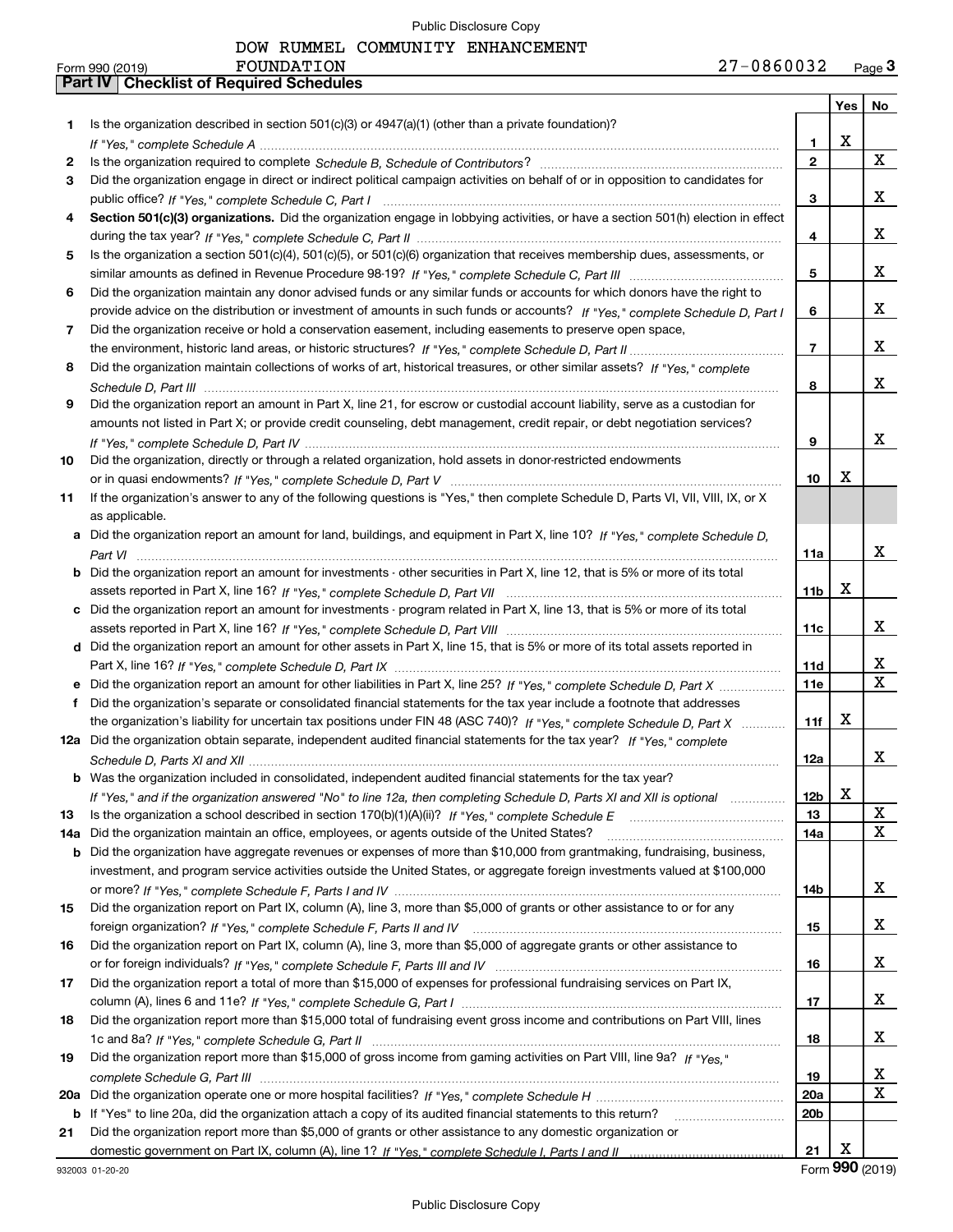DOW RUMMEL COMMUNITY ENHANCEMENT

|               | FOUNDATION<br>Form 990 (2019)                                                                                                | 27-0860032 |                 | Page 4      |
|---------------|------------------------------------------------------------------------------------------------------------------------------|------------|-----------------|-------------|
|               | Part IV   Checklist of Required Schedules (continued)                                                                        |            |                 |             |
|               |                                                                                                                              |            | Yes             | No          |
| 22            | Did the organization report more than \$5,000 of grants or other assistance to or for domestic individuals on                |            |                 |             |
|               |                                                                                                                              | 22         |                 | x           |
| 23            | Did the organization answer "Yes" to Part VII, Section A, line 3, 4, or 5 about compensation of the organization's current   |            |                 |             |
|               | and former officers, directors, trustees, key employees, and highest compensated employees? If "Yes," complete               |            |                 |             |
|               |                                                                                                                              | 23         | х               |             |
|               | 24a Did the organization have a tax-exempt bond issue with an outstanding principal amount of more than \$100,000 as of the  |            |                 |             |
|               | last day of the year, that was issued after December 31, 2002? If "Yes," answer lines 24b through 24d and complete           |            |                 |             |
|               |                                                                                                                              | 24a        |                 | x           |
|               |                                                                                                                              | 24b        |                 |             |
|               | c Did the organization maintain an escrow account other than a refunding escrow at any time during the year to defease       |            |                 |             |
|               |                                                                                                                              | 24c        |                 |             |
|               |                                                                                                                              | 24d        |                 |             |
|               | 25a Section 501(c)(3), 501(c)(4), and 501(c)(29) organizations. Did the organization engage in an excess benefit             |            |                 |             |
|               |                                                                                                                              | 25a        |                 | x           |
|               | b Is the organization aware that it engaged in an excess benefit transaction with a disqualified person in a prior year, and |            |                 |             |
|               | that the transaction has not been reported on any of the organization's prior Forms 990 or 990-EZ? If "Yes," complete        |            |                 |             |
|               |                                                                                                                              | 25b        |                 | x           |
|               | Schedule L. Part I                                                                                                           |            |                 |             |
| 26            | Did the organization report any amount on Part X, line 5 or 22, for receivables from or payables to any current              |            |                 |             |
|               | or former officer, director, trustee, key employee, creator or founder, substantial contributor, or 35%                      |            |                 |             |
|               |                                                                                                                              | 26         |                 | x           |
| 27            | Did the organization provide a grant or other assistance to any current or former officer, director, trustee, key employee,  |            |                 |             |
|               | creator or founder, substantial contributor or employee thereof, a grant selection committee member, or to a 35% controlled  |            |                 |             |
|               | entity (including an employee thereof) or family member of any of these persons? If "Yes," complete Schedule L, Part III     | 27         |                 | x           |
| 28            | Was the organization a party to a business transaction with one of the following parties (see Schedule L, Part IV            |            |                 |             |
|               | instructions, for applicable filing thresholds, conditions, and exceptions):                                                 |            |                 |             |
|               | a A current or former officer, director, trustee, key employee, creator or founder, or substantial contributor? If           |            |                 |             |
|               |                                                                                                                              | 28a        |                 | x           |
|               |                                                                                                                              | 28b        |                 | $\mathbf X$ |
|               | c A 35% controlled entity of one or more individuals and/or organizations described in lines 28a or 28b? If                  |            |                 |             |
|               |                                                                                                                              | 28c        |                 | Х           |
| 29            |                                                                                                                              | 29         |                 | х           |
| 30            | Did the organization receive contributions of art, historical treasures, or other similar assets, or qualified conservation  |            |                 |             |
|               |                                                                                                                              | 30         |                 | x           |
| 31            | Did the organization liquidate, terminate, or dissolve and cease operations? If "Yes," complete Schedule N, Part I           | 31         |                 | $\mathbf X$ |
|               | Did the organization sell, exchange, dispose of, or transfer more than 25% of its net assets? If "Yes," complete             |            |                 |             |
|               |                                                                                                                              | 32         |                 | x           |
| 33            | Did the organization own 100% of an entity disregarded as separate from the organization under Regulations                   |            |                 |             |
|               |                                                                                                                              | 33         |                 | x           |
| 34            | Was the organization related to any tax-exempt or taxable entity? If "Yes," complete Schedule R, Part II, III, or IV, and    |            |                 |             |
|               |                                                                                                                              | 34         | х               |             |
|               | 35a Did the organization have a controlled entity within the meaning of section 512(b)(13)?                                  | <b>35a</b> |                 | X           |
|               | b If "Yes" to line 35a, did the organization receive any payment from or engage in any transaction with a controlled entity  |            |                 |             |
|               |                                                                                                                              | 35b        |                 |             |
| 36            | Section 501(c)(3) organizations. Did the organization make any transfers to an exempt non-charitable related organization?   |            |                 |             |
|               |                                                                                                                              | 36         |                 | x           |
| 37            | Did the organization conduct more than 5% of its activities through an entity that is not a related organization             |            |                 |             |
|               |                                                                                                                              | 37         |                 | x           |
| 38            | Did the organization complete Schedule O and provide explanations in Schedule O for Part VI, lines 11b and 19?               |            |                 |             |
|               | Note: All Form 990 filers are required to complete Schedule O                                                                | 38         | х               |             |
| <b>Part V</b> | <b>Statements Regarding Other IRS Filings and Tax Compliance</b>                                                             |            |                 |             |
|               | Check if Schedule O contains a response or note to any line in this Part V                                                   |            |                 |             |
|               |                                                                                                                              |            | Yes             | No          |
|               | 1a                                                                                                                           | Ü          |                 |             |
| b             | Enter the number of Forms W-2G included in line 1a. Enter -0- if not applicable<br>1b                                        | 0          |                 |             |
|               | c Did the organization comply with backup withholding rules for reportable payments to vendors and reportable gaming         |            |                 |             |
|               |                                                                                                                              | 1c         |                 |             |
|               | 932004 01-20-20                                                                                                              |            | Form 990 (2019) |             |
|               |                                                                                                                              |            |                 |             |

Public Disclosure Copy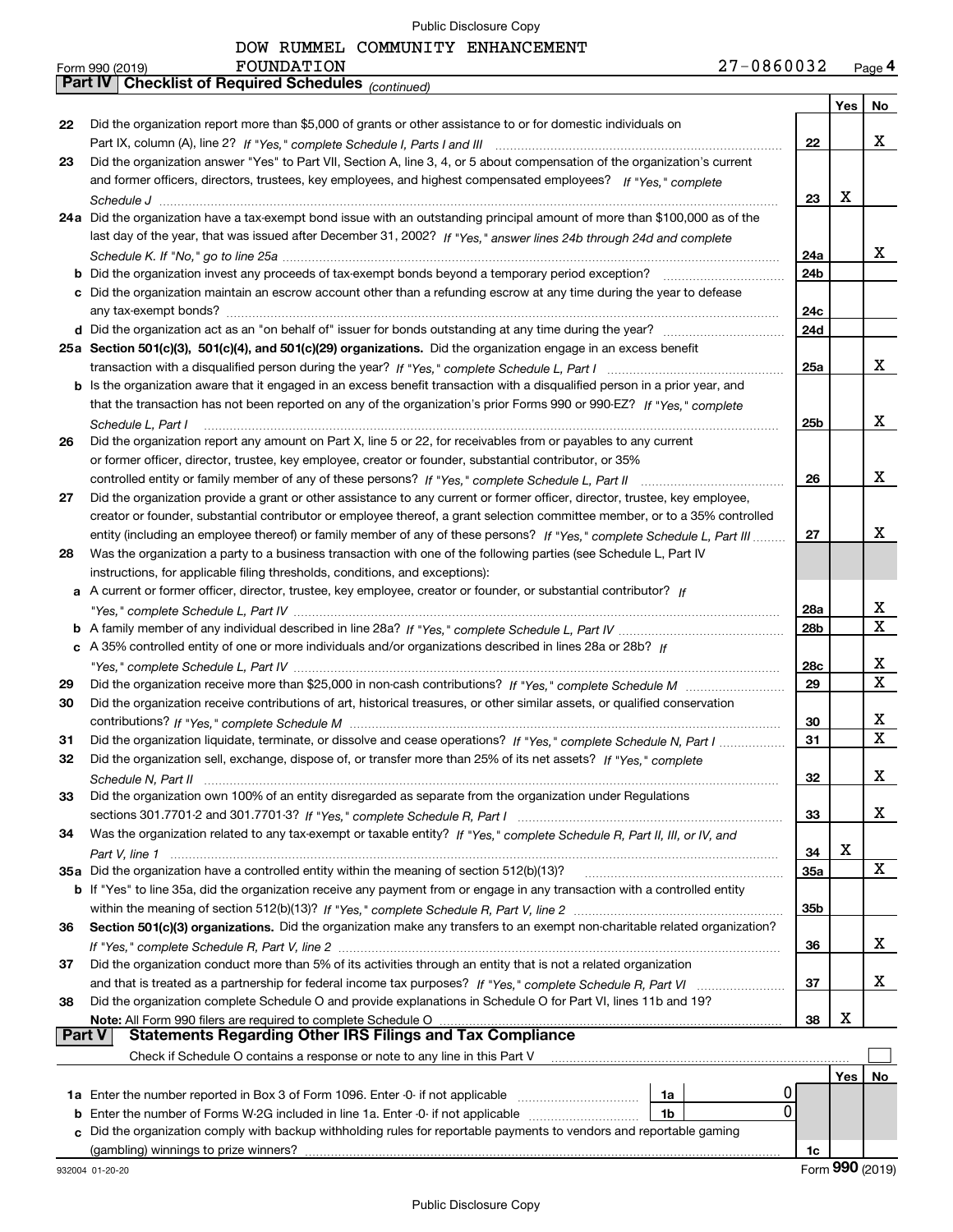DOW RUMMEL COMMUNITY ENHANCEMENT

| <b>Part V</b><br>Yes<br>No<br>2a Enter the number of employees reported on Form W-3, Transmittal of Wage and Tax Statements,<br>$\mathbf 0$<br>filed for the calendar year ending with or within the year covered by this return<br>2a<br>2 <sub>b</sub><br>x<br>3a<br>Did the organization have unrelated business gross income of \$1,000 or more during the year?<br>За<br>3 <sub>b</sub><br>b<br>4a At any time during the calendar year, did the organization have an interest in, or a signature or other authority over, a<br>x<br>financial account in a foreign country (such as a bank account, securities account, or other financial account)?<br>4a<br><b>b</b> If "Yes," enter the name of the foreign country $\blacktriangleright$<br>See instructions for filing requirements for FinCEN Form 114, Report of Foreign Bank and Financial Accounts (FBAR).<br>х<br>Was the organization a party to a prohibited tax shelter transaction at any time during the tax year?<br>5a<br>5a<br>X<br>5 <sub>b</sub><br>b<br>5c<br>с<br>Does the organization have annual gross receipts that are normally greater than \$100,000, and did the organization solicit<br>6а<br>x<br>any contributions that were not tax deductible as charitable contributions?<br>6a<br>If "Yes," did the organization include with every solicitation an express statement that such contributions or gifts<br>b<br>were not tax deductible?<br>6b<br>Organizations that may receive deductible contributions under section 170(c).<br>7<br>x<br>Did the organization receive a payment in excess of \$75 made partly as a contribution and partly for goods and services provided to the payor?<br>7a<br>а<br>7b<br>If "Yes," did the organization notify the donor of the value of the goods or services provided?<br>b<br>Did the organization sell, exchange, or otherwise dispose of tangible personal property for which it was required<br>c<br>x<br>7c<br>7d<br>If "Yes," indicate the number of Forms 8282 filed during the year [11,111] [11] The Wes," indicate the number of Forms 8282 filed during the year<br>d<br>х<br>Did the organization receive any funds, directly or indirectly, to pay premiums on a personal benefit contract?<br>7е<br>е<br>X<br>7f<br>Did the organization, during the year, pay premiums, directly or indirectly, on a personal benefit contract?<br>Ť<br>If the organization received a contribution of qualified intellectual property, did the organization file Form 8899 as required?<br>7g<br>g<br>7h<br>If the organization received a contribution of cars, boats, airplanes, or other vehicles, did the organization file a Form 1098-C?<br>h<br>Sponsoring organizations maintaining donor advised funds. Did a donor advised fund maintained by the<br>8<br>8<br>sponsoring organization have excess business holdings at any time during the year?<br>Sponsoring organizations maintaining donor advised funds.<br>9<br>Did the sponsoring organization make any taxable distributions under section 4966?<br>9а<br>а<br>9b<br>Did the sponsoring organization make a distribution to a donor, donor advisor, or related person?<br>b<br>Section 501(c)(7) organizations. Enter:<br>10<br>10a<br>а<br>Gross receipts, included on Form 990, Part VIII, line 12, for public use of club facilities<br>10 <sub>b</sub><br>b<br>Section 501(c)(12) organizations. Enter:<br>11<br>11a<br>а<br>Gross income from other sources (Do not net amounts due or paid to other sources against<br>b<br>amounts due or received from them.)<br>11b<br>12a Section 4947(a)(1) non-exempt charitable trusts. Is the organization filing Form 990 in lieu of Form 1041?<br>12a<br><b>12b</b><br>If "Yes," enter the amount of tax-exempt interest received or accrued during the year<br>b<br>Section 501(c)(29) qualified nonprofit health insurance issuers.<br>13<br>13а<br>Is the organization licensed to issue qualified health plans in more than one state?<br>а<br>Note: See the instructions for additional information the organization must report on Schedule O.<br>Enter the amount of reserves the organization is required to maintain by the states in which the<br>b<br>13 <sub>b</sub><br>13 <sub>c</sub><br>c<br>X<br>Did the organization receive any payments for indoor tanning services during the tax year?<br>14a<br>14a<br>14b<br>If "Yes," has it filed a Form 720 to report these payments? If "No," provide an explanation on Schedule O<br>b<br>Is the organization subject to the section 4960 tax on payment(s) of more than \$1,000,000 in remuneration or<br>15<br>х<br>15<br>If "Yes," see instructions and file Form 4720, Schedule N.<br>х<br>Is the organization an educational institution subject to the section 4968 excise tax on net investment income?<br>16<br>16<br>If "Yes," complete Form 4720, Schedule O. | 27-0860032<br>FOUNDATION<br>Form 990 (2019)                           |  | Page $5$ |
|--------------------------------------------------------------------------------------------------------------------------------------------------------------------------------------------------------------------------------------------------------------------------------------------------------------------------------------------------------------------------------------------------------------------------------------------------------------------------------------------------------------------------------------------------------------------------------------------------------------------------------------------------------------------------------------------------------------------------------------------------------------------------------------------------------------------------------------------------------------------------------------------------------------------------------------------------------------------------------------------------------------------------------------------------------------------------------------------------------------------------------------------------------------------------------------------------------------------------------------------------------------------------------------------------------------------------------------------------------------------------------------------------------------------------------------------------------------------------------------------------------------------------------------------------------------------------------------------------------------------------------------------------------------------------------------------------------------------------------------------------------------------------------------------------------------------------------------------------------------------------------------------------------------------------------------------------------------------------------------------------------------------------------------------------------------------------------------------------------------------------------------------------------------------------------------------------------------------------------------------------------------------------------------------------------------------------------------------------------------------------------------------------------------------------------------------------------------------------------------------------------------------------------------------------------------------------------------------------------------------------------------------------------------------------------------------------------------------------------------------------------------------------------------------------------------------------------------------------------------------------------------------------------------------------------------------------------------------------------------------------------------------------------------------------------------------------------------------------------------------------------------------------------------------------------------------------------------------------------------------------------------------------------------------------------------------------------------------------------------------------------------------------------------------------------------------------------------------------------------------------------------------------------------------------------------------------------------------------------------------------------------------------------------------------------------------------------------------------------------------------------------------------------------------------------------------------------------------------------------------------------------------------------------------------------------------------------------------------------------------------------------------------------------------------------------------------------------------------------------------------------------------------------------------------------------------------------------------------------------------------------------------------------------------------------------------------------------------------------------------------------------------------------------------------------------------------------------------------------------------------------------------------------------------------------------------------------------------------------------------------------------------------------------------------------------------------------------------------------------------------------------------------------------------------------------------------------------------------------------------------------------------|-----------------------------------------------------------------------|--|----------|
|                                                                                                                                                                                                                                                                                                                                                                                                                                                                                                                                                                                                                                                                                                                                                                                                                                                                                                                                                                                                                                                                                                                                                                                                                                                                                                                                                                                                                                                                                                                                                                                                                                                                                                                                                                                                                                                                                                                                                                                                                                                                                                                                                                                                                                                                                                                                                                                                                                                                                                                                                                                                                                                                                                                                                                                                                                                                                                                                                                                                                                                                                                                                                                                                                                                                                                                                                                                                                                                                                                                                                                                                                                                                                                                                                                                                                                                                                                                                                                                                                                                                                                                                                                                                                                                                                                                                                                                                                                                                                                                                                                                                                                                                                                                                                                                                                                                                                            | Statements Regarding Other IRS Filings and Tax Compliance (continued) |  |          |
|                                                                                                                                                                                                                                                                                                                                                                                                                                                                                                                                                                                                                                                                                                                                                                                                                                                                                                                                                                                                                                                                                                                                                                                                                                                                                                                                                                                                                                                                                                                                                                                                                                                                                                                                                                                                                                                                                                                                                                                                                                                                                                                                                                                                                                                                                                                                                                                                                                                                                                                                                                                                                                                                                                                                                                                                                                                                                                                                                                                                                                                                                                                                                                                                                                                                                                                                                                                                                                                                                                                                                                                                                                                                                                                                                                                                                                                                                                                                                                                                                                                                                                                                                                                                                                                                                                                                                                                                                                                                                                                                                                                                                                                                                                                                                                                                                                                                                            |                                                                       |  |          |
|                                                                                                                                                                                                                                                                                                                                                                                                                                                                                                                                                                                                                                                                                                                                                                                                                                                                                                                                                                                                                                                                                                                                                                                                                                                                                                                                                                                                                                                                                                                                                                                                                                                                                                                                                                                                                                                                                                                                                                                                                                                                                                                                                                                                                                                                                                                                                                                                                                                                                                                                                                                                                                                                                                                                                                                                                                                                                                                                                                                                                                                                                                                                                                                                                                                                                                                                                                                                                                                                                                                                                                                                                                                                                                                                                                                                                                                                                                                                                                                                                                                                                                                                                                                                                                                                                                                                                                                                                                                                                                                                                                                                                                                                                                                                                                                                                                                                                            |                                                                       |  |          |
|                                                                                                                                                                                                                                                                                                                                                                                                                                                                                                                                                                                                                                                                                                                                                                                                                                                                                                                                                                                                                                                                                                                                                                                                                                                                                                                                                                                                                                                                                                                                                                                                                                                                                                                                                                                                                                                                                                                                                                                                                                                                                                                                                                                                                                                                                                                                                                                                                                                                                                                                                                                                                                                                                                                                                                                                                                                                                                                                                                                                                                                                                                                                                                                                                                                                                                                                                                                                                                                                                                                                                                                                                                                                                                                                                                                                                                                                                                                                                                                                                                                                                                                                                                                                                                                                                                                                                                                                                                                                                                                                                                                                                                                                                                                                                                                                                                                                                            |                                                                       |  |          |
|                                                                                                                                                                                                                                                                                                                                                                                                                                                                                                                                                                                                                                                                                                                                                                                                                                                                                                                                                                                                                                                                                                                                                                                                                                                                                                                                                                                                                                                                                                                                                                                                                                                                                                                                                                                                                                                                                                                                                                                                                                                                                                                                                                                                                                                                                                                                                                                                                                                                                                                                                                                                                                                                                                                                                                                                                                                                                                                                                                                                                                                                                                                                                                                                                                                                                                                                                                                                                                                                                                                                                                                                                                                                                                                                                                                                                                                                                                                                                                                                                                                                                                                                                                                                                                                                                                                                                                                                                                                                                                                                                                                                                                                                                                                                                                                                                                                                                            |                                                                       |  |          |
|                                                                                                                                                                                                                                                                                                                                                                                                                                                                                                                                                                                                                                                                                                                                                                                                                                                                                                                                                                                                                                                                                                                                                                                                                                                                                                                                                                                                                                                                                                                                                                                                                                                                                                                                                                                                                                                                                                                                                                                                                                                                                                                                                                                                                                                                                                                                                                                                                                                                                                                                                                                                                                                                                                                                                                                                                                                                                                                                                                                                                                                                                                                                                                                                                                                                                                                                                                                                                                                                                                                                                                                                                                                                                                                                                                                                                                                                                                                                                                                                                                                                                                                                                                                                                                                                                                                                                                                                                                                                                                                                                                                                                                                                                                                                                                                                                                                                                            |                                                                       |  |          |
|                                                                                                                                                                                                                                                                                                                                                                                                                                                                                                                                                                                                                                                                                                                                                                                                                                                                                                                                                                                                                                                                                                                                                                                                                                                                                                                                                                                                                                                                                                                                                                                                                                                                                                                                                                                                                                                                                                                                                                                                                                                                                                                                                                                                                                                                                                                                                                                                                                                                                                                                                                                                                                                                                                                                                                                                                                                                                                                                                                                                                                                                                                                                                                                                                                                                                                                                                                                                                                                                                                                                                                                                                                                                                                                                                                                                                                                                                                                                                                                                                                                                                                                                                                                                                                                                                                                                                                                                                                                                                                                                                                                                                                                                                                                                                                                                                                                                                            |                                                                       |  |          |
|                                                                                                                                                                                                                                                                                                                                                                                                                                                                                                                                                                                                                                                                                                                                                                                                                                                                                                                                                                                                                                                                                                                                                                                                                                                                                                                                                                                                                                                                                                                                                                                                                                                                                                                                                                                                                                                                                                                                                                                                                                                                                                                                                                                                                                                                                                                                                                                                                                                                                                                                                                                                                                                                                                                                                                                                                                                                                                                                                                                                                                                                                                                                                                                                                                                                                                                                                                                                                                                                                                                                                                                                                                                                                                                                                                                                                                                                                                                                                                                                                                                                                                                                                                                                                                                                                                                                                                                                                                                                                                                                                                                                                                                                                                                                                                                                                                                                                            |                                                                       |  |          |
|                                                                                                                                                                                                                                                                                                                                                                                                                                                                                                                                                                                                                                                                                                                                                                                                                                                                                                                                                                                                                                                                                                                                                                                                                                                                                                                                                                                                                                                                                                                                                                                                                                                                                                                                                                                                                                                                                                                                                                                                                                                                                                                                                                                                                                                                                                                                                                                                                                                                                                                                                                                                                                                                                                                                                                                                                                                                                                                                                                                                                                                                                                                                                                                                                                                                                                                                                                                                                                                                                                                                                                                                                                                                                                                                                                                                                                                                                                                                                                                                                                                                                                                                                                                                                                                                                                                                                                                                                                                                                                                                                                                                                                                                                                                                                                                                                                                                                            |                                                                       |  |          |
|                                                                                                                                                                                                                                                                                                                                                                                                                                                                                                                                                                                                                                                                                                                                                                                                                                                                                                                                                                                                                                                                                                                                                                                                                                                                                                                                                                                                                                                                                                                                                                                                                                                                                                                                                                                                                                                                                                                                                                                                                                                                                                                                                                                                                                                                                                                                                                                                                                                                                                                                                                                                                                                                                                                                                                                                                                                                                                                                                                                                                                                                                                                                                                                                                                                                                                                                                                                                                                                                                                                                                                                                                                                                                                                                                                                                                                                                                                                                                                                                                                                                                                                                                                                                                                                                                                                                                                                                                                                                                                                                                                                                                                                                                                                                                                                                                                                                                            |                                                                       |  |          |
|                                                                                                                                                                                                                                                                                                                                                                                                                                                                                                                                                                                                                                                                                                                                                                                                                                                                                                                                                                                                                                                                                                                                                                                                                                                                                                                                                                                                                                                                                                                                                                                                                                                                                                                                                                                                                                                                                                                                                                                                                                                                                                                                                                                                                                                                                                                                                                                                                                                                                                                                                                                                                                                                                                                                                                                                                                                                                                                                                                                                                                                                                                                                                                                                                                                                                                                                                                                                                                                                                                                                                                                                                                                                                                                                                                                                                                                                                                                                                                                                                                                                                                                                                                                                                                                                                                                                                                                                                                                                                                                                                                                                                                                                                                                                                                                                                                                                                            |                                                                       |  |          |
|                                                                                                                                                                                                                                                                                                                                                                                                                                                                                                                                                                                                                                                                                                                                                                                                                                                                                                                                                                                                                                                                                                                                                                                                                                                                                                                                                                                                                                                                                                                                                                                                                                                                                                                                                                                                                                                                                                                                                                                                                                                                                                                                                                                                                                                                                                                                                                                                                                                                                                                                                                                                                                                                                                                                                                                                                                                                                                                                                                                                                                                                                                                                                                                                                                                                                                                                                                                                                                                                                                                                                                                                                                                                                                                                                                                                                                                                                                                                                                                                                                                                                                                                                                                                                                                                                                                                                                                                                                                                                                                                                                                                                                                                                                                                                                                                                                                                                            |                                                                       |  |          |
|                                                                                                                                                                                                                                                                                                                                                                                                                                                                                                                                                                                                                                                                                                                                                                                                                                                                                                                                                                                                                                                                                                                                                                                                                                                                                                                                                                                                                                                                                                                                                                                                                                                                                                                                                                                                                                                                                                                                                                                                                                                                                                                                                                                                                                                                                                                                                                                                                                                                                                                                                                                                                                                                                                                                                                                                                                                                                                                                                                                                                                                                                                                                                                                                                                                                                                                                                                                                                                                                                                                                                                                                                                                                                                                                                                                                                                                                                                                                                                                                                                                                                                                                                                                                                                                                                                                                                                                                                                                                                                                                                                                                                                                                                                                                                                                                                                                                                            |                                                                       |  |          |
|                                                                                                                                                                                                                                                                                                                                                                                                                                                                                                                                                                                                                                                                                                                                                                                                                                                                                                                                                                                                                                                                                                                                                                                                                                                                                                                                                                                                                                                                                                                                                                                                                                                                                                                                                                                                                                                                                                                                                                                                                                                                                                                                                                                                                                                                                                                                                                                                                                                                                                                                                                                                                                                                                                                                                                                                                                                                                                                                                                                                                                                                                                                                                                                                                                                                                                                                                                                                                                                                                                                                                                                                                                                                                                                                                                                                                                                                                                                                                                                                                                                                                                                                                                                                                                                                                                                                                                                                                                                                                                                                                                                                                                                                                                                                                                                                                                                                                            |                                                                       |  |          |
|                                                                                                                                                                                                                                                                                                                                                                                                                                                                                                                                                                                                                                                                                                                                                                                                                                                                                                                                                                                                                                                                                                                                                                                                                                                                                                                                                                                                                                                                                                                                                                                                                                                                                                                                                                                                                                                                                                                                                                                                                                                                                                                                                                                                                                                                                                                                                                                                                                                                                                                                                                                                                                                                                                                                                                                                                                                                                                                                                                                                                                                                                                                                                                                                                                                                                                                                                                                                                                                                                                                                                                                                                                                                                                                                                                                                                                                                                                                                                                                                                                                                                                                                                                                                                                                                                                                                                                                                                                                                                                                                                                                                                                                                                                                                                                                                                                                                                            |                                                                       |  |          |
|                                                                                                                                                                                                                                                                                                                                                                                                                                                                                                                                                                                                                                                                                                                                                                                                                                                                                                                                                                                                                                                                                                                                                                                                                                                                                                                                                                                                                                                                                                                                                                                                                                                                                                                                                                                                                                                                                                                                                                                                                                                                                                                                                                                                                                                                                                                                                                                                                                                                                                                                                                                                                                                                                                                                                                                                                                                                                                                                                                                                                                                                                                                                                                                                                                                                                                                                                                                                                                                                                                                                                                                                                                                                                                                                                                                                                                                                                                                                                                                                                                                                                                                                                                                                                                                                                                                                                                                                                                                                                                                                                                                                                                                                                                                                                                                                                                                                                            |                                                                       |  |          |
|                                                                                                                                                                                                                                                                                                                                                                                                                                                                                                                                                                                                                                                                                                                                                                                                                                                                                                                                                                                                                                                                                                                                                                                                                                                                                                                                                                                                                                                                                                                                                                                                                                                                                                                                                                                                                                                                                                                                                                                                                                                                                                                                                                                                                                                                                                                                                                                                                                                                                                                                                                                                                                                                                                                                                                                                                                                                                                                                                                                                                                                                                                                                                                                                                                                                                                                                                                                                                                                                                                                                                                                                                                                                                                                                                                                                                                                                                                                                                                                                                                                                                                                                                                                                                                                                                                                                                                                                                                                                                                                                                                                                                                                                                                                                                                                                                                                                                            |                                                                       |  |          |
|                                                                                                                                                                                                                                                                                                                                                                                                                                                                                                                                                                                                                                                                                                                                                                                                                                                                                                                                                                                                                                                                                                                                                                                                                                                                                                                                                                                                                                                                                                                                                                                                                                                                                                                                                                                                                                                                                                                                                                                                                                                                                                                                                                                                                                                                                                                                                                                                                                                                                                                                                                                                                                                                                                                                                                                                                                                                                                                                                                                                                                                                                                                                                                                                                                                                                                                                                                                                                                                                                                                                                                                                                                                                                                                                                                                                                                                                                                                                                                                                                                                                                                                                                                                                                                                                                                                                                                                                                                                                                                                                                                                                                                                                                                                                                                                                                                                                                            |                                                                       |  |          |
|                                                                                                                                                                                                                                                                                                                                                                                                                                                                                                                                                                                                                                                                                                                                                                                                                                                                                                                                                                                                                                                                                                                                                                                                                                                                                                                                                                                                                                                                                                                                                                                                                                                                                                                                                                                                                                                                                                                                                                                                                                                                                                                                                                                                                                                                                                                                                                                                                                                                                                                                                                                                                                                                                                                                                                                                                                                                                                                                                                                                                                                                                                                                                                                                                                                                                                                                                                                                                                                                                                                                                                                                                                                                                                                                                                                                                                                                                                                                                                                                                                                                                                                                                                                                                                                                                                                                                                                                                                                                                                                                                                                                                                                                                                                                                                                                                                                                                            |                                                                       |  |          |
|                                                                                                                                                                                                                                                                                                                                                                                                                                                                                                                                                                                                                                                                                                                                                                                                                                                                                                                                                                                                                                                                                                                                                                                                                                                                                                                                                                                                                                                                                                                                                                                                                                                                                                                                                                                                                                                                                                                                                                                                                                                                                                                                                                                                                                                                                                                                                                                                                                                                                                                                                                                                                                                                                                                                                                                                                                                                                                                                                                                                                                                                                                                                                                                                                                                                                                                                                                                                                                                                                                                                                                                                                                                                                                                                                                                                                                                                                                                                                                                                                                                                                                                                                                                                                                                                                                                                                                                                                                                                                                                                                                                                                                                                                                                                                                                                                                                                                            |                                                                       |  |          |
|                                                                                                                                                                                                                                                                                                                                                                                                                                                                                                                                                                                                                                                                                                                                                                                                                                                                                                                                                                                                                                                                                                                                                                                                                                                                                                                                                                                                                                                                                                                                                                                                                                                                                                                                                                                                                                                                                                                                                                                                                                                                                                                                                                                                                                                                                                                                                                                                                                                                                                                                                                                                                                                                                                                                                                                                                                                                                                                                                                                                                                                                                                                                                                                                                                                                                                                                                                                                                                                                                                                                                                                                                                                                                                                                                                                                                                                                                                                                                                                                                                                                                                                                                                                                                                                                                                                                                                                                                                                                                                                                                                                                                                                                                                                                                                                                                                                                                            |                                                                       |  |          |
|                                                                                                                                                                                                                                                                                                                                                                                                                                                                                                                                                                                                                                                                                                                                                                                                                                                                                                                                                                                                                                                                                                                                                                                                                                                                                                                                                                                                                                                                                                                                                                                                                                                                                                                                                                                                                                                                                                                                                                                                                                                                                                                                                                                                                                                                                                                                                                                                                                                                                                                                                                                                                                                                                                                                                                                                                                                                                                                                                                                                                                                                                                                                                                                                                                                                                                                                                                                                                                                                                                                                                                                                                                                                                                                                                                                                                                                                                                                                                                                                                                                                                                                                                                                                                                                                                                                                                                                                                                                                                                                                                                                                                                                                                                                                                                                                                                                                                            |                                                                       |  |          |
|                                                                                                                                                                                                                                                                                                                                                                                                                                                                                                                                                                                                                                                                                                                                                                                                                                                                                                                                                                                                                                                                                                                                                                                                                                                                                                                                                                                                                                                                                                                                                                                                                                                                                                                                                                                                                                                                                                                                                                                                                                                                                                                                                                                                                                                                                                                                                                                                                                                                                                                                                                                                                                                                                                                                                                                                                                                                                                                                                                                                                                                                                                                                                                                                                                                                                                                                                                                                                                                                                                                                                                                                                                                                                                                                                                                                                                                                                                                                                                                                                                                                                                                                                                                                                                                                                                                                                                                                                                                                                                                                                                                                                                                                                                                                                                                                                                                                                            |                                                                       |  |          |
|                                                                                                                                                                                                                                                                                                                                                                                                                                                                                                                                                                                                                                                                                                                                                                                                                                                                                                                                                                                                                                                                                                                                                                                                                                                                                                                                                                                                                                                                                                                                                                                                                                                                                                                                                                                                                                                                                                                                                                                                                                                                                                                                                                                                                                                                                                                                                                                                                                                                                                                                                                                                                                                                                                                                                                                                                                                                                                                                                                                                                                                                                                                                                                                                                                                                                                                                                                                                                                                                                                                                                                                                                                                                                                                                                                                                                                                                                                                                                                                                                                                                                                                                                                                                                                                                                                                                                                                                                                                                                                                                                                                                                                                                                                                                                                                                                                                                                            |                                                                       |  |          |
|                                                                                                                                                                                                                                                                                                                                                                                                                                                                                                                                                                                                                                                                                                                                                                                                                                                                                                                                                                                                                                                                                                                                                                                                                                                                                                                                                                                                                                                                                                                                                                                                                                                                                                                                                                                                                                                                                                                                                                                                                                                                                                                                                                                                                                                                                                                                                                                                                                                                                                                                                                                                                                                                                                                                                                                                                                                                                                                                                                                                                                                                                                                                                                                                                                                                                                                                                                                                                                                                                                                                                                                                                                                                                                                                                                                                                                                                                                                                                                                                                                                                                                                                                                                                                                                                                                                                                                                                                                                                                                                                                                                                                                                                                                                                                                                                                                                                                            |                                                                       |  |          |
|                                                                                                                                                                                                                                                                                                                                                                                                                                                                                                                                                                                                                                                                                                                                                                                                                                                                                                                                                                                                                                                                                                                                                                                                                                                                                                                                                                                                                                                                                                                                                                                                                                                                                                                                                                                                                                                                                                                                                                                                                                                                                                                                                                                                                                                                                                                                                                                                                                                                                                                                                                                                                                                                                                                                                                                                                                                                                                                                                                                                                                                                                                                                                                                                                                                                                                                                                                                                                                                                                                                                                                                                                                                                                                                                                                                                                                                                                                                                                                                                                                                                                                                                                                                                                                                                                                                                                                                                                                                                                                                                                                                                                                                                                                                                                                                                                                                                                            |                                                                       |  |          |
|                                                                                                                                                                                                                                                                                                                                                                                                                                                                                                                                                                                                                                                                                                                                                                                                                                                                                                                                                                                                                                                                                                                                                                                                                                                                                                                                                                                                                                                                                                                                                                                                                                                                                                                                                                                                                                                                                                                                                                                                                                                                                                                                                                                                                                                                                                                                                                                                                                                                                                                                                                                                                                                                                                                                                                                                                                                                                                                                                                                                                                                                                                                                                                                                                                                                                                                                                                                                                                                                                                                                                                                                                                                                                                                                                                                                                                                                                                                                                                                                                                                                                                                                                                                                                                                                                                                                                                                                                                                                                                                                                                                                                                                                                                                                                                                                                                                                                            |                                                                       |  |          |
|                                                                                                                                                                                                                                                                                                                                                                                                                                                                                                                                                                                                                                                                                                                                                                                                                                                                                                                                                                                                                                                                                                                                                                                                                                                                                                                                                                                                                                                                                                                                                                                                                                                                                                                                                                                                                                                                                                                                                                                                                                                                                                                                                                                                                                                                                                                                                                                                                                                                                                                                                                                                                                                                                                                                                                                                                                                                                                                                                                                                                                                                                                                                                                                                                                                                                                                                                                                                                                                                                                                                                                                                                                                                                                                                                                                                                                                                                                                                                                                                                                                                                                                                                                                                                                                                                                                                                                                                                                                                                                                                                                                                                                                                                                                                                                                                                                                                                            |                                                                       |  |          |
|                                                                                                                                                                                                                                                                                                                                                                                                                                                                                                                                                                                                                                                                                                                                                                                                                                                                                                                                                                                                                                                                                                                                                                                                                                                                                                                                                                                                                                                                                                                                                                                                                                                                                                                                                                                                                                                                                                                                                                                                                                                                                                                                                                                                                                                                                                                                                                                                                                                                                                                                                                                                                                                                                                                                                                                                                                                                                                                                                                                                                                                                                                                                                                                                                                                                                                                                                                                                                                                                                                                                                                                                                                                                                                                                                                                                                                                                                                                                                                                                                                                                                                                                                                                                                                                                                                                                                                                                                                                                                                                                                                                                                                                                                                                                                                                                                                                                                            |                                                                       |  |          |
|                                                                                                                                                                                                                                                                                                                                                                                                                                                                                                                                                                                                                                                                                                                                                                                                                                                                                                                                                                                                                                                                                                                                                                                                                                                                                                                                                                                                                                                                                                                                                                                                                                                                                                                                                                                                                                                                                                                                                                                                                                                                                                                                                                                                                                                                                                                                                                                                                                                                                                                                                                                                                                                                                                                                                                                                                                                                                                                                                                                                                                                                                                                                                                                                                                                                                                                                                                                                                                                                                                                                                                                                                                                                                                                                                                                                                                                                                                                                                                                                                                                                                                                                                                                                                                                                                                                                                                                                                                                                                                                                                                                                                                                                                                                                                                                                                                                                                            |                                                                       |  |          |
|                                                                                                                                                                                                                                                                                                                                                                                                                                                                                                                                                                                                                                                                                                                                                                                                                                                                                                                                                                                                                                                                                                                                                                                                                                                                                                                                                                                                                                                                                                                                                                                                                                                                                                                                                                                                                                                                                                                                                                                                                                                                                                                                                                                                                                                                                                                                                                                                                                                                                                                                                                                                                                                                                                                                                                                                                                                                                                                                                                                                                                                                                                                                                                                                                                                                                                                                                                                                                                                                                                                                                                                                                                                                                                                                                                                                                                                                                                                                                                                                                                                                                                                                                                                                                                                                                                                                                                                                                                                                                                                                                                                                                                                                                                                                                                                                                                                                                            |                                                                       |  |          |
|                                                                                                                                                                                                                                                                                                                                                                                                                                                                                                                                                                                                                                                                                                                                                                                                                                                                                                                                                                                                                                                                                                                                                                                                                                                                                                                                                                                                                                                                                                                                                                                                                                                                                                                                                                                                                                                                                                                                                                                                                                                                                                                                                                                                                                                                                                                                                                                                                                                                                                                                                                                                                                                                                                                                                                                                                                                                                                                                                                                                                                                                                                                                                                                                                                                                                                                                                                                                                                                                                                                                                                                                                                                                                                                                                                                                                                                                                                                                                                                                                                                                                                                                                                                                                                                                                                                                                                                                                                                                                                                                                                                                                                                                                                                                                                                                                                                                                            |                                                                       |  |          |
|                                                                                                                                                                                                                                                                                                                                                                                                                                                                                                                                                                                                                                                                                                                                                                                                                                                                                                                                                                                                                                                                                                                                                                                                                                                                                                                                                                                                                                                                                                                                                                                                                                                                                                                                                                                                                                                                                                                                                                                                                                                                                                                                                                                                                                                                                                                                                                                                                                                                                                                                                                                                                                                                                                                                                                                                                                                                                                                                                                                                                                                                                                                                                                                                                                                                                                                                                                                                                                                                                                                                                                                                                                                                                                                                                                                                                                                                                                                                                                                                                                                                                                                                                                                                                                                                                                                                                                                                                                                                                                                                                                                                                                                                                                                                                                                                                                                                                            |                                                                       |  |          |
|                                                                                                                                                                                                                                                                                                                                                                                                                                                                                                                                                                                                                                                                                                                                                                                                                                                                                                                                                                                                                                                                                                                                                                                                                                                                                                                                                                                                                                                                                                                                                                                                                                                                                                                                                                                                                                                                                                                                                                                                                                                                                                                                                                                                                                                                                                                                                                                                                                                                                                                                                                                                                                                                                                                                                                                                                                                                                                                                                                                                                                                                                                                                                                                                                                                                                                                                                                                                                                                                                                                                                                                                                                                                                                                                                                                                                                                                                                                                                                                                                                                                                                                                                                                                                                                                                                                                                                                                                                                                                                                                                                                                                                                                                                                                                                                                                                                                                            |                                                                       |  |          |
|                                                                                                                                                                                                                                                                                                                                                                                                                                                                                                                                                                                                                                                                                                                                                                                                                                                                                                                                                                                                                                                                                                                                                                                                                                                                                                                                                                                                                                                                                                                                                                                                                                                                                                                                                                                                                                                                                                                                                                                                                                                                                                                                                                                                                                                                                                                                                                                                                                                                                                                                                                                                                                                                                                                                                                                                                                                                                                                                                                                                                                                                                                                                                                                                                                                                                                                                                                                                                                                                                                                                                                                                                                                                                                                                                                                                                                                                                                                                                                                                                                                                                                                                                                                                                                                                                                                                                                                                                                                                                                                                                                                                                                                                                                                                                                                                                                                                                            |                                                                       |  |          |
|                                                                                                                                                                                                                                                                                                                                                                                                                                                                                                                                                                                                                                                                                                                                                                                                                                                                                                                                                                                                                                                                                                                                                                                                                                                                                                                                                                                                                                                                                                                                                                                                                                                                                                                                                                                                                                                                                                                                                                                                                                                                                                                                                                                                                                                                                                                                                                                                                                                                                                                                                                                                                                                                                                                                                                                                                                                                                                                                                                                                                                                                                                                                                                                                                                                                                                                                                                                                                                                                                                                                                                                                                                                                                                                                                                                                                                                                                                                                                                                                                                                                                                                                                                                                                                                                                                                                                                                                                                                                                                                                                                                                                                                                                                                                                                                                                                                                                            |                                                                       |  |          |
|                                                                                                                                                                                                                                                                                                                                                                                                                                                                                                                                                                                                                                                                                                                                                                                                                                                                                                                                                                                                                                                                                                                                                                                                                                                                                                                                                                                                                                                                                                                                                                                                                                                                                                                                                                                                                                                                                                                                                                                                                                                                                                                                                                                                                                                                                                                                                                                                                                                                                                                                                                                                                                                                                                                                                                                                                                                                                                                                                                                                                                                                                                                                                                                                                                                                                                                                                                                                                                                                                                                                                                                                                                                                                                                                                                                                                                                                                                                                                                                                                                                                                                                                                                                                                                                                                                                                                                                                                                                                                                                                                                                                                                                                                                                                                                                                                                                                                            |                                                                       |  |          |
|                                                                                                                                                                                                                                                                                                                                                                                                                                                                                                                                                                                                                                                                                                                                                                                                                                                                                                                                                                                                                                                                                                                                                                                                                                                                                                                                                                                                                                                                                                                                                                                                                                                                                                                                                                                                                                                                                                                                                                                                                                                                                                                                                                                                                                                                                                                                                                                                                                                                                                                                                                                                                                                                                                                                                                                                                                                                                                                                                                                                                                                                                                                                                                                                                                                                                                                                                                                                                                                                                                                                                                                                                                                                                                                                                                                                                                                                                                                                                                                                                                                                                                                                                                                                                                                                                                                                                                                                                                                                                                                                                                                                                                                                                                                                                                                                                                                                                            |                                                                       |  |          |
|                                                                                                                                                                                                                                                                                                                                                                                                                                                                                                                                                                                                                                                                                                                                                                                                                                                                                                                                                                                                                                                                                                                                                                                                                                                                                                                                                                                                                                                                                                                                                                                                                                                                                                                                                                                                                                                                                                                                                                                                                                                                                                                                                                                                                                                                                                                                                                                                                                                                                                                                                                                                                                                                                                                                                                                                                                                                                                                                                                                                                                                                                                                                                                                                                                                                                                                                                                                                                                                                                                                                                                                                                                                                                                                                                                                                                                                                                                                                                                                                                                                                                                                                                                                                                                                                                                                                                                                                                                                                                                                                                                                                                                                                                                                                                                                                                                                                                            |                                                                       |  |          |
|                                                                                                                                                                                                                                                                                                                                                                                                                                                                                                                                                                                                                                                                                                                                                                                                                                                                                                                                                                                                                                                                                                                                                                                                                                                                                                                                                                                                                                                                                                                                                                                                                                                                                                                                                                                                                                                                                                                                                                                                                                                                                                                                                                                                                                                                                                                                                                                                                                                                                                                                                                                                                                                                                                                                                                                                                                                                                                                                                                                                                                                                                                                                                                                                                                                                                                                                                                                                                                                                                                                                                                                                                                                                                                                                                                                                                                                                                                                                                                                                                                                                                                                                                                                                                                                                                                                                                                                                                                                                                                                                                                                                                                                                                                                                                                                                                                                                                            |                                                                       |  |          |
|                                                                                                                                                                                                                                                                                                                                                                                                                                                                                                                                                                                                                                                                                                                                                                                                                                                                                                                                                                                                                                                                                                                                                                                                                                                                                                                                                                                                                                                                                                                                                                                                                                                                                                                                                                                                                                                                                                                                                                                                                                                                                                                                                                                                                                                                                                                                                                                                                                                                                                                                                                                                                                                                                                                                                                                                                                                                                                                                                                                                                                                                                                                                                                                                                                                                                                                                                                                                                                                                                                                                                                                                                                                                                                                                                                                                                                                                                                                                                                                                                                                                                                                                                                                                                                                                                                                                                                                                                                                                                                                                                                                                                                                                                                                                                                                                                                                                                            |                                                                       |  |          |
|                                                                                                                                                                                                                                                                                                                                                                                                                                                                                                                                                                                                                                                                                                                                                                                                                                                                                                                                                                                                                                                                                                                                                                                                                                                                                                                                                                                                                                                                                                                                                                                                                                                                                                                                                                                                                                                                                                                                                                                                                                                                                                                                                                                                                                                                                                                                                                                                                                                                                                                                                                                                                                                                                                                                                                                                                                                                                                                                                                                                                                                                                                                                                                                                                                                                                                                                                                                                                                                                                                                                                                                                                                                                                                                                                                                                                                                                                                                                                                                                                                                                                                                                                                                                                                                                                                                                                                                                                                                                                                                                                                                                                                                                                                                                                                                                                                                                                            |                                                                       |  |          |
|                                                                                                                                                                                                                                                                                                                                                                                                                                                                                                                                                                                                                                                                                                                                                                                                                                                                                                                                                                                                                                                                                                                                                                                                                                                                                                                                                                                                                                                                                                                                                                                                                                                                                                                                                                                                                                                                                                                                                                                                                                                                                                                                                                                                                                                                                                                                                                                                                                                                                                                                                                                                                                                                                                                                                                                                                                                                                                                                                                                                                                                                                                                                                                                                                                                                                                                                                                                                                                                                                                                                                                                                                                                                                                                                                                                                                                                                                                                                                                                                                                                                                                                                                                                                                                                                                                                                                                                                                                                                                                                                                                                                                                                                                                                                                                                                                                                                                            |                                                                       |  |          |
|                                                                                                                                                                                                                                                                                                                                                                                                                                                                                                                                                                                                                                                                                                                                                                                                                                                                                                                                                                                                                                                                                                                                                                                                                                                                                                                                                                                                                                                                                                                                                                                                                                                                                                                                                                                                                                                                                                                                                                                                                                                                                                                                                                                                                                                                                                                                                                                                                                                                                                                                                                                                                                                                                                                                                                                                                                                                                                                                                                                                                                                                                                                                                                                                                                                                                                                                                                                                                                                                                                                                                                                                                                                                                                                                                                                                                                                                                                                                                                                                                                                                                                                                                                                                                                                                                                                                                                                                                                                                                                                                                                                                                                                                                                                                                                                                                                                                                            |                                                                       |  |          |
|                                                                                                                                                                                                                                                                                                                                                                                                                                                                                                                                                                                                                                                                                                                                                                                                                                                                                                                                                                                                                                                                                                                                                                                                                                                                                                                                                                                                                                                                                                                                                                                                                                                                                                                                                                                                                                                                                                                                                                                                                                                                                                                                                                                                                                                                                                                                                                                                                                                                                                                                                                                                                                                                                                                                                                                                                                                                                                                                                                                                                                                                                                                                                                                                                                                                                                                                                                                                                                                                                                                                                                                                                                                                                                                                                                                                                                                                                                                                                                                                                                                                                                                                                                                                                                                                                                                                                                                                                                                                                                                                                                                                                                                                                                                                                                                                                                                                                            |                                                                       |  |          |
|                                                                                                                                                                                                                                                                                                                                                                                                                                                                                                                                                                                                                                                                                                                                                                                                                                                                                                                                                                                                                                                                                                                                                                                                                                                                                                                                                                                                                                                                                                                                                                                                                                                                                                                                                                                                                                                                                                                                                                                                                                                                                                                                                                                                                                                                                                                                                                                                                                                                                                                                                                                                                                                                                                                                                                                                                                                                                                                                                                                                                                                                                                                                                                                                                                                                                                                                                                                                                                                                                                                                                                                                                                                                                                                                                                                                                                                                                                                                                                                                                                                                                                                                                                                                                                                                                                                                                                                                                                                                                                                                                                                                                                                                                                                                                                                                                                                                                            |                                                                       |  |          |
|                                                                                                                                                                                                                                                                                                                                                                                                                                                                                                                                                                                                                                                                                                                                                                                                                                                                                                                                                                                                                                                                                                                                                                                                                                                                                                                                                                                                                                                                                                                                                                                                                                                                                                                                                                                                                                                                                                                                                                                                                                                                                                                                                                                                                                                                                                                                                                                                                                                                                                                                                                                                                                                                                                                                                                                                                                                                                                                                                                                                                                                                                                                                                                                                                                                                                                                                                                                                                                                                                                                                                                                                                                                                                                                                                                                                                                                                                                                                                                                                                                                                                                                                                                                                                                                                                                                                                                                                                                                                                                                                                                                                                                                                                                                                                                                                                                                                                            |                                                                       |  |          |
|                                                                                                                                                                                                                                                                                                                                                                                                                                                                                                                                                                                                                                                                                                                                                                                                                                                                                                                                                                                                                                                                                                                                                                                                                                                                                                                                                                                                                                                                                                                                                                                                                                                                                                                                                                                                                                                                                                                                                                                                                                                                                                                                                                                                                                                                                                                                                                                                                                                                                                                                                                                                                                                                                                                                                                                                                                                                                                                                                                                                                                                                                                                                                                                                                                                                                                                                                                                                                                                                                                                                                                                                                                                                                                                                                                                                                                                                                                                                                                                                                                                                                                                                                                                                                                                                                                                                                                                                                                                                                                                                                                                                                                                                                                                                                                                                                                                                                            |                                                                       |  |          |
|                                                                                                                                                                                                                                                                                                                                                                                                                                                                                                                                                                                                                                                                                                                                                                                                                                                                                                                                                                                                                                                                                                                                                                                                                                                                                                                                                                                                                                                                                                                                                                                                                                                                                                                                                                                                                                                                                                                                                                                                                                                                                                                                                                                                                                                                                                                                                                                                                                                                                                                                                                                                                                                                                                                                                                                                                                                                                                                                                                                                                                                                                                                                                                                                                                                                                                                                                                                                                                                                                                                                                                                                                                                                                                                                                                                                                                                                                                                                                                                                                                                                                                                                                                                                                                                                                                                                                                                                                                                                                                                                                                                                                                                                                                                                                                                                                                                                                            |                                                                       |  |          |
|                                                                                                                                                                                                                                                                                                                                                                                                                                                                                                                                                                                                                                                                                                                                                                                                                                                                                                                                                                                                                                                                                                                                                                                                                                                                                                                                                                                                                                                                                                                                                                                                                                                                                                                                                                                                                                                                                                                                                                                                                                                                                                                                                                                                                                                                                                                                                                                                                                                                                                                                                                                                                                                                                                                                                                                                                                                                                                                                                                                                                                                                                                                                                                                                                                                                                                                                                                                                                                                                                                                                                                                                                                                                                                                                                                                                                                                                                                                                                                                                                                                                                                                                                                                                                                                                                                                                                                                                                                                                                                                                                                                                                                                                                                                                                                                                                                                                                            |                                                                       |  |          |
|                                                                                                                                                                                                                                                                                                                                                                                                                                                                                                                                                                                                                                                                                                                                                                                                                                                                                                                                                                                                                                                                                                                                                                                                                                                                                                                                                                                                                                                                                                                                                                                                                                                                                                                                                                                                                                                                                                                                                                                                                                                                                                                                                                                                                                                                                                                                                                                                                                                                                                                                                                                                                                                                                                                                                                                                                                                                                                                                                                                                                                                                                                                                                                                                                                                                                                                                                                                                                                                                                                                                                                                                                                                                                                                                                                                                                                                                                                                                                                                                                                                                                                                                                                                                                                                                                                                                                                                                                                                                                                                                                                                                                                                                                                                                                                                                                                                                                            |                                                                       |  |          |
|                                                                                                                                                                                                                                                                                                                                                                                                                                                                                                                                                                                                                                                                                                                                                                                                                                                                                                                                                                                                                                                                                                                                                                                                                                                                                                                                                                                                                                                                                                                                                                                                                                                                                                                                                                                                                                                                                                                                                                                                                                                                                                                                                                                                                                                                                                                                                                                                                                                                                                                                                                                                                                                                                                                                                                                                                                                                                                                                                                                                                                                                                                                                                                                                                                                                                                                                                                                                                                                                                                                                                                                                                                                                                                                                                                                                                                                                                                                                                                                                                                                                                                                                                                                                                                                                                                                                                                                                                                                                                                                                                                                                                                                                                                                                                                                                                                                                                            |                                                                       |  |          |
|                                                                                                                                                                                                                                                                                                                                                                                                                                                                                                                                                                                                                                                                                                                                                                                                                                                                                                                                                                                                                                                                                                                                                                                                                                                                                                                                                                                                                                                                                                                                                                                                                                                                                                                                                                                                                                                                                                                                                                                                                                                                                                                                                                                                                                                                                                                                                                                                                                                                                                                                                                                                                                                                                                                                                                                                                                                                                                                                                                                                                                                                                                                                                                                                                                                                                                                                                                                                                                                                                                                                                                                                                                                                                                                                                                                                                                                                                                                                                                                                                                                                                                                                                                                                                                                                                                                                                                                                                                                                                                                                                                                                                                                                                                                                                                                                                                                                                            |                                                                       |  |          |
|                                                                                                                                                                                                                                                                                                                                                                                                                                                                                                                                                                                                                                                                                                                                                                                                                                                                                                                                                                                                                                                                                                                                                                                                                                                                                                                                                                                                                                                                                                                                                                                                                                                                                                                                                                                                                                                                                                                                                                                                                                                                                                                                                                                                                                                                                                                                                                                                                                                                                                                                                                                                                                                                                                                                                                                                                                                                                                                                                                                                                                                                                                                                                                                                                                                                                                                                                                                                                                                                                                                                                                                                                                                                                                                                                                                                                                                                                                                                                                                                                                                                                                                                                                                                                                                                                                                                                                                                                                                                                                                                                                                                                                                                                                                                                                                                                                                                                            |                                                                       |  |          |
|                                                                                                                                                                                                                                                                                                                                                                                                                                                                                                                                                                                                                                                                                                                                                                                                                                                                                                                                                                                                                                                                                                                                                                                                                                                                                                                                                                                                                                                                                                                                                                                                                                                                                                                                                                                                                                                                                                                                                                                                                                                                                                                                                                                                                                                                                                                                                                                                                                                                                                                                                                                                                                                                                                                                                                                                                                                                                                                                                                                                                                                                                                                                                                                                                                                                                                                                                                                                                                                                                                                                                                                                                                                                                                                                                                                                                                                                                                                                                                                                                                                                                                                                                                                                                                                                                                                                                                                                                                                                                                                                                                                                                                                                                                                                                                                                                                                                                            |                                                                       |  |          |
|                                                                                                                                                                                                                                                                                                                                                                                                                                                                                                                                                                                                                                                                                                                                                                                                                                                                                                                                                                                                                                                                                                                                                                                                                                                                                                                                                                                                                                                                                                                                                                                                                                                                                                                                                                                                                                                                                                                                                                                                                                                                                                                                                                                                                                                                                                                                                                                                                                                                                                                                                                                                                                                                                                                                                                                                                                                                                                                                                                                                                                                                                                                                                                                                                                                                                                                                                                                                                                                                                                                                                                                                                                                                                                                                                                                                                                                                                                                                                                                                                                                                                                                                                                                                                                                                                                                                                                                                                                                                                                                                                                                                                                                                                                                                                                                                                                                                                            |                                                                       |  |          |

Form (2019) **990**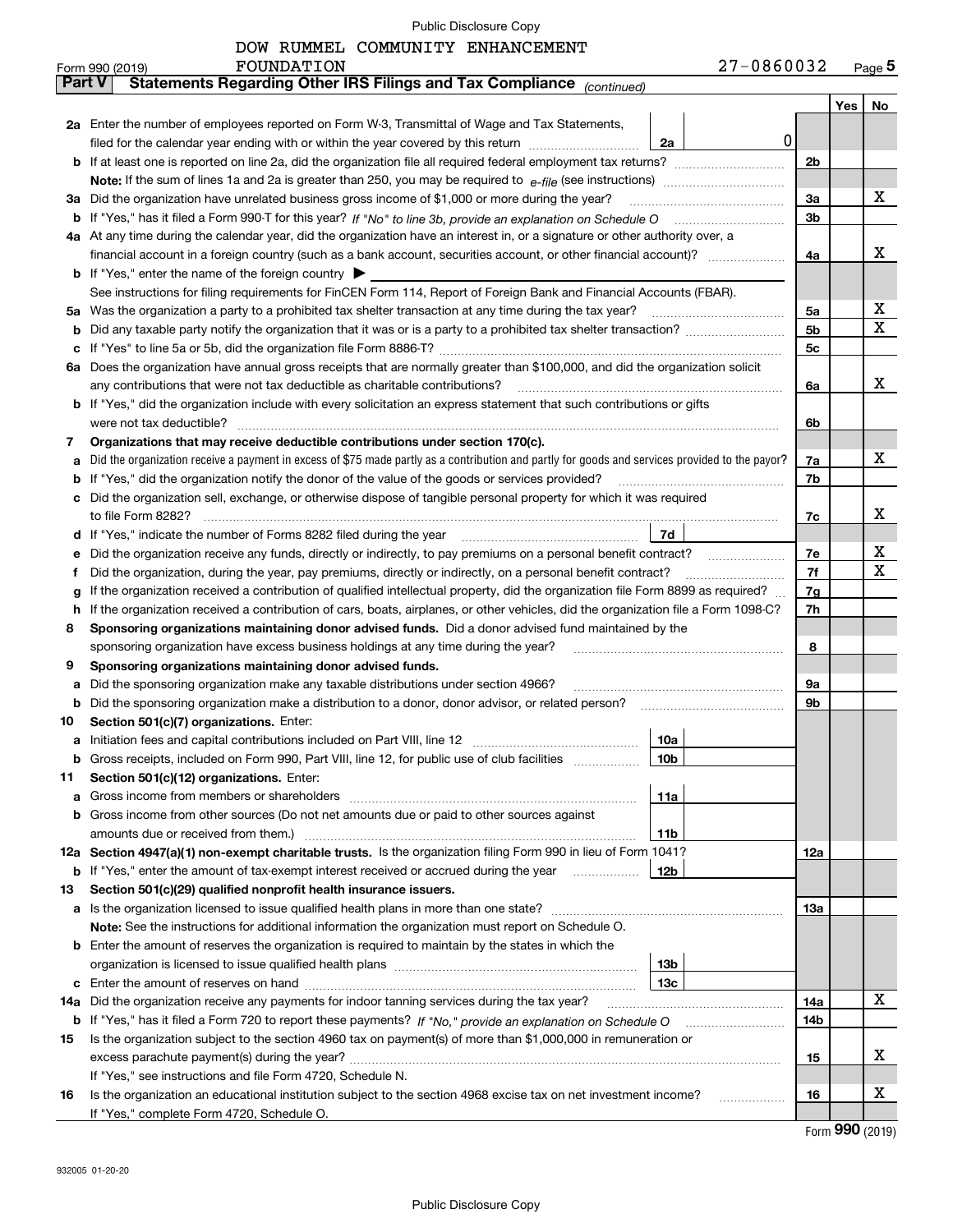|        | DOW RUMMEL COMMUNITY ENHANCEMENT                                                                                                                                                                                               |                 |     |                         |
|--------|--------------------------------------------------------------------------------------------------------------------------------------------------------------------------------------------------------------------------------|-----------------|-----|-------------------------|
|        | 27-0860032<br>FOUNDATION<br>Form 990 (2019)<br><b>Part VI</b><br>Governance, Management, and Disclosure For each "Yes" response to lines 2 through 7b below, and for a "No" response                                           |                 |     | $Page$ <sup>6</sup>     |
|        | to line 8a, 8b, or 10b below, describe the circumstances, processes, or changes on Schedule O. See instructions.                                                                                                               |                 |     |                         |
|        | Check if Schedule O contains a response or note to any line in this Part VI                                                                                                                                                    |                 |     | $\overline{\mathbf{x}}$ |
|        | <b>Section A. Governing Body and Management</b>                                                                                                                                                                                |                 |     |                         |
|        |                                                                                                                                                                                                                                |                 | Yes | No                      |
|        | 4<br>1a Enter the number of voting members of the governing body at the end of the tax year<br>1a                                                                                                                              |                 |     |                         |
|        | If there are material differences in voting rights among members of the governing body, or if the governing                                                                                                                    |                 |     |                         |
|        | body delegated broad authority to an executive committee or similar committee, explain on Schedule O.                                                                                                                          |                 |     |                         |
| b      | 4<br>Enter the number of voting members included on line 1a, above, who are independent<br>1b                                                                                                                                  |                 |     |                         |
| 2      | Did any officer, director, trustee, or key employee have a family relationship or a business relationship with any other                                                                                                       |                 |     |                         |
|        | officer, director, trustee, or key employee?                                                                                                                                                                                   | $\mathbf{2}$    |     | x                       |
| 3      | Did the organization delegate control over management duties customarily performed by or under the direct supervision                                                                                                          |                 |     |                         |
|        | of officers, directors, trustees, or key employees to a management company or other person?                                                                                                                                    | 3               |     | х                       |
| 4      | Did the organization make any significant changes to its governing documents since the prior Form 990 was filed?                                                                                                               | 4               |     | X                       |
| 5      | Did the organization become aware during the year of a significant diversion of the organization's assets?                                                                                                                     | 5               |     | $\mathbf X$             |
| 6      | Did the organization have members or stockholders?                                                                                                                                                                             | 6               | x   |                         |
| 7a     | Did the organization have members, stockholders, or other persons who had the power to elect or appoint one or                                                                                                                 |                 |     |                         |
|        | more members of the governing body?                                                                                                                                                                                            | 7a              | х   |                         |
| b      | Are any governance decisions of the organization reserved to (or subject to approval by) members, stockholders, or                                                                                                             |                 |     |                         |
|        | persons other than the governing body?                                                                                                                                                                                         | 7b              |     | х                       |
| 8      | Did the organization contemporaneously document the meetings held or written actions undertaken during the year by the following:                                                                                              |                 | х   |                         |
| a      | Each committee with authority to act on behalf of the governing body?                                                                                                                                                          | 8а              |     | x                       |
| b<br>9 | Is there any officer, director, trustee, or key employee listed in Part VII, Section A, who cannot be reached at the                                                                                                           | 8b              |     |                         |
|        |                                                                                                                                                                                                                                | 9               |     | x                       |
|        | Section B. Policies <sub>(This Section B requests information about policies not required by the Internal Revenue Code.)</sub>                                                                                                 |                 |     |                         |
|        |                                                                                                                                                                                                                                |                 | Yes | No                      |
|        |                                                                                                                                                                                                                                | 10a             |     | X                       |
|        | <b>b</b> If "Yes," did the organization have written policies and procedures governing the activities of such chapters, affiliates,                                                                                            |                 |     |                         |
|        | and branches to ensure their operations are consistent with the organization's exempt purposes?                                                                                                                                | 10 <sub>b</sub> |     |                         |
| 11a    | Has the organization provided a complete copy of this Form 990 to all members of its governing body before filing the form?                                                                                                    | 11a             | X   |                         |
| b      | Describe in Schedule O the process, if any, used by the organization to review this Form 990.                                                                                                                                  |                 |     |                         |
| 12a    |                                                                                                                                                                                                                                | 12a             | х   |                         |
| b      |                                                                                                                                                                                                                                | 12 <sub>b</sub> | X   |                         |
| с      | Did the organization regularly and consistently monitor and enforce compliance with the policy? If "Yes," describe                                                                                                             |                 |     |                         |
|        | in Schedule O how this was done                                                                                                                                                                                                | 12 <sub>c</sub> | Χ   |                         |
| 13     | Did the organization have a written whistleblower policy?                                                                                                                                                                      | 13              | X   |                         |
| 14     | Did the organization have a written document retention and destruction policy?                                                                                                                                                 | 14              | х   |                         |
| 15     | Did the process for determining compensation of the following persons include a review and approval by independent                                                                                                             |                 |     |                         |
|        | persons, comparability data, and contemporaneous substantiation of the deliberation and decision?                                                                                                                              |                 |     |                         |
| a      | The organization's CEO, Executive Director, or top management official manufactured contains and contained a manufactured with the organization's CEO, Executive Director, or top management official manufactured with the st | 15a             |     | X                       |
| b      | Other officers or key employees of the organization                                                                                                                                                                            | 15 <sub>b</sub> |     | х                       |
|        | If "Yes" to line 15a or 15b, describe the process in Schedule O (see instructions).                                                                                                                                            |                 |     |                         |
|        | 16a Did the organization invest in, contribute assets to, or participate in a joint venture or similar arrangement with a                                                                                                      |                 |     |                         |
|        | taxable entity during the year?                                                                                                                                                                                                | 16a             |     | х                       |
| b      | If "Yes," did the organization follow a written policy or procedure requiring the organization to evaluate its participation                                                                                                   |                 |     |                         |
|        | in joint venture arrangements under applicable federal tax law, and take steps to safeguard the organization's                                                                                                                 |                 |     |                         |
|        | exempt status with respect to such arrangements?                                                                                                                                                                               | 16b             |     |                         |
|        | <b>Section C. Disclosure</b>                                                                                                                                                                                                   |                 |     |                         |
| 17     | NONE<br>List the states with which a copy of this Form 990 is required to be filed $\blacktriangleright$                                                                                                                       |                 |     |                         |
| 18     | Section 6104 requires an organization to make its Forms 1023 (1024 or 1024-A, if applicable), 990, and 990-T (Section 501(c)(3)s only) available                                                                               |                 |     |                         |
|        | for public inspection. Indicate how you made these available. Check all that apply.                                                                                                                                            |                 |     |                         |
|        | $\lfloor x \rfloor$ Upon request<br>Own website<br>Another's website<br>Other (explain on Schedule O)                                                                                                                          |                 |     |                         |
| 19     | Describe on Schedule O whether (and if so, how) the organization made its governing documents, conflict of interest policy, and financial                                                                                      |                 |     |                         |
|        | statements available to the public during the tax year.<br>State the name, address, and telephone number of the person who possesses the organization's books and records                                                      |                 |     |                         |
| 20     | KEVIN KAUFMAN - 605-575-0271                                                                                                                                                                                                   |                 |     |                         |
|        | 57104<br>1321 W. DOW RUMMEL ST., SIOUX FALLS, SD                                                                                                                                                                               |                 |     |                         |

Form (2019) **990**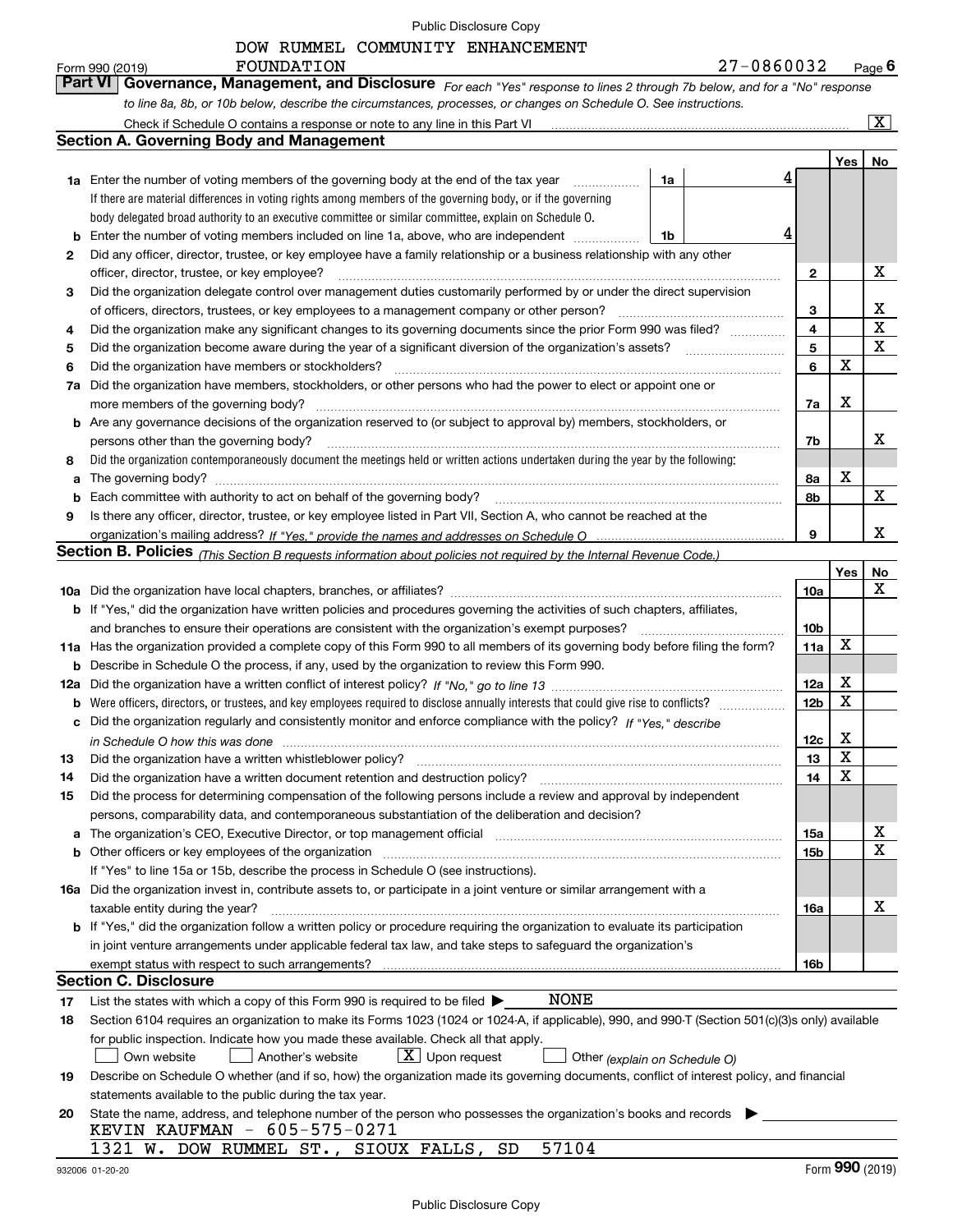$\mathcal{L}^{\text{max}}$ 

# **7Part VII Compensation of Officers, Directors, Trustees, Key Employees, Highest Compensated Employees, and Independent Contractors**

Check if Schedule O contains a response or note to any line in this Part VII

**Section A. Officers, Directors, Trustees, Key Employees, and Highest Compensated Employees**

**1a**  Complete this table for all persons required to be listed. Report compensation for the calendar year ending with or within the organization's tax year. **•** List all of the organization's current officers, directors, trustees (whether individuals or organizations), regardless of amount of compensation.

Enter -0- in columns (D), (E), and (F) if no compensation was paid.

 $\bullet$  List all of the organization's  $\,$ current key employees, if any. See instructions for definition of "key employee."

• List the organization's five current highest compensated employees (other than an officer, director, trustee, or key employee) who received report-■ List the organization's five current highest compensated employees (other than an officer, director, trustee, or key employee) who received report-<br>able compensation (Box 5 of Form W-2 and/or Box 7 of Form 1099-MISC) of

**•** List all of the organization's former officers, key employees, and highest compensated employees who received more than \$100,000 of reportable compensation from the organization and any related organizations.

**former directors or trustees**  ¥ List all of the organization's that received, in the capacity as a former director or trustee of the organization, more than \$10,000 of reportable compensation from the organization and any related organizations.

See instructions for the order in which to list the persons above.

Check this box if neither the organization nor any related organization compensated any current officer, director, or trustee.  $\mathcal{L}^{\text{max}}$ 

| (A)                                  | (B)               |                                 |                                         | (C)         |              |                                   |        | (D)             | (E)             | (F)           |
|--------------------------------------|-------------------|---------------------------------|-----------------------------------------|-------------|--------------|-----------------------------------|--------|-----------------|-----------------|---------------|
| Name and title                       | Average           |                                 | Position<br>(do not check more than one |             |              |                                   |        | Reportable      | Reportable      | Estimated     |
|                                      | hours per         |                                 | box, unless person is both an           |             |              |                                   |        | compensation    | compensation    | amount of     |
|                                      | week              | officer and a director/trustee) |                                         |             |              |                                   |        | from            | from related    | other         |
|                                      | (list any         |                                 |                                         |             |              |                                   |        | the             | organizations   | compensation  |
|                                      | hours for         |                                 |                                         |             |              |                                   |        | organization    | (W-2/1099-MISC) | from the      |
|                                      | related           |                                 |                                         |             |              |                                   |        | (W-2/1099-MISC) |                 | organization  |
|                                      | organizations     |                                 |                                         |             |              |                                   |        |                 |                 | and related   |
|                                      | below             | Individual trustee or director  | Institutional trustee                   | Officer     | Key employee | Highest compensated<br>  employee | Former |                 |                 | organizations |
|                                      | line)             |                                 |                                         |             |              |                                   |        |                 |                 |               |
| (1) DARLA VAN ROSENDALE              | $\overline{2.00}$ |                                 |                                         |             |              |                                   |        |                 |                 |               |
| CEO                                  | 50.00             |                                 |                                         | $\mathbf X$ |              |                                   |        | $\mathbf 0$ .   | 182,623.        | 9,757.        |
| (2) KEVIN KAUFMAN                    | 2.00              |                                 |                                         |             |              |                                   |        |                 |                 |               |
| CFO                                  | 50.00             |                                 |                                         | Χ           |              |                                   |        | $\mathbf 0$ .   | 134,958.        | 8,777.        |
| (3) DICK CONCORAN                    | 4.00              |                                 |                                         |             |              |                                   |        |                 |                 |               |
| PRESIDENT / SECRETARY                | 2.00              | $\mathbf X$                     |                                         | $\mathbf X$ |              |                                   |        | 0.              | 0.              | 0.            |
| (4) JEFF GORDON                      | 4.00              |                                 |                                         |             |              |                                   |        |                 |                 |               |
| VICE PRESIDENT /<br><b>TREASURER</b> | 2.00              | $\mathbf X$                     |                                         | $\mathbf X$ |              |                                   |        | $\mathbf 0$ .   | $0$ .           | 0.            |
| (5) BILL LENKER                      | 4.00              |                                 |                                         |             |              |                                   |        |                 |                 |               |
| <b>MEMBER</b>                        | $\overline{2.00}$ | X                               |                                         |             |              |                                   |        | 0.              | 0.              | $\mathbf 0$ . |
| (8) TOM ROUST                        | 4.00              |                                 |                                         |             |              |                                   |        |                 |                 |               |
| MEMBER                               | 2.00              | $\mathbf X$                     |                                         |             |              |                                   |        | $\mathbf 0$ .   | 0.              | 0.            |
|                                      |                   |                                 |                                         |             |              |                                   |        |                 |                 |               |
|                                      |                   |                                 |                                         |             |              |                                   |        |                 |                 |               |
|                                      |                   |                                 |                                         |             |              |                                   |        |                 |                 |               |
|                                      |                   |                                 |                                         |             |              |                                   |        |                 |                 |               |
|                                      |                   |                                 |                                         |             |              |                                   |        |                 |                 |               |
|                                      |                   |                                 |                                         |             |              |                                   |        |                 |                 |               |
|                                      |                   |                                 |                                         |             |              |                                   |        |                 |                 |               |
|                                      |                   |                                 |                                         |             |              |                                   |        |                 |                 |               |
|                                      |                   |                                 |                                         |             |              |                                   |        |                 |                 |               |
|                                      |                   |                                 |                                         |             |              |                                   |        |                 |                 |               |
|                                      |                   |                                 |                                         |             |              |                                   |        |                 |                 |               |
|                                      |                   |                                 |                                         |             |              |                                   |        |                 |                 |               |
|                                      |                   |                                 |                                         |             |              |                                   |        |                 |                 |               |
|                                      |                   |                                 |                                         |             |              |                                   |        |                 |                 |               |
|                                      |                   |                                 |                                         |             |              |                                   |        |                 |                 |               |
|                                      |                   |                                 |                                         |             |              |                                   |        |                 |                 |               |
|                                      |                   |                                 |                                         |             |              |                                   |        |                 |                 |               |
|                                      |                   |                                 |                                         |             |              |                                   |        |                 |                 |               |
|                                      |                   |                                 |                                         |             |              |                                   |        |                 |                 |               |
|                                      |                   |                                 |                                         |             |              |                                   |        |                 |                 |               |
|                                      |                   |                                 |                                         |             |              |                                   |        |                 |                 |               |
|                                      |                   |                                 |                                         |             |              |                                   |        |                 |                 |               |
|                                      |                   |                                 |                                         |             |              |                                   |        |                 |                 |               |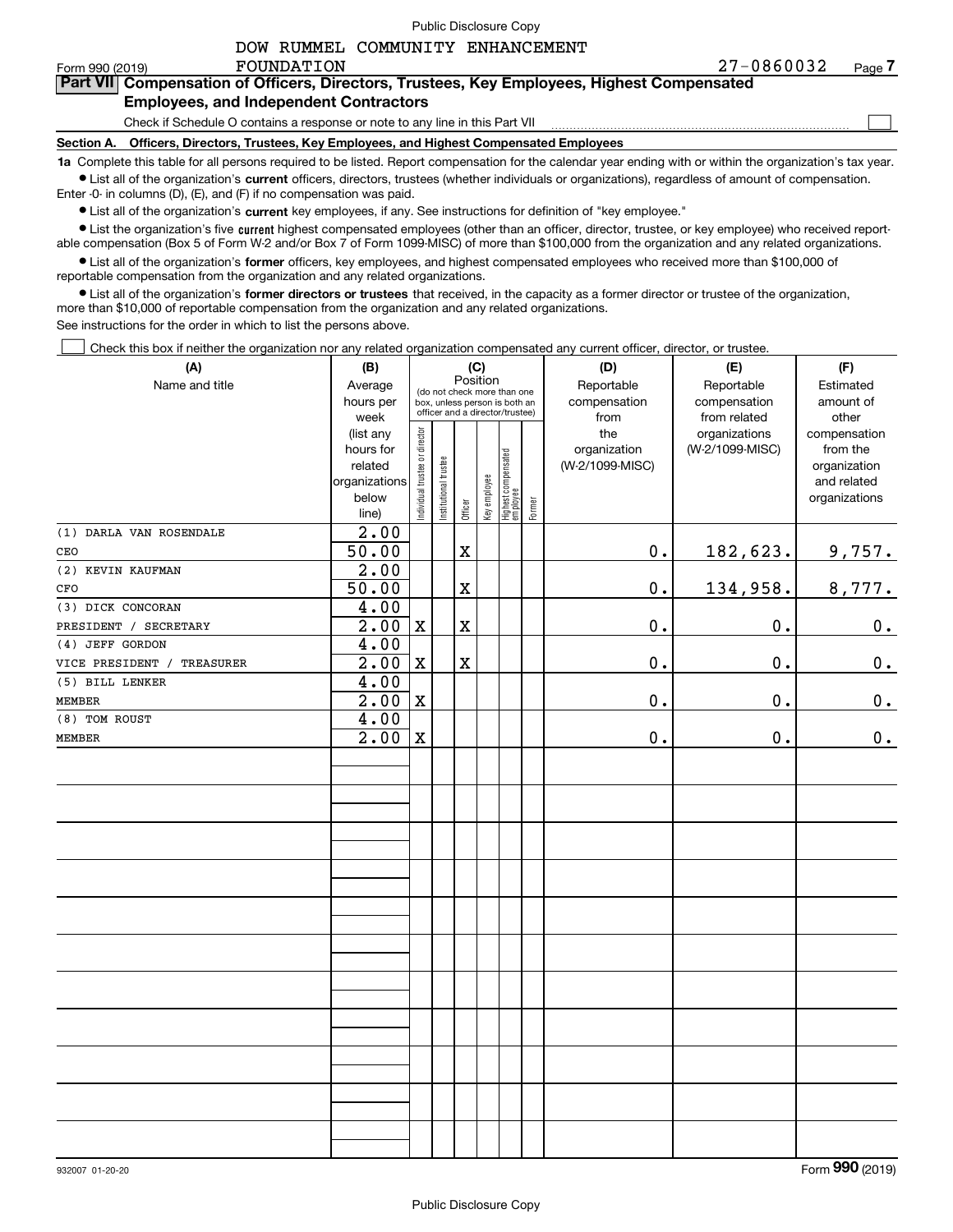|   |                                                                                                                                                                                                                                                                             |                             |                                                              |                       |         |                                | Public Disclosure Copy          |        |                                   |                                   |    |   |                               |               |
|---|-----------------------------------------------------------------------------------------------------------------------------------------------------------------------------------------------------------------------------------------------------------------------------|-----------------------------|--------------------------------------------------------------|-----------------------|---------|--------------------------------|---------------------------------|--------|-----------------------------------|-----------------------------------|----|---|-------------------------------|---------------|
|   | DOW RUMMEL COMMUNITY ENHANCEMENT                                                                                                                                                                                                                                            |                             |                                                              |                       |         |                                |                                 |        |                                   |                                   |    |   |                               |               |
|   | FOUNDATION<br>Form 990 (2019)                                                                                                                                                                                                                                               |                             |                                                              |                       |         |                                |                                 |        |                                   | 27-0860032                        |    |   |                               | Page 8        |
|   | Part VII <br>Section A. Officers, Directors, Trustees, Key Employees, and Highest Compensated Employees (continued)                                                                                                                                                         |                             |                                                              |                       |         |                                |                                 |        |                                   |                                   |    |   |                               |               |
|   | (A)<br>Name and title                                                                                                                                                                                                                                                       | (B)<br>Average<br>hours per | (do not check more than one<br>box, unless person is both an |                       |         | (C)<br>Position                |                                 |        | (D)<br>Reportable<br>compensation | (E)<br>Reportable<br>compensation |    |   | (F)<br>Estimated<br>amount of |               |
|   |                                                                                                                                                                                                                                                                             | week<br>(list any           |                                                              |                       |         |                                | officer and a director/trustee) |        | from<br>the                       | from related<br>organizations     |    |   | other<br>compensation         |               |
|   |                                                                                                                                                                                                                                                                             | hours for<br>related        |                                                              |                       |         |                                |                                 |        | organization<br>(W-2/1099-MISC)   | (W-2/1099-MISC)                   |    |   | from the<br>organization      |               |
|   |                                                                                                                                                                                                                                                                             | organizations<br>below      | Individual trustee or director                               | Institutional trustee |         | key employee                   | Highest compensated<br>employee |        |                                   |                                   |    |   | and related<br>organizations  |               |
|   |                                                                                                                                                                                                                                                                             | line)                       |                                                              |                       | Officer |                                |                                 | Former |                                   |                                   |    |   |                               |               |
|   |                                                                                                                                                                                                                                                                             |                             |                                                              |                       |         |                                |                                 |        |                                   |                                   |    |   |                               |               |
|   |                                                                                                                                                                                                                                                                             |                             |                                                              |                       |         |                                |                                 |        |                                   |                                   |    |   |                               |               |
|   |                                                                                                                                                                                                                                                                             |                             |                                                              |                       |         |                                |                                 |        |                                   |                                   |    |   |                               |               |
|   |                                                                                                                                                                                                                                                                             |                             |                                                              |                       |         |                                |                                 |        |                                   |                                   |    |   |                               |               |
|   |                                                                                                                                                                                                                                                                             |                             |                                                              |                       |         |                                |                                 |        |                                   |                                   |    |   |                               |               |
|   |                                                                                                                                                                                                                                                                             |                             |                                                              |                       |         |                                |                                 |        |                                   |                                   |    |   |                               |               |
|   |                                                                                                                                                                                                                                                                             |                             |                                                              |                       |         |                                |                                 |        |                                   |                                   |    |   |                               |               |
|   |                                                                                                                                                                                                                                                                             |                             |                                                              |                       |         |                                |                                 |        |                                   |                                   |    |   |                               |               |
|   |                                                                                                                                                                                                                                                                             |                             |                                                              |                       |         |                                |                                 |        |                                   |                                   |    |   |                               |               |
|   |                                                                                                                                                                                                                                                                             |                             |                                                              |                       |         |                                |                                 |        |                                   |                                   |    |   |                               |               |
|   | 1b Subtotal                                                                                                                                                                                                                                                                 |                             |                                                              |                       |         |                                |                                 |        | 0.                                | 317, 581.                         |    |   |                               | 18,534.       |
|   | c Total from continuation sheets to Part VII, Section A                                                                                                                                                                                                                     |                             |                                                              |                       |         |                                |                                 |        | 0.<br>$\overline{0}$ .            | 317, 581.                         | О. |   |                               | 0.<br>18,534. |
| 2 | Total number of individuals (including but not limited to those listed above) who received more than \$100,000 of reportable                                                                                                                                                |                             |                                                              |                       |         |                                |                                 |        |                                   |                                   |    |   |                               |               |
|   | compensation from the organization $\blacktriangleright$                                                                                                                                                                                                                    |                             |                                                              |                       |         |                                |                                 |        |                                   |                                   |    |   |                               | 0             |
|   |                                                                                                                                                                                                                                                                             |                             |                                                              |                       |         |                                |                                 |        |                                   |                                   |    |   | Yes                           | No            |
| з | Did the organization list any former officer, director, trustee, key employee, or highest compensated employee on                                                                                                                                                           |                             |                                                              |                       |         |                                |                                 |        |                                   |                                   |    |   |                               | х             |
| 4 | line 1a? If "Yes," complete Schedule J for such individual manufactured contained and the 1a? If "Yes," complete Schedule J for such individual<br>For any individual listed on line 1a, is the sum of reportable compensation and other compensation from the organization |                             |                                                              |                       |         |                                |                                 |        |                                   |                                   |    | 3 |                               |               |
|   |                                                                                                                                                                                                                                                                             |                             |                                                              |                       |         |                                |                                 |        |                                   |                                   |    | 4 | X                             |               |
| 5 | Did any person listed on line 1a receive or accrue compensation from any unrelated organization or individual for services                                                                                                                                                  |                             |                                                              |                       |         |                                |                                 |        |                                   |                                   |    |   |                               |               |
|   |                                                                                                                                                                                                                                                                             |                             |                                                              |                       |         |                                |                                 |        |                                   |                                   |    | 5 |                               | X             |
| 1 | <b>Section B. Independent Contractors</b>                                                                                                                                                                                                                                   |                             |                                                              |                       |         |                                |                                 |        |                                   |                                   |    |   |                               |               |
|   | Complete this table for your five highest compensated independent contractors that received more than \$100,000 of compensation from<br>the organization. Report compensation for the calendar year ending with or within the organization's tax year.                      |                             |                                                              |                       |         |                                |                                 |        |                                   |                                   |    |   |                               |               |
|   | (A)<br>Name and business address<br><b>NONE</b>                                                                                                                                                                                                                             |                             |                                                              |                       |         | (B)<br>Description of services |                                 |        | (C)<br>Compensation               |                                   |    |   |                               |               |
|   |                                                                                                                                                                                                                                                                             |                             |                                                              |                       |         |                                |                                 |        |                                   |                                   |    |   |                               |               |
|   |                                                                                                                                                                                                                                                                             |                             |                                                              |                       |         |                                |                                 |        |                                   |                                   |    |   |                               |               |
|   |                                                                                                                                                                                                                                                                             |                             |                                                              |                       |         |                                |                                 |        |                                   |                                   |    |   |                               |               |
|   |                                                                                                                                                                                                                                                                             |                             |                                                              |                       |         |                                |                                 |        |                                   |                                   |    |   |                               |               |
|   |                                                                                                                                                                                                                                                                             |                             |                                                              |                       |         |                                |                                 |        |                                   |                                   |    |   |                               |               |
|   | Total number of independent contractors (including but not limited to those listed above) who received more than                                                                                                                                                            |                             |                                                              |                       |         |                                |                                 |        |                                   |                                   |    |   |                               |               |
| 2 | \$100,000 of compensation from the organization                                                                                                                                                                                                                             |                             |                                                              |                       |         |                                | 0                               |        |                                   |                                   |    |   |                               |               |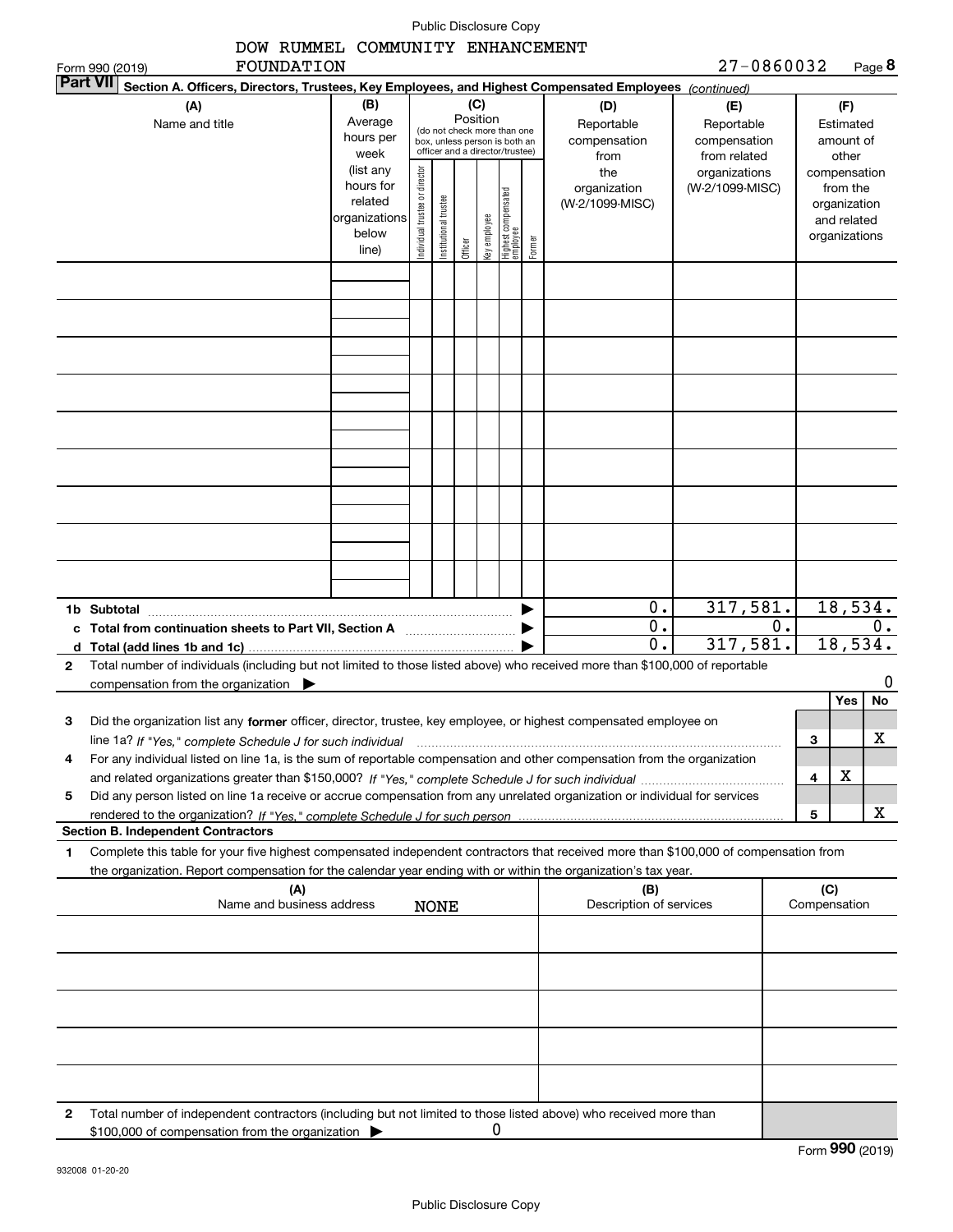DOW RUMMEL COMMUNITY ENHANCEMENT

|                                                            | <b>Part VIII</b> | <b>Statement of Revenue</b>                                                                                                                                                                                                                                                                                                                                                                                                                                                                          |                                                                                                                                                                          |
|------------------------------------------------------------|------------------|------------------------------------------------------------------------------------------------------------------------------------------------------------------------------------------------------------------------------------------------------------------------------------------------------------------------------------------------------------------------------------------------------------------------------------------------------------------------------------------------------|--------------------------------------------------------------------------------------------------------------------------------------------------------------------------|
|                                                            |                  | Check if Schedule O contains a response or note to any line in this Part VIII                                                                                                                                                                                                                                                                                                                                                                                                                        |                                                                                                                                                                          |
|                                                            |                  |                                                                                                                                                                                                                                                                                                                                                                                                                                                                                                      | (B)<br>(C)<br>(D)<br>Revenue excluded<br>Related or exempt<br>Unrelated<br>Total revenue<br>from tax under<br>function revenue<br>business revenue<br>sections 512 - 514 |
| Contributions, Gifts, Grants<br>Iand Other Similar Amounts | 2a               | 1a<br>1 a Federated campaigns<br>1 <sub>b</sub><br><b>b</b> Membership dues<br>1 <sub>c</sub><br>c Fundraising events<br>1 <sub>d</sub><br>d Related organizations<br>1e<br>e Government grants (contributions)<br>f All other contributions, gifts, grants, and<br>10,694.<br>similar amounts not included above<br>1f<br>$1g$ \\$<br>Noncash contributions included in lines 1a-1f<br>g<br><b>Business Code</b><br>the contract of the contract of the contract of the contract of the contract of | 10,694.                                                                                                                                                                  |
| Program Service<br>Revenue                                 | b<br>е           | <u> 1989 - Johann John Stone, markin f</u><br>с<br><u> 1999 - Johann Barbara, martxa alemaniar arg</u><br>d<br><u> 1989 - Johann Stein, marwolaethau a bhann an t-Amhainn an t-Amhainn an t-Amhainn an t-Amhainn an t-Amhainn an</u><br>f All other program service revenue                                                                                                                                                                                                                          |                                                                                                                                                                          |
|                                                            | 3<br>4<br>5      | Investment income (including dividends, interest, and<br>Income from investment of tax-exempt bond proceeds<br>(i) Real<br>(ii) Personal                                                                                                                                                                                                                                                                                                                                                             | 10,968.<br>10,968.<br>▶                                                                                                                                                  |
|                                                            |                  | 6 a Gross rents<br>l 6a<br><b>b</b> Less: rental expenses<br>6b<br>6c<br>c Rental income or (loss)<br>d Net rental income or (loss)<br>(i) Securities<br>(ii) Other<br><b>7 a</b> Gross amount from sales of                                                                                                                                                                                                                                                                                         |                                                                                                                                                                          |
| Revenue                                                    |                  | 63, 150.<br>assets other than inventory<br>7a<br><b>b</b> Less: cost or other basis<br>0.<br>and sales expenses<br>7b<br>7c   63,150.                                                                                                                                                                                                                                                                                                                                                                |                                                                                                                                                                          |
| Other                                                      |                  | 8 a Gross income from fundraising events (not<br>including \$<br><u>and the second second second</u> of<br>contributions reported on line 1c). See<br>8а<br>8b<br><b>b</b> Less: direct expenses <i></i>                                                                                                                                                                                                                                                                                             | 63, 150.<br>63, 150.                                                                                                                                                     |
|                                                            |                  | c Net income or (loss) from fundraising events<br>9 a Gross income from gaming activities. See<br>9а                                                                                                                                                                                                                                                                                                                                                                                                 |                                                                                                                                                                          |
|                                                            |                  | 9 <sub>b</sub><br><b>b</b> Less: direct expenses <b>manually</b><br>c Net income or (loss) from gaming activities<br>.<br>10 a Gross sales of inventory, less returns<br> 10a                                                                                                                                                                                                                                                                                                                        |                                                                                                                                                                          |
|                                                            |                  | 10 <sub>b</sub><br><b>b</b> Less: cost of goods sold<br><b>c</b> Net income or (loss) from sales of inventory<br><b>Business Code</b>                                                                                                                                                                                                                                                                                                                                                                |                                                                                                                                                                          |
| Miscellaneous<br>Revenue                                   | 11 a             | <u> 1989 - Johann Barbara, martin amerikan basar dan berasal dalam basa dalam basar dalam basar dalam basar dala</u>                                                                                                                                                                                                                                                                                                                                                                                 |                                                                                                                                                                          |
|                                                            |                  | b                                                                                                                                                                                                                                                                                                                                                                                                                                                                                                    |                                                                                                                                                                          |
|                                                            | с                |                                                                                                                                                                                                                                                                                                                                                                                                                                                                                                      |                                                                                                                                                                          |
|                                                            |                  |                                                                                                                                                                                                                                                                                                                                                                                                                                                                                                      |                                                                                                                                                                          |
|                                                            | 12               |                                                                                                                                                                                                                                                                                                                                                                                                                                                                                                      | 84,812.<br>0.<br>0.<br>74,118.                                                                                                                                           |
|                                                            |                  |                                                                                                                                                                                                                                                                                                                                                                                                                                                                                                      | nnn                                                                                                                                                                      |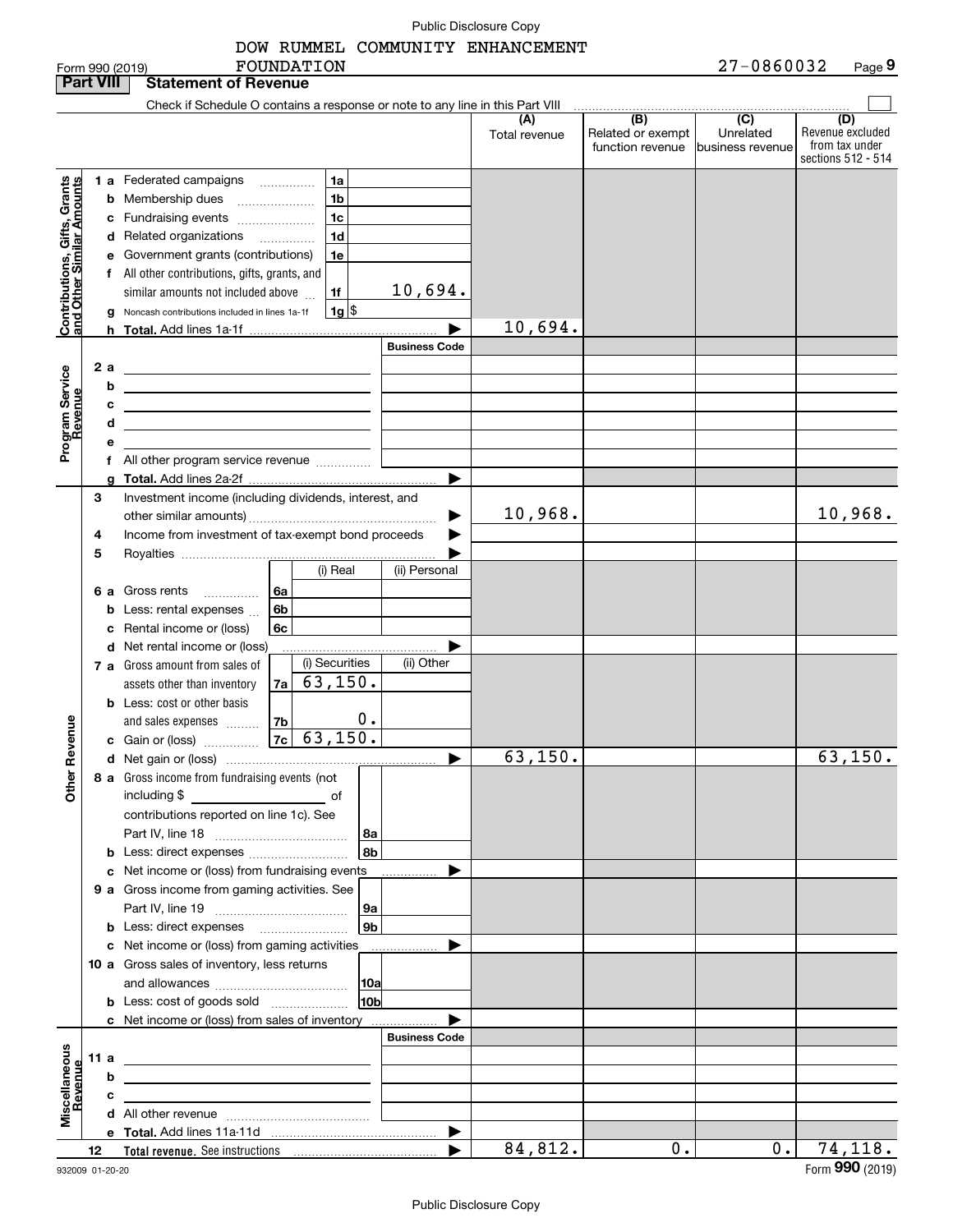#### DOW RUMMEL COMMUNITY ENHANCEMENT

#### **Total functional expenses.**  Add lines 1 through 24e **Joint costs.** Complete this line only if the organization **(A)**<br>Total expenses **(B) (C) (D) 1234567891011abcdefg12131415161718192021222324abcde2526***Section 501(c)(3) and 501(c)(4) organizations must complete all columns. All other organizations must complete column (A).* Grants and other assistance to domestic organizations and domestic governments. See Part IV, line 21 Compensation not included above to disqualified persons (as defined under section 4958(f)(1)) and persons described in section 4958(c)(3)(B)  $\quad \ldots \ldots \ldots$ Pension plan accruals and contributions (include section 401(k) and 403(b) employer contributions) Professional fundraising services. See Part IV, line 17 Other. (If line 11g amount exceeds 10% of line 25, column (A) amount, list line 11g expenses on Sch O.) Other expenses. Itemize expenses not covered above (List miscellaneous expenses on line 24e. If line 24e amount exceeds 10% of line 25, column (A) amount, list line 24e expenses on Schedule O.) reported in column (B) joint costs from a combined educational campaign and fundraising solicitation. Check if Schedule O contains a response or note to any line in this Part IX (C) (C) (C) (C) (C) (C) Program service expensesManagement and general expenses Fundraising expensesGrants and other assistance to domestic individuals. See Part IV, line 22 ~~~~~~~ Grants and other assistance to foreign organizations, foreign governments, and foreign individuals. See Part IV, lines 15 and 16  $\ldots$ Benefits paid to or for members .................... Compensation of current officers, directors, trustees, and key employees  $\ldots$   $\ldots$   $\ldots$   $\ldots$ Other salaries and wages ~~~~~~~~~~ Other employee benefits ~~~~~~~~~~ Payroll taxes ~~~~~~~~~~~~~~~~ Fees for services (nonemployees): Management ~~~~~~~~~~~~~~~~ Legal ~~~~~~~~~~~~~~~~~~~~Accounting ~~~~~~~~~~~~~~~~~ Lobbying ~~~~~~~~~~~~~~~~~~ lnvestment management fees ....................... Advertising and promotion \_\_\_\_\_\_\_\_\_\_\_\_\_\_\_\_\_\_\_ Office expenses ~~~~~~~~~~~~~~~ Information technology ~~~~~~~~~~~ Royalties ~~~~~~~~~~~~~~~~~~ Occupancy ~~~~~~~~~~~~~~~~~ Travel ……………………………………………… Payments of travel or entertainment expenses for any federal, state, or local public officials ... Conferences, conventions, and meetings Interest Payments to affiliates ~~~~~~~~~~~~ Depreciation, depletion, and amortization  $\,\,\ldots\,\,$ InsuranceAll other expenses *Do not include amounts reported on lines 6b, 7b, 8b, 9b, and 10b of Part VIII.*  $\mathcal{L}^{\text{max}}$ 18,145. 21,887. 3,742. 18,145. 3,742. 18,145. 3,742. 0.

Check here  $\begin{array}{|c|c|c|c|c|}\hline \text{ } & \text{ if following SOP 98-2 (ASC 958-720)} \hline \end{array}$ 

**Part IX Statement of Functional Expenses**

FOUNDATION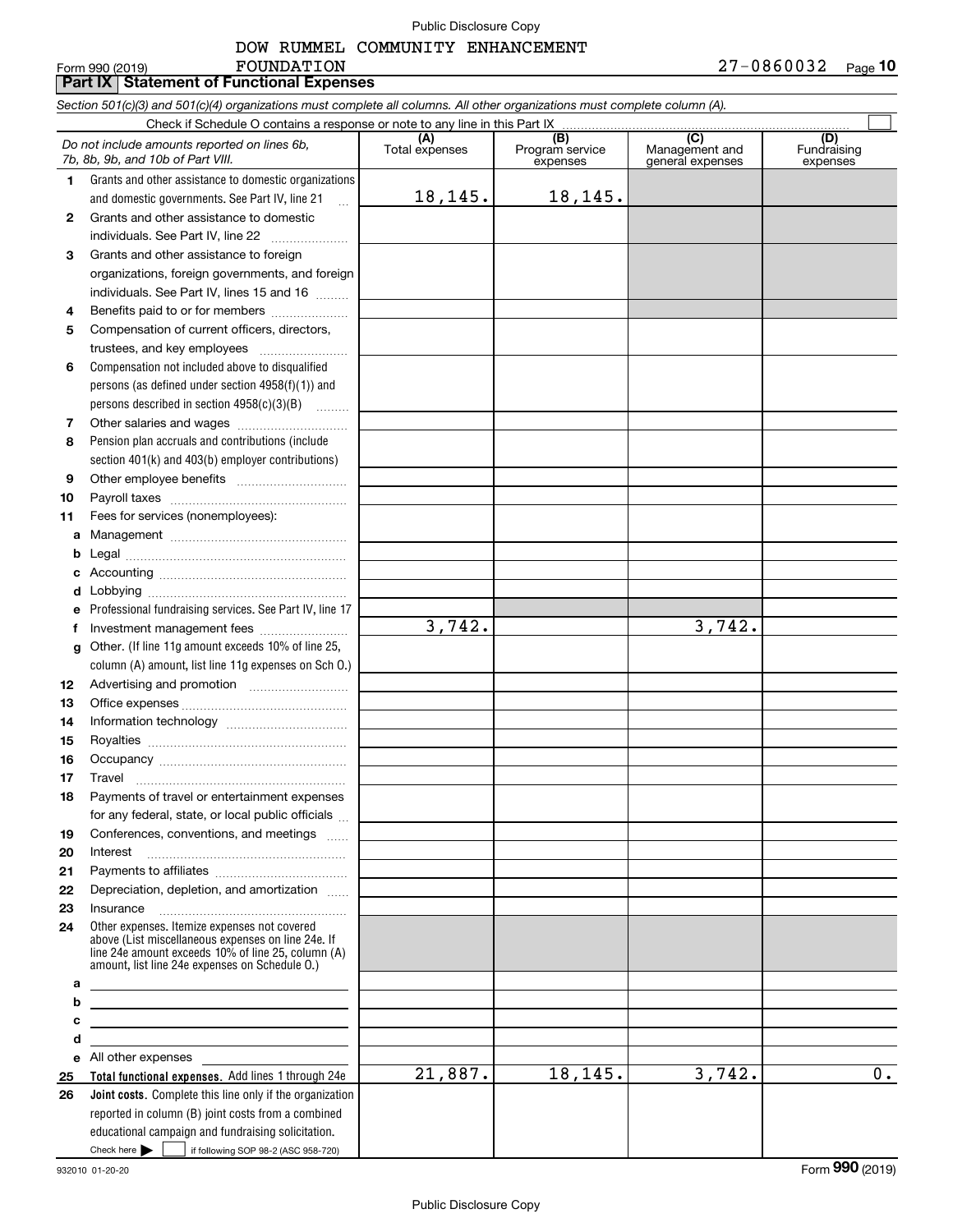# DOW RUMMEL COMMUNITY ENHANCEMENT

| 990 (2019)<br>orm | FOUNDATION | 08600<br>n n<br><b>DO</b><br>. J 4 | مممت<br>aue |
|-------------------|------------|------------------------------------|-------------|
|                   |            |                                    |             |

|                             | Form 990 (2019)<br>Part X | FOUNDATION<br><b>Balance Sheet</b>                                                                                                                                                                                            |                          |                 | $27 - 0860032$ Page 11 |
|-----------------------------|---------------------------|-------------------------------------------------------------------------------------------------------------------------------------------------------------------------------------------------------------------------------|--------------------------|-----------------|------------------------|
|                             |                           |                                                                                                                                                                                                                               |                          |                 |                        |
|                             |                           |                                                                                                                                                                                                                               | (A)<br>Beginning of year |                 | (B)<br>End of year     |
|                             | 1                         |                                                                                                                                                                                                                               | 145,647.                 | $\mathbf{1}$    | $\overline{145,734}$ . |
|                             | 2                         |                                                                                                                                                                                                                               |                          | $\mathbf{2}$    |                        |
|                             | З                         |                                                                                                                                                                                                                               |                          | 3               |                        |
|                             | 4                         |                                                                                                                                                                                                                               |                          | 4               |                        |
|                             | 5                         | Loans and other receivables from any current or former officer, director,                                                                                                                                                     |                          |                 |                        |
|                             |                           | trustee, key employee, creator or founder, substantial contributor, or 35%                                                                                                                                                    |                          |                 |                        |
|                             |                           | controlled entity or family member of any of these persons                                                                                                                                                                    |                          | 5               |                        |
|                             | 6                         | Loans and other receivables from other disqualified persons (as defined                                                                                                                                                       |                          |                 |                        |
|                             |                           | under section $4958(f)(1)$ , and persons described in section $4958(c)(3)(B)$<br>$\ldots$                                                                                                                                     |                          | 6               |                        |
|                             | 7                         |                                                                                                                                                                                                                               |                          | $\overline{7}$  |                        |
| Assets                      | 8                         |                                                                                                                                                                                                                               |                          | 8               |                        |
|                             | 9                         | Prepaid expenses and deferred charges [11] [11] Prepaid expenses and deferred charges [11] [11] Martin Martin Martin Martin Martin Martin Martin Martin Martin Martin Martin Martin Martin Martin Martin Martin Martin Martin |                          | 9               |                        |
|                             |                           | 10a Land, buildings, and equipment: cost or other                                                                                                                                                                             |                          |                 |                        |
|                             |                           | basis. Complete Part VI of Schedule D<br>10a                                                                                                                                                                                  |                          |                 |                        |
|                             |                           | 10 <sub>b</sub><br><b>b</b> Less: accumulated depreciation                                                                                                                                                                    |                          | 10 <sub>c</sub> |                        |
|                             | 11                        |                                                                                                                                                                                                                               |                          | 11              |                        |
|                             | 12                        |                                                                                                                                                                                                                               | 473, 437.                | 12              | 458,940.               |
|                             | 13                        |                                                                                                                                                                                                                               |                          | 13              |                        |
|                             | 14                        |                                                                                                                                                                                                                               |                          | 14              |                        |
|                             | 15                        |                                                                                                                                                                                                                               |                          | 15              |                        |
|                             | 16                        |                                                                                                                                                                                                                               | 619,084.                 | 16              | 604,674.               |
|                             | 17                        |                                                                                                                                                                                                                               |                          | 17              |                        |
|                             | 18                        |                                                                                                                                                                                                                               |                          | 18              |                        |
|                             | 19                        |                                                                                                                                                                                                                               |                          | 19              |                        |
|                             | 20                        |                                                                                                                                                                                                                               |                          | 20              |                        |
|                             | 21                        | Escrow or custodial account liability. Complete Part IV of Schedule D<br>1.1.1.1.1.1.1.1.1.1                                                                                                                                  |                          | 21              |                        |
|                             | 22                        | Loans and other payables to any current or former officer, director,                                                                                                                                                          |                          |                 |                        |
| Liabilities                 |                           | trustee, key employee, creator or founder, substantial contributor, or 35%                                                                                                                                                    |                          |                 |                        |
|                             |                           | controlled entity or family member of any of these persons                                                                                                                                                                    |                          | 22              |                        |
|                             | 23                        | Secured mortgages and notes payable to unrelated third parties<br>.                                                                                                                                                           |                          | 23              |                        |
|                             | 24                        |                                                                                                                                                                                                                               |                          | 24              |                        |
|                             | 25                        | Other liabilities (including federal income tax, payables to related third                                                                                                                                                    |                          |                 |                        |
|                             |                           | parties, and other liabilities not included on lines 17-24). Complete Part X                                                                                                                                                  |                          |                 |                        |
|                             |                           | of Schedule D                                                                                                                                                                                                                 |                          | 25              |                        |
|                             | 26                        |                                                                                                                                                                                                                               | 0.                       | 26              | 0.                     |
|                             |                           | Organizations that follow FASB ASC 958, check here $\blacktriangleright$                                                                                                                                                      |                          |                 |                        |
|                             |                           | and complete lines 27, 28, 32, and 33.                                                                                                                                                                                        |                          |                 |                        |
|                             | 27                        |                                                                                                                                                                                                                               |                          | 27              |                        |
|                             | 28                        |                                                                                                                                                                                                                               |                          | 28              |                        |
|                             |                           | Organizations that do not follow FASB ASC 958, check here $\triangleright \lfloor X \rfloor$                                                                                                                                  |                          |                 |                        |
|                             |                           | and complete lines 29 through 33.                                                                                                                                                                                             |                          |                 |                        |
|                             | 29                        |                                                                                                                                                                                                                               | 0.                       | 29              | 0.                     |
|                             | 30                        | Paid-in or capital surplus, or land, building, or equipment fund                                                                                                                                                              | 0.                       | 30              | 0.                     |
| Net Assets or Fund Balances | 31                        | Retained earnings, endowment, accumulated income, or other funds<br>1.1.1.1.1.1.1.1.1                                                                                                                                         | 619,084.                 | 31              | 604,674.               |
|                             | 32                        |                                                                                                                                                                                                                               | 619,084.                 | 32              | 604,674.               |
|                             | 33                        |                                                                                                                                                                                                                               | 619,084.                 | 33              | 604,674.               |

932011 01-20-20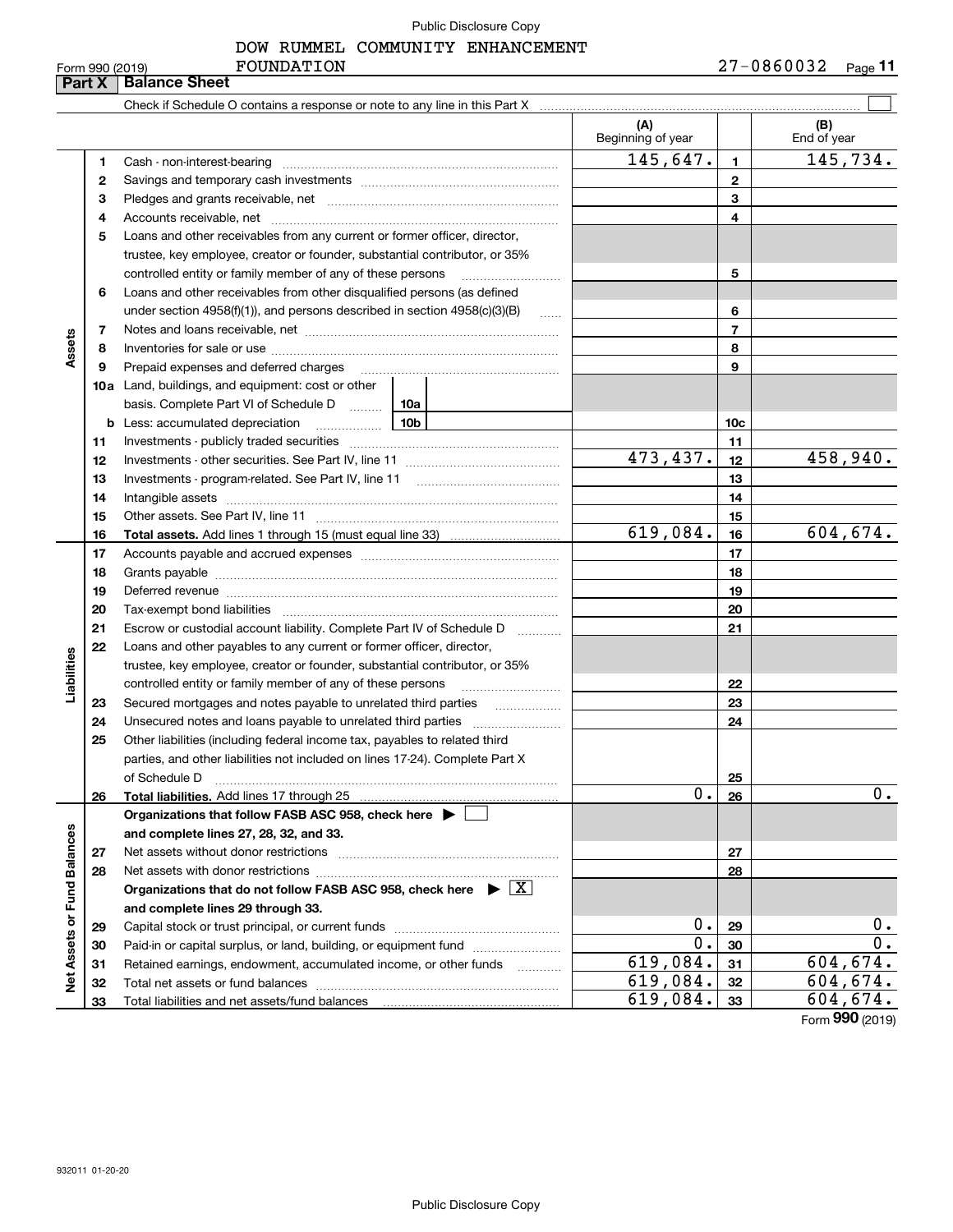DOW RUMMEL COMMUNITY ENHANCEMENT

| Part XI<br><b>Reconciliation of Net Assets</b><br>84,812.<br>$\mathbf{1}$<br>1<br>21,887.<br>$\overline{2}$<br>2<br>62,925.<br>3<br>Revenue less expenses. Subtract line 2 from line 1<br>з<br>619,084.<br>$\overline{4}$<br>4<br>$-77, 335.$<br>5<br>5<br>6<br>Donated services and use of facilities [111] matter contracts and the facilities in the matter of facilities [11] matter contracts and use of facilities [11] matter contracts and the service of the service of the service o<br>6<br>$\overline{7}$<br>Investment expenses www.communication.com/www.communication.com/www.communication.com/www.com<br>7<br>8<br>8<br>$0$ .<br>9<br>Other changes in net assets or fund balances (explain on Schedule O)<br>9<br>Net assets or fund balances at end of year. Combine lines 3 through 9 (must equal Part X, line 32,<br>10<br>604,674.<br>10<br>Part XII Financial Statements and Reporting<br><b>No</b><br>Yes<br>$\boxed{\text{X}}$ Accrual<br>Accounting method used to prepare the Form 990: [16] Cash<br>Other<br>1.<br>If the organization changed its method of accounting from a prior year or checked "Other," explain in Schedule O.<br>х<br>2a Were the organization's financial statements compiled or reviewed by an independent accountant?<br>2a<br>If "Yes," check a box below to indicate whether the financial statements for the year were compiled or reviewed on a<br>separate basis, consolidated basis, or both:<br>Separate basis<br>Consolidated basis<br>Both consolidated and separate basis<br>х<br>2 <sub>b</sub><br><b>b</b> Were the organization's financial statements audited by an independent accountant?<br>If "Yes," check a box below to indicate whether the financial statements for the year were audited on a separate basis,<br>consolidated basis, or both:<br>$\mathbf{X}$ Consolidated basis<br>Separate basis<br>Both consolidated and separate basis<br>c If "Yes" to line 2a or 2b, does the organization have a committee that assumes responsibility for oversight of the audit,<br>Χ<br>2c<br>If the organization changed either its oversight process or selection process during the tax year, explain on Schedule O.<br>3a As a result of a federal award, was the organization required to undergo an audit or audits as set forth in the Single Audit<br>x.<br>За<br>b If "Yes," did the organization undergo the required audit or audits? If the organization did not undergo the required audit<br>3b | <b>FOUNDATION</b><br>Form 990 (2019) | 27-0860032 | Page $12$ |
|--------------------------------------------------------------------------------------------------------------------------------------------------------------------------------------------------------------------------------------------------------------------------------------------------------------------------------------------------------------------------------------------------------------------------------------------------------------------------------------------------------------------------------------------------------------------------------------------------------------------------------------------------------------------------------------------------------------------------------------------------------------------------------------------------------------------------------------------------------------------------------------------------------------------------------------------------------------------------------------------------------------------------------------------------------------------------------------------------------------------------------------------------------------------------------------------------------------------------------------------------------------------------------------------------------------------------------------------------------------------------------------------------------------------------------------------------------------------------------------------------------------------------------------------------------------------------------------------------------------------------------------------------------------------------------------------------------------------------------------------------------------------------------------------------------------------------------------------------------------------------------------------------------------------------------------------------------------------------------------------------------------------------------------------------------------------------------------------------------------------------------------------------------------------------------------------------------------------------------------------------------------------------------------------------------------------------------------------------------------------------------------------------------------------------------------------------------------------------------------|--------------------------------------|------------|-----------|
|                                                                                                                                                                                                                                                                                                                                                                                                                                                                                                                                                                                                                                                                                                                                                                                                                                                                                                                                                                                                                                                                                                                                                                                                                                                                                                                                                                                                                                                                                                                                                                                                                                                                                                                                                                                                                                                                                                                                                                                                                                                                                                                                                                                                                                                                                                                                                                                                                                                                                      |                                      |            |           |
|                                                                                                                                                                                                                                                                                                                                                                                                                                                                                                                                                                                                                                                                                                                                                                                                                                                                                                                                                                                                                                                                                                                                                                                                                                                                                                                                                                                                                                                                                                                                                                                                                                                                                                                                                                                                                                                                                                                                                                                                                                                                                                                                                                                                                                                                                                                                                                                                                                                                                      |                                      |            |           |
|                                                                                                                                                                                                                                                                                                                                                                                                                                                                                                                                                                                                                                                                                                                                                                                                                                                                                                                                                                                                                                                                                                                                                                                                                                                                                                                                                                                                                                                                                                                                                                                                                                                                                                                                                                                                                                                                                                                                                                                                                                                                                                                                                                                                                                                                                                                                                                                                                                                                                      |                                      |            |           |
|                                                                                                                                                                                                                                                                                                                                                                                                                                                                                                                                                                                                                                                                                                                                                                                                                                                                                                                                                                                                                                                                                                                                                                                                                                                                                                                                                                                                                                                                                                                                                                                                                                                                                                                                                                                                                                                                                                                                                                                                                                                                                                                                                                                                                                                                                                                                                                                                                                                                                      |                                      |            |           |
|                                                                                                                                                                                                                                                                                                                                                                                                                                                                                                                                                                                                                                                                                                                                                                                                                                                                                                                                                                                                                                                                                                                                                                                                                                                                                                                                                                                                                                                                                                                                                                                                                                                                                                                                                                                                                                                                                                                                                                                                                                                                                                                                                                                                                                                                                                                                                                                                                                                                                      |                                      |            |           |
|                                                                                                                                                                                                                                                                                                                                                                                                                                                                                                                                                                                                                                                                                                                                                                                                                                                                                                                                                                                                                                                                                                                                                                                                                                                                                                                                                                                                                                                                                                                                                                                                                                                                                                                                                                                                                                                                                                                                                                                                                                                                                                                                                                                                                                                                                                                                                                                                                                                                                      |                                      |            |           |
|                                                                                                                                                                                                                                                                                                                                                                                                                                                                                                                                                                                                                                                                                                                                                                                                                                                                                                                                                                                                                                                                                                                                                                                                                                                                                                                                                                                                                                                                                                                                                                                                                                                                                                                                                                                                                                                                                                                                                                                                                                                                                                                                                                                                                                                                                                                                                                                                                                                                                      |                                      |            |           |
|                                                                                                                                                                                                                                                                                                                                                                                                                                                                                                                                                                                                                                                                                                                                                                                                                                                                                                                                                                                                                                                                                                                                                                                                                                                                                                                                                                                                                                                                                                                                                                                                                                                                                                                                                                                                                                                                                                                                                                                                                                                                                                                                                                                                                                                                                                                                                                                                                                                                                      |                                      |            |           |
|                                                                                                                                                                                                                                                                                                                                                                                                                                                                                                                                                                                                                                                                                                                                                                                                                                                                                                                                                                                                                                                                                                                                                                                                                                                                                                                                                                                                                                                                                                                                                                                                                                                                                                                                                                                                                                                                                                                                                                                                                                                                                                                                                                                                                                                                                                                                                                                                                                                                                      |                                      |            |           |
|                                                                                                                                                                                                                                                                                                                                                                                                                                                                                                                                                                                                                                                                                                                                                                                                                                                                                                                                                                                                                                                                                                                                                                                                                                                                                                                                                                                                                                                                                                                                                                                                                                                                                                                                                                                                                                                                                                                                                                                                                                                                                                                                                                                                                                                                                                                                                                                                                                                                                      |                                      |            |           |
|                                                                                                                                                                                                                                                                                                                                                                                                                                                                                                                                                                                                                                                                                                                                                                                                                                                                                                                                                                                                                                                                                                                                                                                                                                                                                                                                                                                                                                                                                                                                                                                                                                                                                                                                                                                                                                                                                                                                                                                                                                                                                                                                                                                                                                                                                                                                                                                                                                                                                      |                                      |            |           |
|                                                                                                                                                                                                                                                                                                                                                                                                                                                                                                                                                                                                                                                                                                                                                                                                                                                                                                                                                                                                                                                                                                                                                                                                                                                                                                                                                                                                                                                                                                                                                                                                                                                                                                                                                                                                                                                                                                                                                                                                                                                                                                                                                                                                                                                                                                                                                                                                                                                                                      |                                      |            |           |
|                                                                                                                                                                                                                                                                                                                                                                                                                                                                                                                                                                                                                                                                                                                                                                                                                                                                                                                                                                                                                                                                                                                                                                                                                                                                                                                                                                                                                                                                                                                                                                                                                                                                                                                                                                                                                                                                                                                                                                                                                                                                                                                                                                                                                                                                                                                                                                                                                                                                                      |                                      |            |           |
|                                                                                                                                                                                                                                                                                                                                                                                                                                                                                                                                                                                                                                                                                                                                                                                                                                                                                                                                                                                                                                                                                                                                                                                                                                                                                                                                                                                                                                                                                                                                                                                                                                                                                                                                                                                                                                                                                                                                                                                                                                                                                                                                                                                                                                                                                                                                                                                                                                                                                      |                                      |            |           |
|                                                                                                                                                                                                                                                                                                                                                                                                                                                                                                                                                                                                                                                                                                                                                                                                                                                                                                                                                                                                                                                                                                                                                                                                                                                                                                                                                                                                                                                                                                                                                                                                                                                                                                                                                                                                                                                                                                                                                                                                                                                                                                                                                                                                                                                                                                                                                                                                                                                                                      |                                      |            |           |
|                                                                                                                                                                                                                                                                                                                                                                                                                                                                                                                                                                                                                                                                                                                                                                                                                                                                                                                                                                                                                                                                                                                                                                                                                                                                                                                                                                                                                                                                                                                                                                                                                                                                                                                                                                                                                                                                                                                                                                                                                                                                                                                                                                                                                                                                                                                                                                                                                                                                                      |                                      |            |           |
|                                                                                                                                                                                                                                                                                                                                                                                                                                                                                                                                                                                                                                                                                                                                                                                                                                                                                                                                                                                                                                                                                                                                                                                                                                                                                                                                                                                                                                                                                                                                                                                                                                                                                                                                                                                                                                                                                                                                                                                                                                                                                                                                                                                                                                                                                                                                                                                                                                                                                      |                                      |            |           |
|                                                                                                                                                                                                                                                                                                                                                                                                                                                                                                                                                                                                                                                                                                                                                                                                                                                                                                                                                                                                                                                                                                                                                                                                                                                                                                                                                                                                                                                                                                                                                                                                                                                                                                                                                                                                                                                                                                                                                                                                                                                                                                                                                                                                                                                                                                                                                                                                                                                                                      |                                      |            |           |
|                                                                                                                                                                                                                                                                                                                                                                                                                                                                                                                                                                                                                                                                                                                                                                                                                                                                                                                                                                                                                                                                                                                                                                                                                                                                                                                                                                                                                                                                                                                                                                                                                                                                                                                                                                                                                                                                                                                                                                                                                                                                                                                                                                                                                                                                                                                                                                                                                                                                                      |                                      |            |           |
|                                                                                                                                                                                                                                                                                                                                                                                                                                                                                                                                                                                                                                                                                                                                                                                                                                                                                                                                                                                                                                                                                                                                                                                                                                                                                                                                                                                                                                                                                                                                                                                                                                                                                                                                                                                                                                                                                                                                                                                                                                                                                                                                                                                                                                                                                                                                                                                                                                                                                      |                                      |            |           |
|                                                                                                                                                                                                                                                                                                                                                                                                                                                                                                                                                                                                                                                                                                                                                                                                                                                                                                                                                                                                                                                                                                                                                                                                                                                                                                                                                                                                                                                                                                                                                                                                                                                                                                                                                                                                                                                                                                                                                                                                                                                                                                                                                                                                                                                                                                                                                                                                                                                                                      |                                      |            |           |
|                                                                                                                                                                                                                                                                                                                                                                                                                                                                                                                                                                                                                                                                                                                                                                                                                                                                                                                                                                                                                                                                                                                                                                                                                                                                                                                                                                                                                                                                                                                                                                                                                                                                                                                                                                                                                                                                                                                                                                                                                                                                                                                                                                                                                                                                                                                                                                                                                                                                                      |                                      |            |           |
|                                                                                                                                                                                                                                                                                                                                                                                                                                                                                                                                                                                                                                                                                                                                                                                                                                                                                                                                                                                                                                                                                                                                                                                                                                                                                                                                                                                                                                                                                                                                                                                                                                                                                                                                                                                                                                                                                                                                                                                                                                                                                                                                                                                                                                                                                                                                                                                                                                                                                      |                                      |            |           |
|                                                                                                                                                                                                                                                                                                                                                                                                                                                                                                                                                                                                                                                                                                                                                                                                                                                                                                                                                                                                                                                                                                                                                                                                                                                                                                                                                                                                                                                                                                                                                                                                                                                                                                                                                                                                                                                                                                                                                                                                                                                                                                                                                                                                                                                                                                                                                                                                                                                                                      |                                      |            |           |
|                                                                                                                                                                                                                                                                                                                                                                                                                                                                                                                                                                                                                                                                                                                                                                                                                                                                                                                                                                                                                                                                                                                                                                                                                                                                                                                                                                                                                                                                                                                                                                                                                                                                                                                                                                                                                                                                                                                                                                                                                                                                                                                                                                                                                                                                                                                                                                                                                                                                                      |                                      |            |           |
|                                                                                                                                                                                                                                                                                                                                                                                                                                                                                                                                                                                                                                                                                                                                                                                                                                                                                                                                                                                                                                                                                                                                                                                                                                                                                                                                                                                                                                                                                                                                                                                                                                                                                                                                                                                                                                                                                                                                                                                                                                                                                                                                                                                                                                                                                                                                                                                                                                                                                      |                                      |            |           |
|                                                                                                                                                                                                                                                                                                                                                                                                                                                                                                                                                                                                                                                                                                                                                                                                                                                                                                                                                                                                                                                                                                                                                                                                                                                                                                                                                                                                                                                                                                                                                                                                                                                                                                                                                                                                                                                                                                                                                                                                                                                                                                                                                                                                                                                                                                                                                                                                                                                                                      |                                      |            |           |
|                                                                                                                                                                                                                                                                                                                                                                                                                                                                                                                                                                                                                                                                                                                                                                                                                                                                                                                                                                                                                                                                                                                                                                                                                                                                                                                                                                                                                                                                                                                                                                                                                                                                                                                                                                                                                                                                                                                                                                                                                                                                                                                                                                                                                                                                                                                                                                                                                                                                                      |                                      |            |           |
|                                                                                                                                                                                                                                                                                                                                                                                                                                                                                                                                                                                                                                                                                                                                                                                                                                                                                                                                                                                                                                                                                                                                                                                                                                                                                                                                                                                                                                                                                                                                                                                                                                                                                                                                                                                                                                                                                                                                                                                                                                                                                                                                                                                                                                                                                                                                                                                                                                                                                      |                                      |            |           |
|                                                                                                                                                                                                                                                                                                                                                                                                                                                                                                                                                                                                                                                                                                                                                                                                                                                                                                                                                                                                                                                                                                                                                                                                                                                                                                                                                                                                                                                                                                                                                                                                                                                                                                                                                                                                                                                                                                                                                                                                                                                                                                                                                                                                                                                                                                                                                                                                                                                                                      |                                      |            |           |
|                                                                                                                                                                                                                                                                                                                                                                                                                                                                                                                                                                                                                                                                                                                                                                                                                                                                                                                                                                                                                                                                                                                                                                                                                                                                                                                                                                                                                                                                                                                                                                                                                                                                                                                                                                                                                                                                                                                                                                                                                                                                                                                                                                                                                                                                                                                                                                                                                                                                                      |                                      |            |           |
|                                                                                                                                                                                                                                                                                                                                                                                                                                                                                                                                                                                                                                                                                                                                                                                                                                                                                                                                                                                                                                                                                                                                                                                                                                                                                                                                                                                                                                                                                                                                                                                                                                                                                                                                                                                                                                                                                                                                                                                                                                                                                                                                                                                                                                                                                                                                                                                                                                                                                      |                                      |            |           |
|                                                                                                                                                                                                                                                                                                                                                                                                                                                                                                                                                                                                                                                                                                                                                                                                                                                                                                                                                                                                                                                                                                                                                                                                                                                                                                                                                                                                                                                                                                                                                                                                                                                                                                                                                                                                                                                                                                                                                                                                                                                                                                                                                                                                                                                                                                                                                                                                                                                                                      |                                      |            |           |
| $000 \approx$                                                                                                                                                                                                                                                                                                                                                                                                                                                                                                                                                                                                                                                                                                                                                                                                                                                                                                                                                                                                                                                                                                                                                                                                                                                                                                                                                                                                                                                                                                                                                                                                                                                                                                                                                                                                                                                                                                                                                                                                                                                                                                                                                                                                                                                                                                                                                                                                                                                                        |                                      |            |           |

Form (2019) **990**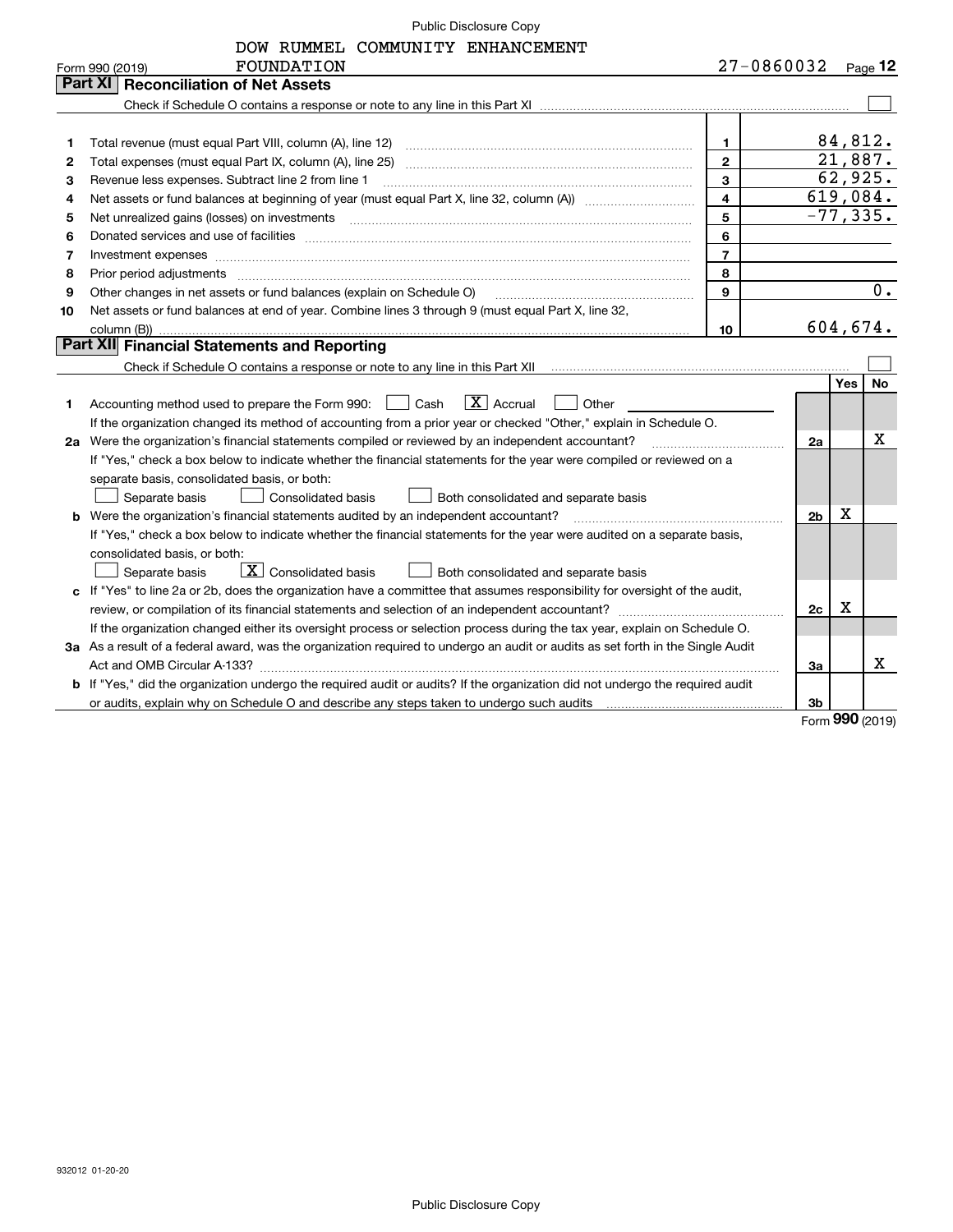| <b>Public Charity Status and Public Support</b><br>(Form 990 or 990-EZ)<br>Complete if the organization is a section 501(c)(3) organization or a section                                                                            |                  |  |  |  |  |  |  |  |  |  |
|-------------------------------------------------------------------------------------------------------------------------------------------------------------------------------------------------------------------------------------|------------------|--|--|--|--|--|--|--|--|--|
|                                                                                                                                                                                                                                     |                  |  |  |  |  |  |  |  |  |  |
| 4947(a)(1) nonexempt charitable trust.                                                                                                                                                                                              |                  |  |  |  |  |  |  |  |  |  |
| <b>Open to Public</b><br>Attach to Form 990 or Form 990-EZ.<br>Department of the Treasury<br>Internal Revenue Service<br>Inspection                                                                                                 |                  |  |  |  |  |  |  |  |  |  |
| Go to www.irs.gov/Form990 for instructions and the latest information.<br><b>Employer identification number</b><br>Name of the organization<br>DOW RUMMEL COMMUNITY ENHANCEMENT                                                     |                  |  |  |  |  |  |  |  |  |  |
| 27-0860032<br>FOUNDATION                                                                                                                                                                                                            |                  |  |  |  |  |  |  |  |  |  |
| Part I<br>Reason for Public Charity Status (All organizations must complete this part.) See instructions.                                                                                                                           |                  |  |  |  |  |  |  |  |  |  |
| The organization is not a private foundation because it is: (For lines 1 through 12, check only one box.)                                                                                                                           |                  |  |  |  |  |  |  |  |  |  |
| 1<br>A church, convention of churches, or association of churches described in section 170(b)(1)(A)(i).                                                                                                                             |                  |  |  |  |  |  |  |  |  |  |
| 2<br>A school described in section 170(b)(1)(A)(ii). (Attach Schedule E (Form 990 or 990-EZ).)                                                                                                                                      |                  |  |  |  |  |  |  |  |  |  |
| 3<br>A hospital or a cooperative hospital service organization described in section 170(b)(1)(A)(iii).                                                                                                                              |                  |  |  |  |  |  |  |  |  |  |
| A medical research organization operated in conjunction with a hospital described in section 170(b)(1)(A)(iii). Enter the hospital's name,<br>4                                                                                     |                  |  |  |  |  |  |  |  |  |  |
| city, and state:                                                                                                                                                                                                                    |                  |  |  |  |  |  |  |  |  |  |
| An organization operated for the benefit of a college or university owned or operated by a governmental unit described in<br>5                                                                                                      |                  |  |  |  |  |  |  |  |  |  |
| section 170(b)(1)(A)(iv). (Complete Part II.)                                                                                                                                                                                       |                  |  |  |  |  |  |  |  |  |  |
| 6<br>A federal, state, or local government or governmental unit described in section 170(b)(1)(A)(v).                                                                                                                               |                  |  |  |  |  |  |  |  |  |  |
| 7<br>An organization that normally receives a substantial part of its support from a governmental unit or from the general public described in                                                                                      |                  |  |  |  |  |  |  |  |  |  |
| section 170(b)(1)(A)(vi). (Complete Part II.)<br>8                                                                                                                                                                                  |                  |  |  |  |  |  |  |  |  |  |
| A community trust described in section 170(b)(1)(A)(vi). (Complete Part II.)<br>9<br>An agricultural research organization described in section 170(b)(1)(A)(ix) operated in conjunction with a land-grant college                  |                  |  |  |  |  |  |  |  |  |  |
| or university or a non-land-grant college of agriculture (see instructions). Enter the name, city, and state of the college or                                                                                                      |                  |  |  |  |  |  |  |  |  |  |
| university:                                                                                                                                                                                                                         |                  |  |  |  |  |  |  |  |  |  |
| 10<br>An organization that normally receives: (1) more than 33 1/3% of its support from contributions, membership fees, and gross receipts from                                                                                     |                  |  |  |  |  |  |  |  |  |  |
| activities related to its exempt functions - subject to certain exceptions, and (2) no more than 33 1/3% of its support from gross investment                                                                                       |                  |  |  |  |  |  |  |  |  |  |
| income and unrelated business taxable income (less section 511 tax) from businesses acquired by the organization after June 30, 1975.                                                                                               |                  |  |  |  |  |  |  |  |  |  |
| See section 509(a)(2). (Complete Part III.)                                                                                                                                                                                         |                  |  |  |  |  |  |  |  |  |  |
| 11<br>An organization organized and operated exclusively to test for public safety. See section 509(a)(4).                                                                                                                          |                  |  |  |  |  |  |  |  |  |  |
| $\mathbf{X}$<br>12 <sub>2</sub><br>An organization organized and operated exclusively for the benefit of, to perform the functions of, or to carry out the purposes of one or                                                       |                  |  |  |  |  |  |  |  |  |  |
| more publicly supported organizations described in section 509(a)(1) or section 509(a)(2). See section 509(a)(3). Check the box in                                                                                                  |                  |  |  |  |  |  |  |  |  |  |
| lines 12a through 12d that describes the type of supporting organization and complete lines 12e, 12f, and 12g.                                                                                                                      |                  |  |  |  |  |  |  |  |  |  |
| Type I. A supporting organization operated, supervised, or controlled by its supported organization(s), typically by giving<br>а                                                                                                    |                  |  |  |  |  |  |  |  |  |  |
| the supported organization(s) the power to regularly appoint or elect a majority of the directors or trustees of the supporting                                                                                                     |                  |  |  |  |  |  |  |  |  |  |
| organization. You must complete Part IV, Sections A and B.<br>$\mathbf{X}$<br>b<br>Type II. A supporting organization supervised or controlled in connection with its supported organization(s), by having                          |                  |  |  |  |  |  |  |  |  |  |
| control or management of the supporting organization vested in the same persons that control or manage the supported                                                                                                                |                  |  |  |  |  |  |  |  |  |  |
| organization(s). You must complete Part IV, Sections A and C.                                                                                                                                                                       |                  |  |  |  |  |  |  |  |  |  |
| Type III functionally integrated. A supporting organization operated in connection with, and functionally integrated with,<br>с                                                                                                     |                  |  |  |  |  |  |  |  |  |  |
| its supported organization(s) (see instructions). You must complete Part IV, Sections A, D, and E.                                                                                                                                  |                  |  |  |  |  |  |  |  |  |  |
| Type III non-functionally integrated. A supporting organization operated in connection with its supported organization(s)<br>d                                                                                                      |                  |  |  |  |  |  |  |  |  |  |
| that is not functionally integrated. The organization generally must satisfy a distribution requirement and an attentiveness                                                                                                        |                  |  |  |  |  |  |  |  |  |  |
| requirement (see instructions). You must complete Part IV, Sections A and D, and Part V.                                                                                                                                            |                  |  |  |  |  |  |  |  |  |  |
| $\mathbf{X}$<br>Check this box if the organization received a written determination from the IRS that it is a Type I, Type II, Type III<br>е                                                                                        |                  |  |  |  |  |  |  |  |  |  |
| functionally integrated, or Type III non-functionally integrated supporting organization.                                                                                                                                           |                  |  |  |  |  |  |  |  |  |  |
| 1<br>Enter the number of supported organizations<br>f.                                                                                                                                                                              |                  |  |  |  |  |  |  |  |  |  |
| Provide the following information about the supported organization(s).<br>g<br>(iv) Is the organization listed<br>(i) Name of supported<br>(ii) EIN<br>(iii) Type of organization<br>(v) Amount of monetary<br>(vi) Amount of other |                  |  |  |  |  |  |  |  |  |  |
| in your governing document?<br>(described on lines 1-10<br>organization<br>support (see instructions)<br>support (see instructions)<br>Yes<br>No                                                                                    |                  |  |  |  |  |  |  |  |  |  |
| above (see instructions))                                                                                                                                                                                                           |                  |  |  |  |  |  |  |  |  |  |
| 46-0271277<br>10<br>18,145.<br>DOW RUMMEL VILLAGE<br>х                                                                                                                                                                              |                  |  |  |  |  |  |  |  |  |  |
|                                                                                                                                                                                                                                     |                  |  |  |  |  |  |  |  |  |  |
|                                                                                                                                                                                                                                     |                  |  |  |  |  |  |  |  |  |  |
|                                                                                                                                                                                                                                     |                  |  |  |  |  |  |  |  |  |  |
|                                                                                                                                                                                                                                     |                  |  |  |  |  |  |  |  |  |  |
|                                                                                                                                                                                                                                     |                  |  |  |  |  |  |  |  |  |  |
|                                                                                                                                                                                                                                     |                  |  |  |  |  |  |  |  |  |  |
|                                                                                                                                                                                                                                     |                  |  |  |  |  |  |  |  |  |  |
| 18, 145.<br><b>Total</b>                                                                                                                                                                                                            | $\overline{0}$ . |  |  |  |  |  |  |  |  |  |

LHA For Paperwork Reduction Act Notice, see the Instructions for Form 990 or 990-EZ. 932021 09-25-19 Schedule A (Form 990 or 990-EZ) 2019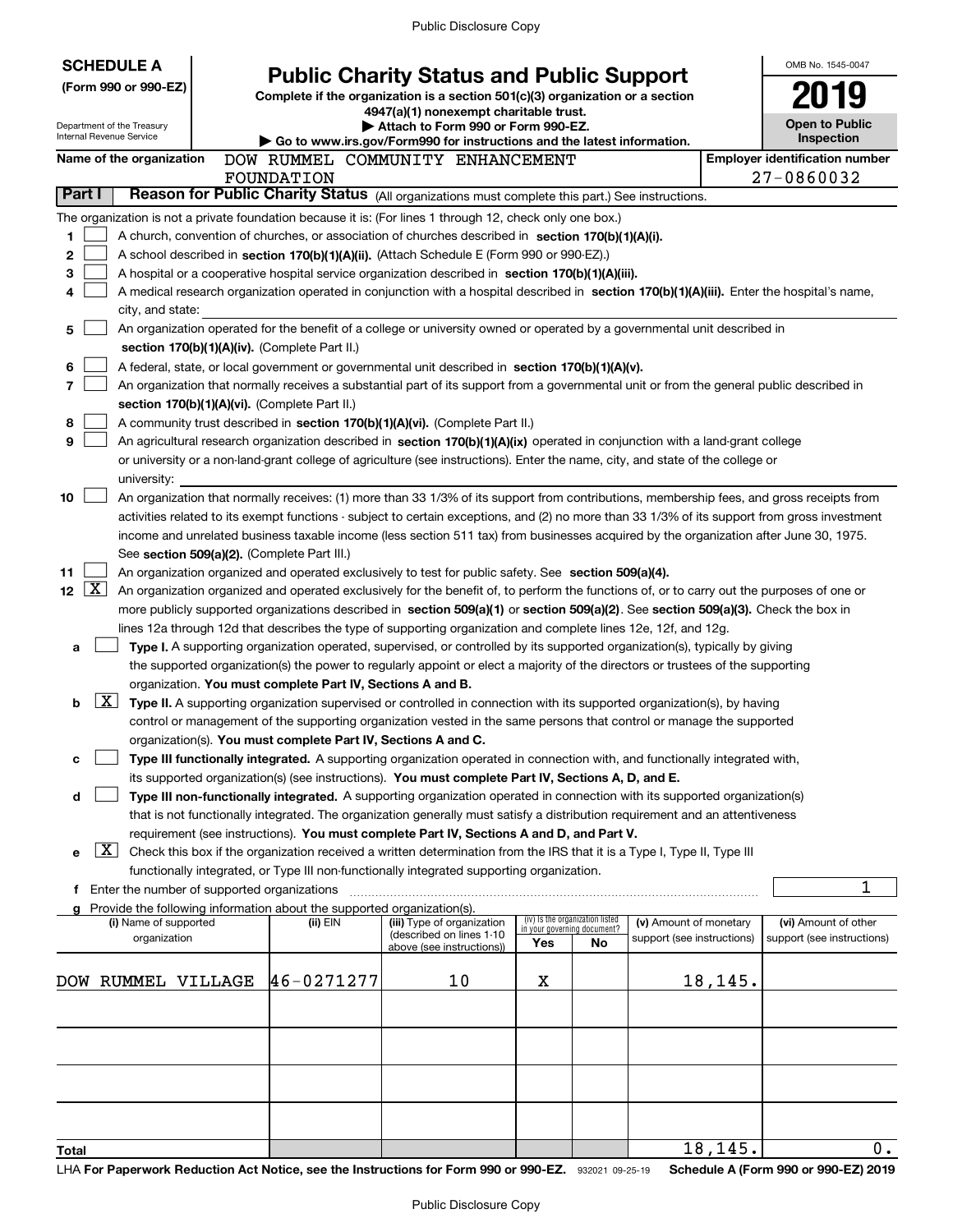# DOW RUMMEL COMMUNITY ENHANCEMENT

| Schedule A (Form 990 or 990-EZ) 2019 FOUNDATION                                                                                                 | 27-0860032<br>Page 2 |
|-------------------------------------------------------------------------------------------------------------------------------------------------|----------------------|
| Part II Support Schedule for Organizations Described in Sections 170(b)(1)(A)(iv) and 170(b)(1)(A)(vi)                                          |                      |
| (Complete only if you checked the box on line 5, 7, or 8 of Part I or if the organization failed to qualify under Part III. If the organization |                      |
| tails to qualify under the tests listed below, please complete Part III.                                                                        |                      |

|    | <b>Section A. Public Support</b>                                                                                                               |          |            |            |                 |          |                                             |
|----|------------------------------------------------------------------------------------------------------------------------------------------------|----------|------------|------------|-----------------|----------|---------------------------------------------|
|    | Calendar year (or fiscal year beginning in) $\blacktriangleright$                                                                              | (a) 2015 | (b) 2016   | $(c)$ 2017 | <b>(d)</b> 2018 | (e) 2019 | (f) Total                                   |
|    | <b>1</b> Gifts, grants, contributions, and                                                                                                     |          |            |            |                 |          |                                             |
|    | membership fees received. (Do not                                                                                                              |          |            |            |                 |          |                                             |
|    | include any "unusual grants.")                                                                                                                 |          |            |            |                 |          |                                             |
|    | 2 Tax revenues levied for the organ-                                                                                                           |          |            |            |                 |          |                                             |
|    | ization's benefit and either paid to                                                                                                           |          |            |            |                 |          |                                             |
|    | or expended on its behalf                                                                                                                      |          |            |            |                 |          |                                             |
|    | 3 The value of services or facilities                                                                                                          |          |            |            |                 |          |                                             |
|    | furnished by a governmental unit to                                                                                                            |          |            |            |                 |          |                                             |
|    | the organization without charge                                                                                                                |          |            |            |                 |          |                                             |
|    | 4 Total. Add lines 1 through 3                                                                                                                 |          |            |            |                 |          |                                             |
| 5  | The portion of total contributions                                                                                                             |          |            |            |                 |          |                                             |
|    | by each person (other than a                                                                                                                   |          |            |            |                 |          |                                             |
|    | governmental unit or publicly                                                                                                                  |          |            |            |                 |          |                                             |
|    | supported organization) included                                                                                                               |          |            |            |                 |          |                                             |
|    | on line 1 that exceeds 2% of the                                                                                                               |          |            |            |                 |          |                                             |
|    | amount shown on line 11,                                                                                                                       |          |            |            |                 |          |                                             |
|    | column (f)                                                                                                                                     |          |            |            |                 |          |                                             |
|    | 6 Public support. Subtract line 5 from line 4.                                                                                                 |          |            |            |                 |          |                                             |
|    | <b>Section B. Total Support</b>                                                                                                                |          |            |            |                 |          |                                             |
|    | Calendar year (or fiscal year beginning in) $\blacktriangleright$                                                                              | (a) 2015 | $(b)$ 2016 | $(c)$ 2017 | $(d)$ 2018      | (e) 2019 | (f) Total                                   |
|    | 7 Amounts from line 4                                                                                                                          |          |            |            |                 |          |                                             |
| 8. | Gross income from interest,                                                                                                                    |          |            |            |                 |          |                                             |
|    | dividends, payments received on                                                                                                                |          |            |            |                 |          |                                             |
|    | securities loans, rents, royalties,                                                                                                            |          |            |            |                 |          |                                             |
|    | and income from similar sources                                                                                                                |          |            |            |                 |          |                                             |
|    | <b>9</b> Net income from unrelated business                                                                                                    |          |            |            |                 |          |                                             |
|    | activities, whether or not the                                                                                                                 |          |            |            |                 |          |                                             |
|    | business is regularly carried on                                                                                                               |          |            |            |                 |          |                                             |
|    | <b>10</b> Other income. Do not include gain                                                                                                    |          |            |            |                 |          |                                             |
|    | or loss from the sale of capital                                                                                                               |          |            |            |                 |          |                                             |
|    | assets (Explain in Part VI.)                                                                                                                   |          |            |            |                 |          |                                             |
|    | 11 Total support. Add lines 7 through 10                                                                                                       |          |            |            |                 |          |                                             |
|    | <b>12</b> Gross receipts from related activities, etc. (see instructions)                                                                      |          |            |            |                 | 12       |                                             |
|    | 13 First five years. If the Form 990 is for the organization's first, second, third, fourth, or fifth tax year as a section 501(c)(3)          |          |            |            |                 |          |                                             |
|    | organization, check this box and stop here                                                                                                     |          |            |            |                 |          |                                             |
|    | <b>Section C. Computation of Public Support Percentage</b>                                                                                     |          |            |            |                 |          |                                             |
|    | 14 Public support percentage for 2019 (line 6, column (f) divided by line 11, column (f) <i>mummumumum</i>                                     |          |            |            |                 | 14       | %                                           |
|    |                                                                                                                                                |          |            |            |                 | 15       | %                                           |
|    | 16a 33 1/3% support test - 2019. If the organization did not check the box on line 13, and line 14 is 33 1/3% or more, check this box and      |          |            |            |                 |          |                                             |
|    | stop here. The organization qualifies as a publicly supported organization                                                                     |          |            |            |                 |          |                                             |
|    | b 33 1/3% support test - 2018. If the organization did not check a box on line 13 or 16a, and line 15 is 33 1/3% or more, check this box       |          |            |            |                 |          |                                             |
|    | and stop here. The organization qualifies as a publicly supported organization                                                                 |          |            |            |                 |          |                                             |
|    | 17a 10% -facts-and-circumstances test - 2019. If the organization did not check a box on line 13, 16a, or 16b, and line 14 is 10% or more,     |          |            |            |                 |          |                                             |
|    | and if the organization meets the "facts-and-circumstances" test, check this box and stop here. Explain in Part VI how the organization        |          |            |            |                 |          |                                             |
|    | meets the "facts-and-circumstances" test. The organization qualifies as a publicly supported organization                                      |          |            |            |                 |          |                                             |
|    | <b>b 10% -facts-and-circumstances test - 2018.</b> If the organization did not check a box on line 13, 16a, 16b, or 17a, and line 15 is 10% or |          |            |            |                 |          |                                             |
|    | more, and if the organization meets the "facts-and-circumstances" test, check this box and stop here. Explain in Part VI how the               |          |            |            |                 |          |                                             |
|    | organization meets the "facts-and-circumstances" test. The organization qualifies as a publicly supported organization                         |          |            |            |                 |          |                                             |
|    | 18 Private foundation. If the organization did not check a box on line 13, 16a, 16b, 17a, or 17b, check this box and see instructions          |          |            |            |                 |          |                                             |
|    |                                                                                                                                                |          |            |            |                 |          | <b>Cohodulo A (Form 000 or 000 EZ) 2010</b> |

**Schedule A (Form 990 or 990-EZ) 2019**

fails to qualify under the tests listed below, please complete Part III.)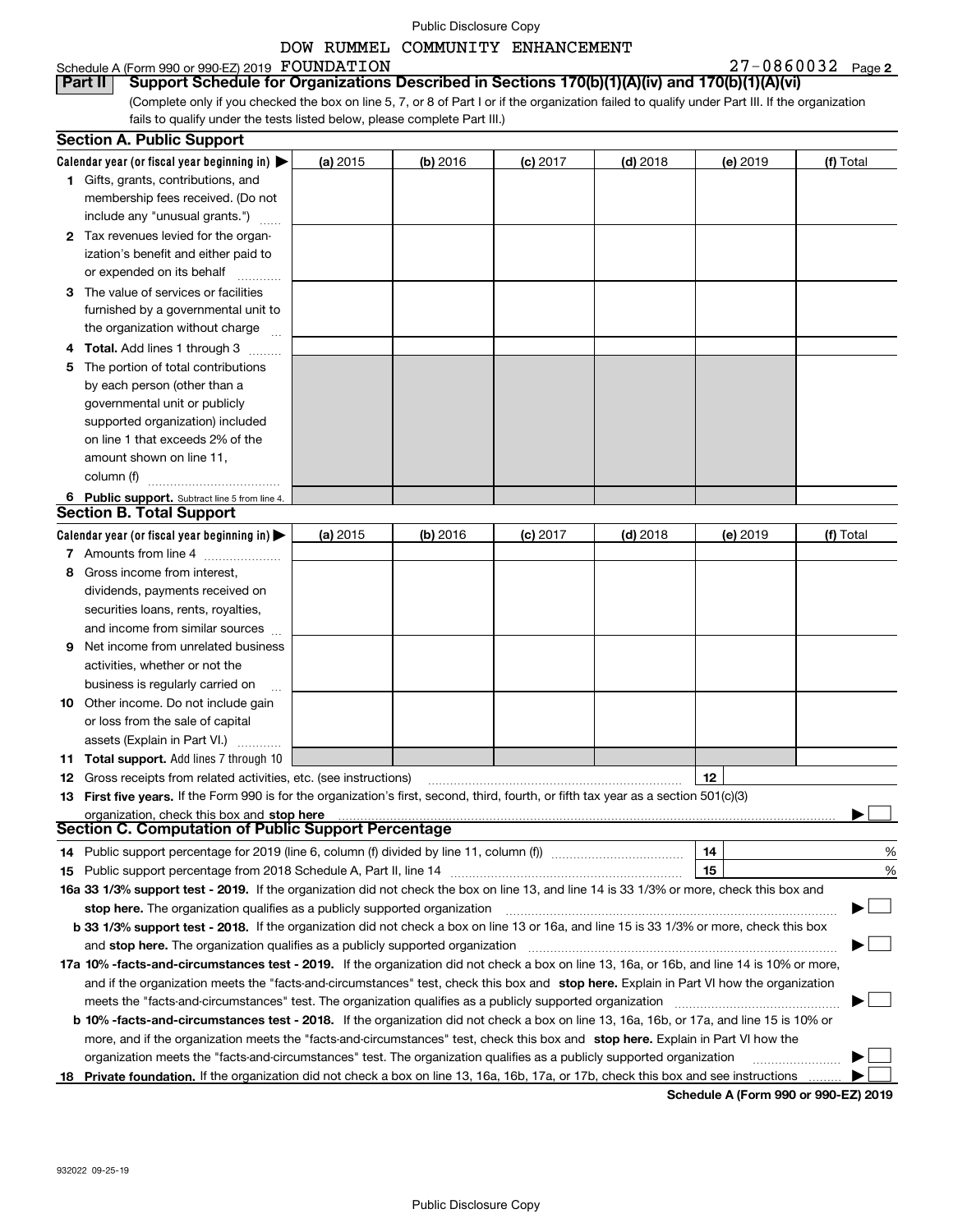# DOW RUMMEL COMMUNITY ENHANCEMENT

| Schedule A (Form 990 or 990-EZ) 2019 $\,$ $\rm \,FOUNDATION$ |  |  | $27 - 0860032$ Page 3 |  |
|--------------------------------------------------------------|--|--|-----------------------|--|
|                                                              |  |  |                       |  |

**Part III** | Support Schedule for Organizations Described in Section 509(a)(2)

(Complete only if you checked the box on line 10 of Part I or if the organization failed to qualify under Part II. If the organization fails to qualify under the tests listed below, please complete Part II.)

|    | <b>Section A. Public Support</b>                                                                                                                                                                                         |            |          |            |            |    |          |                                      |   |
|----|--------------------------------------------------------------------------------------------------------------------------------------------------------------------------------------------------------------------------|------------|----------|------------|------------|----|----------|--------------------------------------|---|
|    | Calendar year (or fiscal year beginning in) $\blacktriangleright$                                                                                                                                                        | (a) 2015   | (b) 2016 | $(c)$ 2017 | $(d)$ 2018 |    | (e) 2019 | (f) Total                            |   |
|    | 1 Gifts, grants, contributions, and                                                                                                                                                                                      |            |          |            |            |    |          |                                      |   |
|    | membership fees received. (Do not                                                                                                                                                                                        |            |          |            |            |    |          |                                      |   |
|    | include any "unusual grants.")                                                                                                                                                                                           |            |          |            |            |    |          |                                      |   |
|    | 2 Gross receipts from admissions,<br>merchandise sold or services per-<br>formed, or facilities furnished in<br>any activity that is related to the<br>organization's tax-exempt purpose                                 |            |          |            |            |    |          |                                      |   |
|    | 3 Gross receipts from activities that<br>are not an unrelated trade or bus-                                                                                                                                              |            |          |            |            |    |          |                                      |   |
|    | iness under section 513                                                                                                                                                                                                  |            |          |            |            |    |          |                                      |   |
|    | 4 Tax revenues levied for the organ-<br>ization's benefit and either paid to                                                                                                                                             |            |          |            |            |    |          |                                      |   |
|    | or expended on its behalf<br>.                                                                                                                                                                                           |            |          |            |            |    |          |                                      |   |
|    | 5 The value of services or facilities<br>furnished by a governmental unit to<br>the organization without charge                                                                                                          |            |          |            |            |    |          |                                      |   |
|    | <b>6 Total.</b> Add lines 1 through 5                                                                                                                                                                                    |            |          |            |            |    |          |                                      |   |
|    | 7a Amounts included on lines 1, 2, and                                                                                                                                                                                   |            |          |            |            |    |          |                                      |   |
|    | 3 received from disqualified persons<br><b>b</b> Amounts included on lines 2 and 3 received<br>from other than disqualified persons that<br>exceed the greater of \$5,000 or 1% of the<br>amount on line 13 for the year |            |          |            |            |    |          |                                      |   |
|    | c Add lines 7a and 7b                                                                                                                                                                                                    |            |          |            |            |    |          |                                      |   |
|    | 8 Public support. (Subtract line 7c from line 6.)                                                                                                                                                                        |            |          |            |            |    |          |                                      |   |
|    | <b>Section B. Total Support</b>                                                                                                                                                                                          |            |          |            |            |    |          |                                      |   |
|    | Calendar year (or fiscal year beginning in) $\blacktriangleright$                                                                                                                                                        | (a) $2015$ | (b) 2016 | $(c)$ 2017 | $(d)$ 2018 |    | (e) 2019 | (f) Total                            |   |
|    | 9 Amounts from line 6                                                                                                                                                                                                    |            |          |            |            |    |          |                                      |   |
|    | 10a Gross income from interest,<br>dividends, payments received on<br>securities loans, rents, royalties,<br>and income from similar sources                                                                             |            |          |            |            |    |          |                                      |   |
|    | <b>b</b> Unrelated business taxable income                                                                                                                                                                               |            |          |            |            |    |          |                                      |   |
|    | (less section 511 taxes) from businesses<br>acquired after June 30, 1975<br>1.1.1.1.1.1.1.1.1.1                                                                                                                          |            |          |            |            |    |          |                                      |   |
|    | c Add lines 10a and 10b                                                                                                                                                                                                  |            |          |            |            |    |          |                                      |   |
|    | <b>11</b> Net income from unrelated business<br>activities not included in line 10b,<br>whether or not the business is<br>regularly carried on                                                                           |            |          |            |            |    |          |                                      |   |
|    | <b>12</b> Other income. Do not include gain<br>or loss from the sale of capital<br>assets (Explain in Part VI.)                                                                                                          |            |          |            |            |    |          |                                      |   |
|    | <b>13</b> Total support. (Add lines 9, 10c, 11, and 12.)                                                                                                                                                                 |            |          |            |            |    |          |                                      |   |
|    | 14 First five years. If the Form 990 is for the organization's first, second, third, fourth, or fifth tax year as a section 501(c)(3) organization,                                                                      |            |          |            |            |    |          |                                      |   |
|    |                                                                                                                                                                                                                          |            |          |            |            |    |          |                                      |   |
|    | <b>Section C. Computation of Public Support Percentage</b>                                                                                                                                                               |            |          |            |            |    |          |                                      |   |
|    | 15 Public support percentage for 2019 (line 8, column (f), divided by line 13, column (f))                                                                                                                               |            |          |            |            | 15 |          |                                      | % |
|    | 16 Public support percentage from 2018 Schedule A, Part III, line 15                                                                                                                                                     |            |          |            |            | 16 |          |                                      | % |
|    | <b>Section D. Computation of Investment Income Percentage</b>                                                                                                                                                            |            |          |            |            |    |          |                                      |   |
|    | 17 Investment income percentage for 2019 (line 10c, column (f), divided by line 13, column (f))                                                                                                                          |            |          |            |            | 17 |          |                                      | % |
|    | 18 Investment income percentage from 2018 Schedule A, Part III, line 17                                                                                                                                                  |            |          |            |            | 18 |          |                                      | % |
|    | 19a 33 1/3% support tests - 2019. If the organization did not check the box on line 14, and line 15 is more than 33 1/3%, and line 17 is not                                                                             |            |          |            |            |    |          |                                      |   |
|    | more than 33 1/3%, check this box and stop here. The organization qualifies as a publicly supported organization                                                                                                         |            |          |            |            |    |          |                                      |   |
|    | b 33 1/3% support tests - 2018. If the organization did not check a box on line 14 or line 19a, and line 16 is more than 33 1/3%, and                                                                                    |            |          |            |            |    |          |                                      |   |
|    | line 18 is not more than 33 1/3%, check this box and stop here. The organization qualifies as a publicly supported organization                                                                                          |            |          |            |            |    |          |                                      |   |
| 20 | Private foundation. If the organization did not check a box on line 14, 19a, or 19b, check this box and see instructions                                                                                                 |            |          |            |            |    |          |                                      |   |
|    | 932023 09-25-19                                                                                                                                                                                                          |            |          |            |            |    |          | Schedule A (Form 990 or 990-EZ) 2019 |   |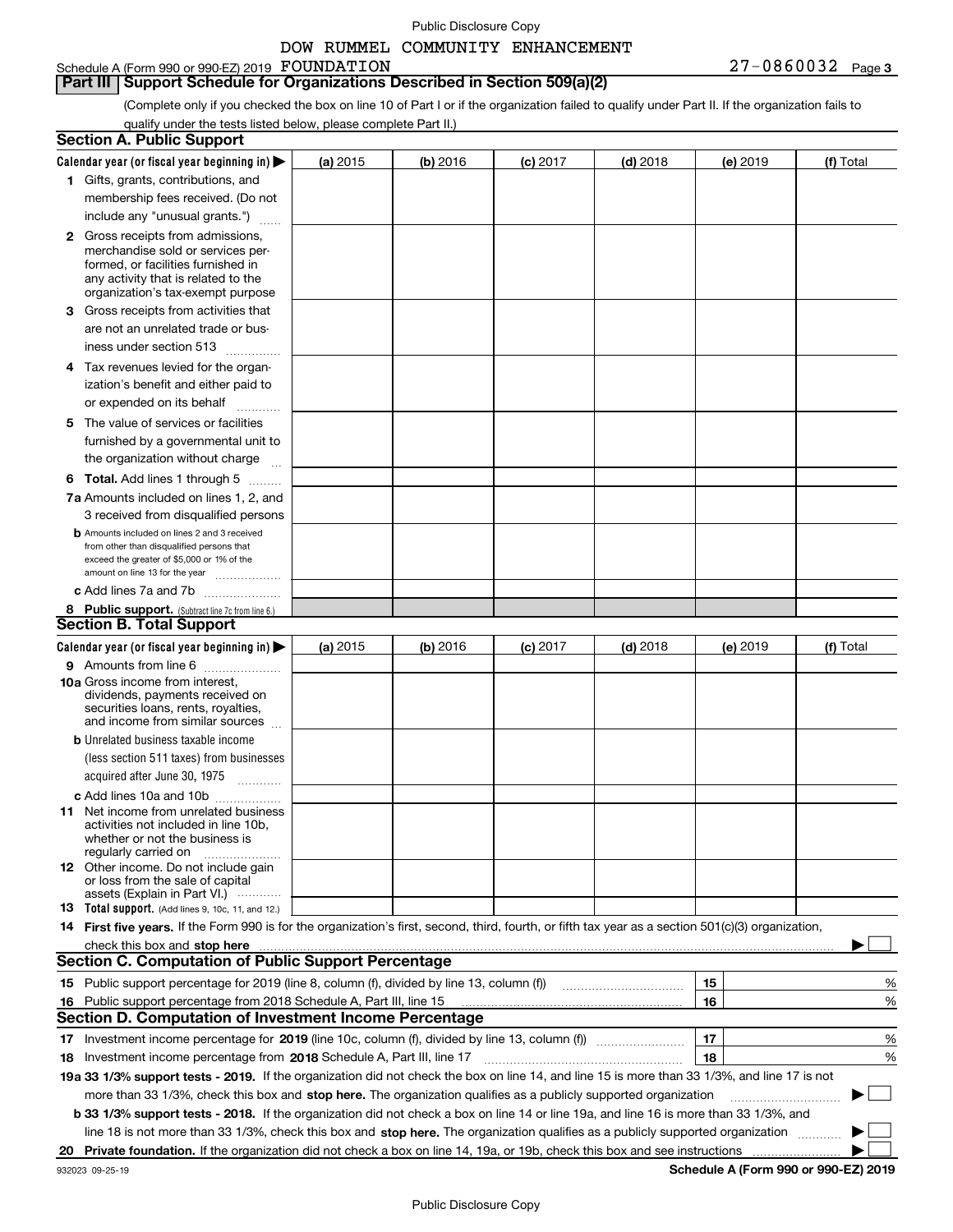#### DOW RUMMEL COMMUNITY ENHANCEMENT

# Schedule A (Form 990 or 990-EZ) 2019 Page FOUNDATION 27-0860032

**Part IV Supporting Organizations**

(Complete only if you checked a box in line 12 on Part I. If you checked 12a of Part I, complete Sections A and B. If you checked 12b of Part I, complete Sections A and C. If you checked 12c of Part I, complete Sections A, D, and E. If you checked 12d of Part I, complete Sections A and D, and complete Part V.)

# **Section A. All Supporting Organizations**

- **2** Did the organization have any supported organization that does not have an IRS determination of status under section 509(a)(1) or (2)? If "Yes," explain in Part VI how the organization determined that the supported *organization was described in section 509(a)(1) or (2).*
- **3a** Did the organization have a supported organization described in section 501(c)(4), (5), or (6)? If "Yes," answer *(b) and (c) below.*
- **b** Did the organization confirm that each supported organization qualified under section 501(c)(4), (5), or (6) and satisfied the public support tests under section 509(a)(2)? If "Yes," describe in **Part VI** when and how the *organization made the determination.*
- **c**Did the organization ensure that all support to such organizations was used exclusively for section 170(c)(2)(B) purposes? If "Yes," explain in **Part VI** what controls the organization put in place to ensure such use.
- **4a***If* Was any supported organization not organized in the United States ("foreign supported organization")? *"Yes," and if you checked 12a or 12b in Part I, answer (b) and (c) below.*
- **b** Did the organization have ultimate control and discretion in deciding whether to make grants to the foreign supported organization? If "Yes," describe in **Part VI** how the organization had such control and discretion *despite being controlled or supervised by or in connection with its supported organizations.*
- **c** Did the organization support any foreign supported organization that does not have an IRS determination under sections 501(c)(3) and 509(a)(1) or (2)? If "Yes," explain in **Part VI** what controls the organization used *to ensure that all support to the foreign supported organization was used exclusively for section 170(c)(2)(B) purposes.*
- **5a** Did the organization add, substitute, or remove any supported organizations during the tax year? If "Yes," answer (b) and (c) below (if applicable). Also, provide detail in **Part VI,** including (i) the names and EIN *numbers of the supported organizations added, substituted, or removed; (ii) the reasons for each such action; (iii) the authority under the organization's organizing document authorizing such action; and (iv) how the action was accomplished (such as by amendment to the organizing document).*
- **b** Type I or Type II only. Was any added or substituted supported organization part of a class already designated in the organization's organizing document?
- **cSubstitutions only.**  Was the substitution the result of an event beyond the organization's control?
- **6** Did the organization provide support (whether in the form of grants or the provision of services or facilities) to **Part VI.** *If "Yes," provide detail in* support or benefit one or more of the filing organization's supported organizations? anyone other than (i) its supported organizations, (ii) individuals that are part of the charitable class benefited by one or more of its supported organizations, or (iii) other supporting organizations that also
- **7**Did the organization provide a grant, loan, compensation, or other similar payment to a substantial contributor *If "Yes," complete Part I of Schedule L (Form 990 or 990-EZ).* regard to a substantial contributor? (as defined in section 4958(c)(3)(C)), a family member of a substantial contributor, or a 35% controlled entity with
- **8** Did the organization make a loan to a disqualified person (as defined in section 4958) not described in line 7? *If "Yes," complete Part I of Schedule L (Form 990 or 990-EZ).*
- **9a** Was the organization controlled directly or indirectly at any time during the tax year by one or more in section 509(a)(1) or (2))? If "Yes," *provide detail in* <code>Part VI.</code> disqualified persons as defined in section 4946 (other than foundation managers and organizations described
- **b** Did one or more disqualified persons (as defined in line 9a) hold a controlling interest in any entity in which the supporting organization had an interest? If "Yes," provide detail in P**art VI**.
- **c**Did a disqualified person (as defined in line 9a) have an ownership interest in, or derive any personal benefit from, assets in which the supporting organization also had an interest? If "Yes," provide detail in P**art VI.**
- **10a** Was the organization subject to the excess business holdings rules of section 4943 because of section supporting organizations)? If "Yes," answer 10b below. 4943(f) (regarding certain Type II supporting organizations, and all Type III non-functionally integrated
- **b** Did the organization have any excess business holdings in the tax year? (Use Schedule C, Form 4720, to *determine whether the organization had excess business holdings.)*

27-0860032 Page 4

**1**

**2**

**3a**

**3b**

**3c**

**4a**

**4b**

**4c**

**5a**

**5b5c**

**6**

**7**

**8**

**9a**

**9b**

**9c**

**10a**

**10b**

**Yes**

X

 **No**

X

X

X

X

X

X

X

X

X

X

X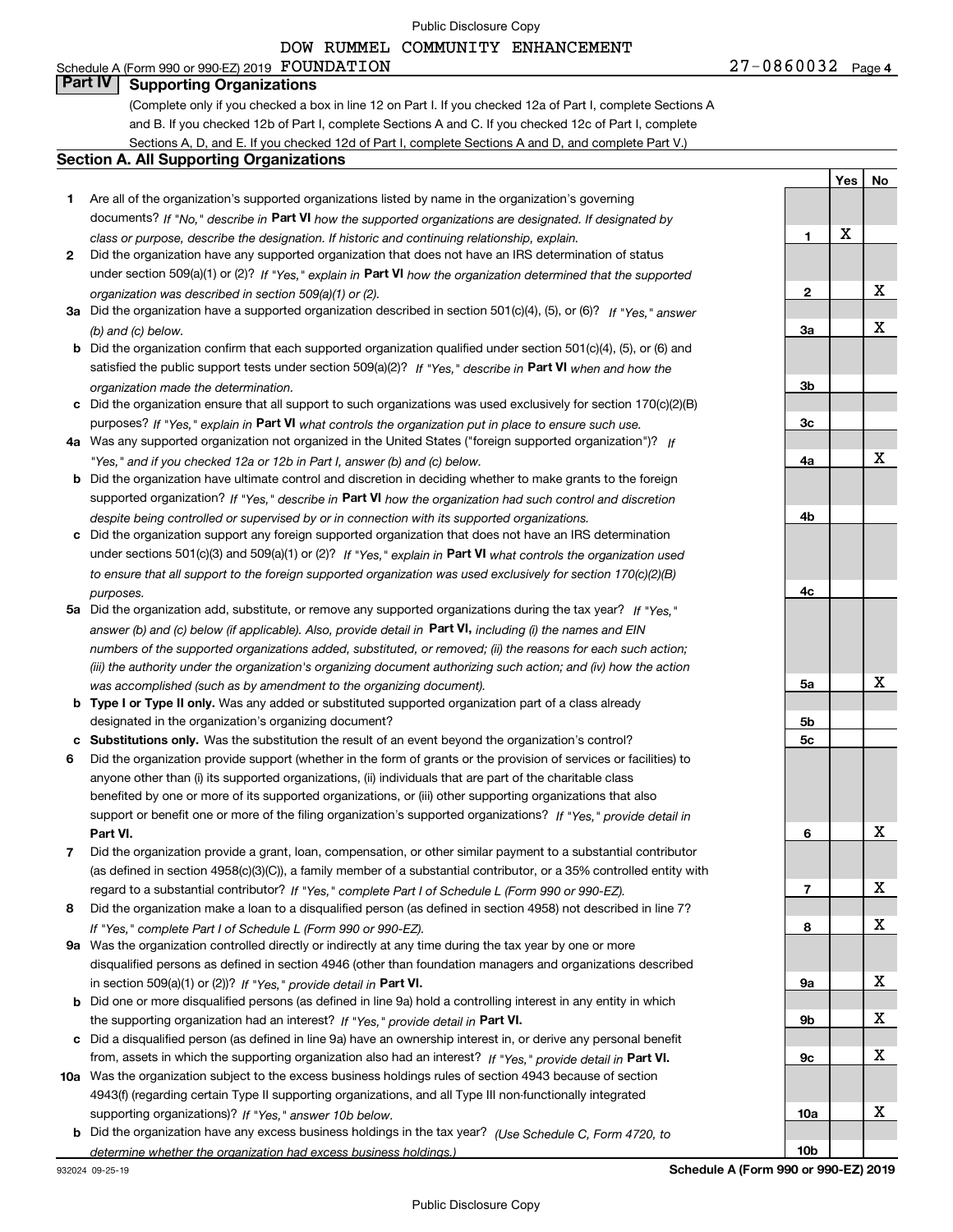DOW RUMMEL COMMUNITY ENHANCEMENT

|    | Schedule A (Form 990 or 990-EZ) 2019 FOUNDATION                                                                                   | $27 - 0860032$ Page 5 |     |                         |
|----|-----------------------------------------------------------------------------------------------------------------------------------|-----------------------|-----|-------------------------|
|    | <b>Part IV</b><br><b>Supporting Organizations (continued)</b>                                                                     |                       |     |                         |
|    |                                                                                                                                   |                       | Yes | No                      |
| 11 | Has the organization accepted a gift or contribution from any of the following persons?                                           |                       |     |                         |
|    | a A person who directly or indirectly controls, either alone or together with persons described in (b) and (c)                    |                       |     |                         |
|    | below, the governing body of a supported organization?                                                                            | 11a                   |     | х                       |
|    | <b>b</b> A family member of a person described in (a) above?                                                                      | 11 <sub>b</sub>       |     | $\overline{\textbf{X}}$ |
|    | c A 35% controlled entity of a person described in (a) or (b) above? If "Yes" to a, b, or c, provide detail in Part VI.           | 11c                   |     | $\overline{\mathbf{x}}$ |
|    | <b>Section B. Type I Supporting Organizations</b>                                                                                 |                       |     |                         |
|    |                                                                                                                                   |                       | Yes | No                      |
| 1  | Did the directors, trustees, or membership of one or more supported organizations have the power to                               |                       |     |                         |
|    | regularly appoint or elect at least a majority of the organization's directors or trustees at all times during the                |                       |     |                         |
|    | tax year? If "No," describe in Part VI how the supported organization(s) effectively operated, supervised, or                     |                       |     |                         |
|    | controlled the organization's activities. If the organization had more than one supported organization,                           |                       |     |                         |
|    | describe how the powers to appoint and/or remove directors or trustees were allocated among the supported                         |                       |     |                         |
|    | organizations and what conditions or restrictions, if any, applied to such powers during the tax year.                            | 1                     |     |                         |
| 2  | Did the organization operate for the benefit of any supported organization other than the supported                               |                       |     |                         |
|    | organization(s) that operated, supervised, or controlled the supporting organization? If "Yes," explain in                        |                       |     |                         |
|    | Part VI how providing such benefit carried out the purposes of the supported organization(s) that operated,                       |                       |     |                         |
|    | supervised, or controlled the supporting organization.<br><b>Section C. Type II Supporting Organizations</b>                      | $\mathbf{2}$          |     |                         |
|    |                                                                                                                                   |                       | Yes | No                      |
| 1  | Were a majority of the organization's directors or trustees during the tax year also a majority of the directors                  |                       |     |                         |
|    | or trustees of each of the organization's supported organization(s)? If "No," describe in Part VI how control                     |                       |     |                         |
|    | or management of the supporting organization was vested in the same persons that controlled or managed                            |                       |     |                         |
|    | the supported organization(s).                                                                                                    | 1                     | X   |                         |
|    | <b>Section D. All Type III Supporting Organizations</b>                                                                           |                       |     |                         |
|    |                                                                                                                                   |                       | Yes | No                      |
| 1  | Did the organization provide to each of its supported organizations, by the last day of the fifth month of the                    |                       |     |                         |
|    | organization's tax year, (i) a written notice describing the type and amount of support provided during the prior tax             |                       |     |                         |
|    | year, (ii) a copy of the Form 990 that was most recently filed as of the date of notification, and (iii) copies of the            |                       |     |                         |
|    | organization's governing documents in effect on the date of notification, to the extent not previously provided?                  | 1                     |     |                         |
| 2  | Were any of the organization's officers, directors, or trustees either (i) appointed or elected by the supported                  |                       |     |                         |
|    | organization(s) or (ii) serving on the governing body of a supported organization? If "No," explain in Part VI how                |                       |     |                         |
|    | the organization maintained a close and continuous working relationship with the supported organization(s).                       | $\mathbf{2}$          |     |                         |
| 3  | By reason of the relationship described in (2), did the organization's supported organizations have a                             |                       |     |                         |
|    | significant voice in the organization's investment policies and in directing the use of the organization's                        |                       |     |                         |
|    | income or assets at all times during the tax year? If "Yes," describe in Part VI the role the organization's                      |                       |     |                         |
|    | supported organizations played in this regard.                                                                                    | 3                     |     |                         |
|    | Section E. Type III Functionally Integrated Supporting Organizations                                                              |                       |     |                         |
| 1  | Check the box next to the method that the organization used to satisfy the Integral Part Test during the year (see instructions). |                       |     |                         |
| a  | The organization satisfied the Activities Test. Complete line 2 below.                                                            |                       |     |                         |
| b  | The organization is the parent of each of its supported organizations. Complete line 3 below.                                     |                       |     |                         |
| c  | The organization supported a governmental entity. Describe in Part VI how you supported a government entity (see instructions),   |                       |     |                         |
| 2  | Activities Test. Answer (a) and (b) below.                                                                                        |                       | Yes | No                      |
| а  | Did substantially all of the organization's activities during the tax year directly further the exempt purposes of                |                       |     |                         |
|    | the supported organization(s) to which the organization was responsive? If "Yes," then in Part VI identify                        |                       |     |                         |
|    | those supported organizations and explain how these activities directly furthered their exempt purposes,                          |                       |     |                         |
|    | how the organization was responsive to those supported organizations, and how the organization determined                         |                       |     |                         |
|    | that these activities constituted substantially all of its activities.                                                            | 2a                    |     |                         |
|    | <b>b</b> Did the activities described in (a) constitute activities that, but for the organization's involvement, one or more      |                       |     |                         |
|    | of the organization's supported organization(s) would have been engaged in? If "Yes," explain in Part VI the                      |                       |     |                         |
|    | reasons for the organization's position that its supported organization(s) would have engaged in these                            |                       |     |                         |
| з  | activities but for the organization's involvement.<br>Parent of Supported Organizations. Answer (a) and (b) below.                | 2b                    |     |                         |
|    | a Did the organization have the power to regularly appoint or elect a majority of the officers, directors, or                     |                       |     |                         |
|    | trustees of each of the supported organizations? Provide details in Part VI.                                                      | За                    |     |                         |
|    | <b>b</b> Did the organization exercise a substantial degree of direction over the policies, programs, and activities of each      |                       |     |                         |
|    | of its supported organizations? If "Yes." describe in Part VI the role played by the organization in this regard.                 | 3b                    |     |                         |
|    |                                                                                                                                   |                       |     |                         |

932025 09-25-19

**Schedule A (Form 990 or 990-EZ) 2019**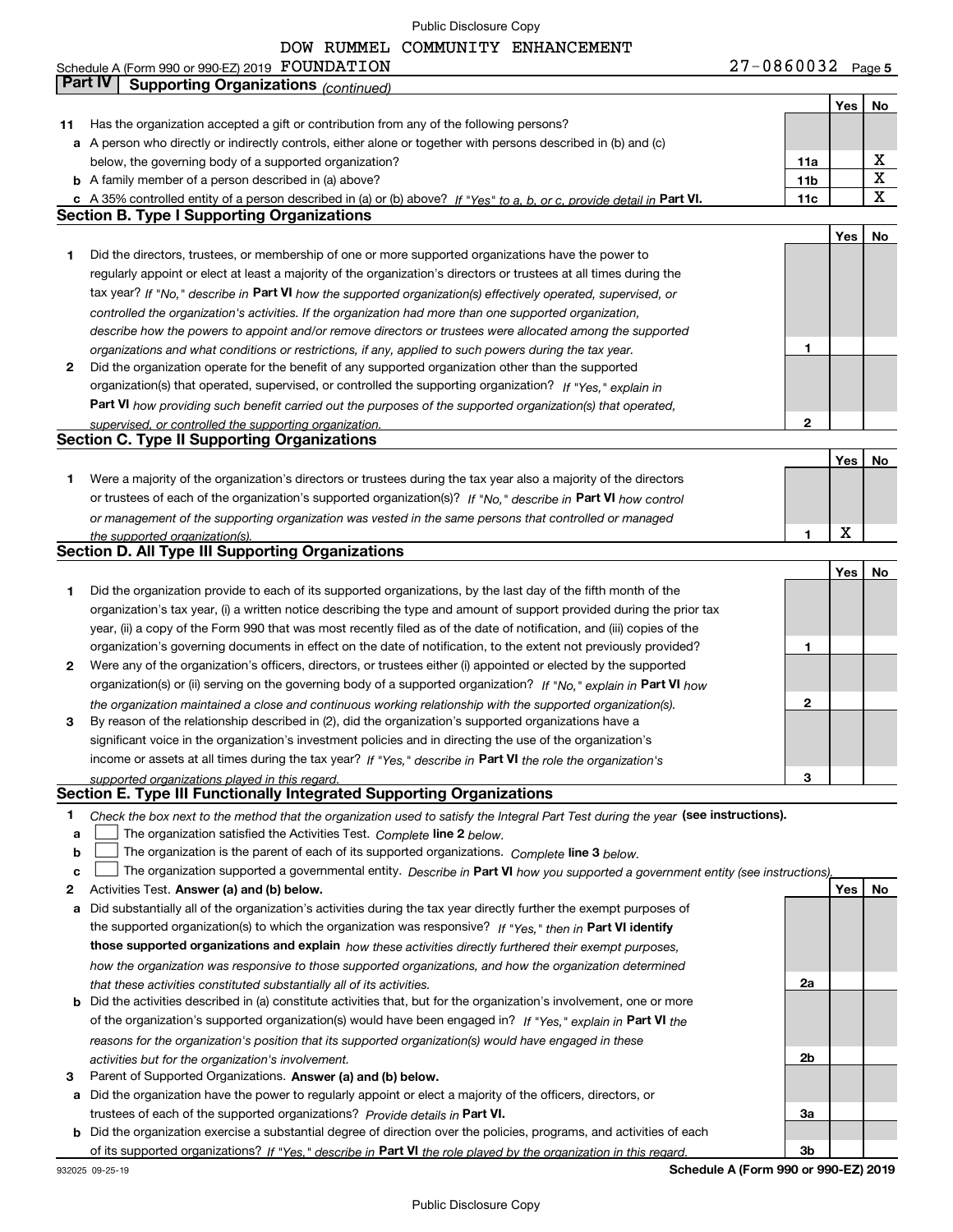### Schedule A (Form 990 or 990-EZ) 2019 Page FOUNDATION 27-0860032 **Part V Type III Non-Functionally Integrated 509(a)(3) Supporting Organizations**

**1SEP 10. See instructions.** All antegral Part Test as a qualifying trust on Nov. 20, 1970 (explain in Part VI). See instructions. All other Type III non-functionally integrated supporting organizations must complete Sections A through E.  $\mathcal{L}^{\text{max}}$ 

|    | Section A - Adjusted Net Income                                              |                | (A) Prior Year | (B) Current Year<br>(optional) |
|----|------------------------------------------------------------------------------|----------------|----------------|--------------------------------|
| 1  | Net short-term capital gain                                                  | 1              |                |                                |
| 2  | Recoveries of prior-year distributions                                       | $\mathbf{2}$   |                |                                |
| 3  | Other gross income (see instructions)                                        | 3              |                |                                |
| 4  | Add lines 1 through 3.                                                       | 4              |                |                                |
| 5  | Depreciation and depletion                                                   | 5              |                |                                |
| 6  | Portion of operating expenses paid or incurred for production or             |                |                |                                |
|    | collection of gross income or for management, conservation, or               |                |                |                                |
|    | maintenance of property held for production of income (see instructions)     | 6              |                |                                |
| 7  | Other expenses (see instructions)                                            | $\overline{7}$ |                |                                |
| 8  | Adjusted Net Income (subtract lines 5, 6, and 7 from line 4)                 | 8              |                |                                |
|    | <b>Section B - Minimum Asset Amount</b>                                      |                | (A) Prior Year | (B) Current Year<br>(optional) |
| 1. | Aggregate fair market value of all non-exempt-use assets (see                |                |                |                                |
|    | instructions for short tax year or assets held for part of year):            |                |                |                                |
|    | <b>a</b> Average monthly value of securities                                 | 1a             |                |                                |
|    | <b>b</b> Average monthly cash balances                                       | 1b             |                |                                |
|    | c Fair market value of other non-exempt-use assets                           | 1c             |                |                                |
|    | <b>d</b> Total (add lines 1a, 1b, and 1c)                                    | 1d             |                |                                |
|    | e Discount claimed for blockage or other                                     |                |                |                                |
|    | factors (explain in detail in Part VI):                                      |                |                |                                |
| 2  | Acquisition indebtedness applicable to non-exempt-use assets                 | $\mathbf 2$    |                |                                |
| 3  | Subtract line 2 from line 1d.                                                | 3              |                |                                |
| 4  | Cash deemed held for exempt use. Enter 1-1/2% of line 3 (for greater amount, |                |                |                                |
|    | see instructions).                                                           | 4              |                |                                |
| 5  | Net value of non-exempt-use assets (subtract line 4 from line 3)             | 5              |                |                                |
| 6  | Multiply line 5 by .035.                                                     | 6              |                |                                |
| 7  | Recoveries of prior-year distributions                                       | $\overline{7}$ |                |                                |
| 8  | Minimum Asset Amount (add line 7 to line 6)                                  | 8              |                |                                |
|    | <b>Section C - Distributable Amount</b>                                      |                |                | <b>Current Year</b>            |
| 1  | Adjusted net income for prior year (from Section A, line 8, Column A)        | 1              |                |                                |
| 2  | Enter 85% of line 1.                                                         | $\overline{2}$ |                |                                |
| 3  | Minimum asset amount for prior year (from Section B, line 8, Column A)       | 3              |                |                                |
| 4  | Enter greater of line 2 or line 3.                                           | 4              |                |                                |
| 5  | Income tax imposed in prior year                                             | 5              |                |                                |
| 6  | <b>Distributable Amount.</b> Subtract line 5 from line 4, unless subject to  |                |                |                                |
|    | emergency temporary reduction (see instructions).                            | 6              |                |                                |

**7**Check here if the current year is the organization's first as a non-functionally integrated Type III supporting organization (see instructions).

**Schedule A (Form 990 or 990-EZ) 2019**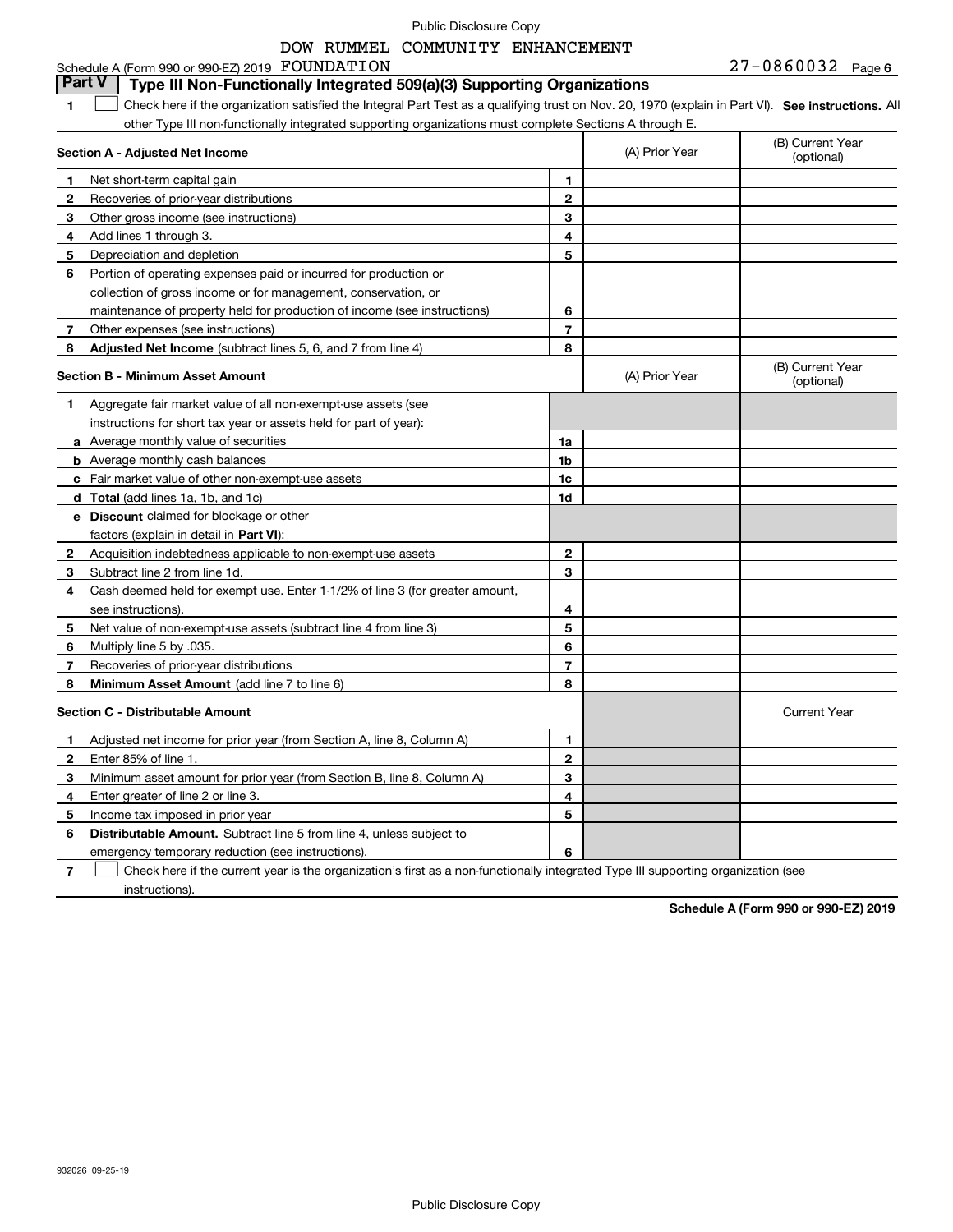# DOW RUMMEL COMMUNITY ENHANCEMENT

| <b>Part V</b> | Schedule A (Form 990 or 990-EZ) 2019 FOUNDATION<br>Type III Non-Functionally Integrated 509(a)(3) Supporting Organizations |                                    | (continued)                                   | 27-0860032 Page 7                                |  |
|---------------|----------------------------------------------------------------------------------------------------------------------------|------------------------------------|-----------------------------------------------|--------------------------------------------------|--|
|               | <b>Section D - Distributions</b>                                                                                           |                                    |                                               | <b>Current Year</b>                              |  |
| 1.            | Amounts paid to supported organizations to accomplish exempt purposes                                                      |                                    |                                               |                                                  |  |
| 2             | Amounts paid to perform activity that directly furthers exempt purposes of supported                                       |                                    |                                               |                                                  |  |
|               | organizations, in excess of income from activity                                                                           |                                    |                                               |                                                  |  |
| 3             | Administrative expenses paid to accomplish exempt purposes of supported organizations                                      |                                    |                                               |                                                  |  |
| 4             | Amounts paid to acquire exempt-use assets                                                                                  |                                    |                                               |                                                  |  |
| 5             | Qualified set-aside amounts (prior IRS approval required)                                                                  |                                    |                                               |                                                  |  |
| 6             | Other distributions (describe in Part VI). See instructions.                                                               |                                    |                                               |                                                  |  |
| 7             | Total annual distributions. Add lines 1 through 6.                                                                         |                                    |                                               |                                                  |  |
| 8             | Distributions to attentive supported organizations to which the organization is responsive                                 |                                    |                                               |                                                  |  |
|               | (provide details in Part VI). See instructions.                                                                            |                                    |                                               |                                                  |  |
| 9             | Distributable amount for 2019 from Section C, line 6                                                                       |                                    |                                               |                                                  |  |
| 10            | Line 8 amount divided by line 9 amount                                                                                     |                                    |                                               |                                                  |  |
|               | <b>Section E - Distribution Allocations</b> (see instructions)                                                             | (i)<br><b>Excess Distributions</b> | (ii)<br><b>Underdistributions</b><br>Pre-2019 | (iii)<br><b>Distributable</b><br>Amount for 2019 |  |
| 1             | Distributable amount for 2019 from Section C. line 6                                                                       |                                    |                                               |                                                  |  |
| 2             | Underdistributions, if any, for years prior to 2019 (reason-                                                               |                                    |                                               |                                                  |  |
|               | able cause required-explain in Part VI). See instructions.                                                                 |                                    |                                               |                                                  |  |
| 3             | Excess distributions carryover, if any, to 2019                                                                            |                                    |                                               |                                                  |  |
|               | <b>a</b> From 2014                                                                                                         |                                    |                                               |                                                  |  |
|               | $b$ From 2015                                                                                                              |                                    |                                               |                                                  |  |
|               | c From 2016                                                                                                                |                                    |                                               |                                                  |  |
|               | d From 2017                                                                                                                |                                    |                                               |                                                  |  |
|               | e From 2018                                                                                                                |                                    |                                               |                                                  |  |
|               | f Total of lines 3a through e                                                                                              |                                    |                                               |                                                  |  |
|               | g Applied to underdistributions of prior years                                                                             |                                    |                                               |                                                  |  |
|               | <b>h</b> Applied to 2019 distributable amount                                                                              |                                    |                                               |                                                  |  |
|               | i Carryover from 2014 not applied (see instructions)                                                                       |                                    |                                               |                                                  |  |
|               | Remainder. Subtract lines 3g, 3h, and 3i from 3f.                                                                          |                                    |                                               |                                                  |  |
| 4             | Distributions for 2019 from Section D,                                                                                     |                                    |                                               |                                                  |  |
|               | \$<br>line $7:$                                                                                                            |                                    |                                               |                                                  |  |
|               | <b>a</b> Applied to underdistributions of prior years                                                                      |                                    |                                               |                                                  |  |
|               | <b>b</b> Applied to 2019 distributable amount                                                                              |                                    |                                               |                                                  |  |
|               | c Remainder. Subtract lines 4a and 4b from 4.                                                                              |                                    |                                               |                                                  |  |
| 5             | Remaining underdistributions for years prior to 2019, if                                                                   |                                    |                                               |                                                  |  |
|               | any. Subtract lines 3g and 4a from line 2. For result greater                                                              |                                    |                                               |                                                  |  |
|               | than zero, explain in Part VI. See instructions.                                                                           |                                    |                                               |                                                  |  |
| 6             | Remaining underdistributions for 2019. Subtract lines 3h                                                                   |                                    |                                               |                                                  |  |
|               | and 4b from line 1. For result greater than zero, explain in                                                               |                                    |                                               |                                                  |  |
|               | Part VI. See instructions.                                                                                                 |                                    |                                               |                                                  |  |
| $\mathbf{7}$  | Excess distributions carryover to 2020. Add lines 3j                                                                       |                                    |                                               |                                                  |  |
|               | and 4c.                                                                                                                    |                                    |                                               |                                                  |  |
| 8             | Breakdown of line 7:                                                                                                       |                                    |                                               |                                                  |  |
|               | a Excess from 2015                                                                                                         |                                    |                                               |                                                  |  |
|               | <b>b</b> Excess from 2016                                                                                                  |                                    |                                               |                                                  |  |
|               | c Excess from 2017                                                                                                         |                                    |                                               |                                                  |  |
|               | d Excess from 2018                                                                                                         |                                    |                                               |                                                  |  |
|               | e Excess from 2019                                                                                                         |                                    |                                               |                                                  |  |

**Schedule A (Form 990 or 990-EZ) 2019**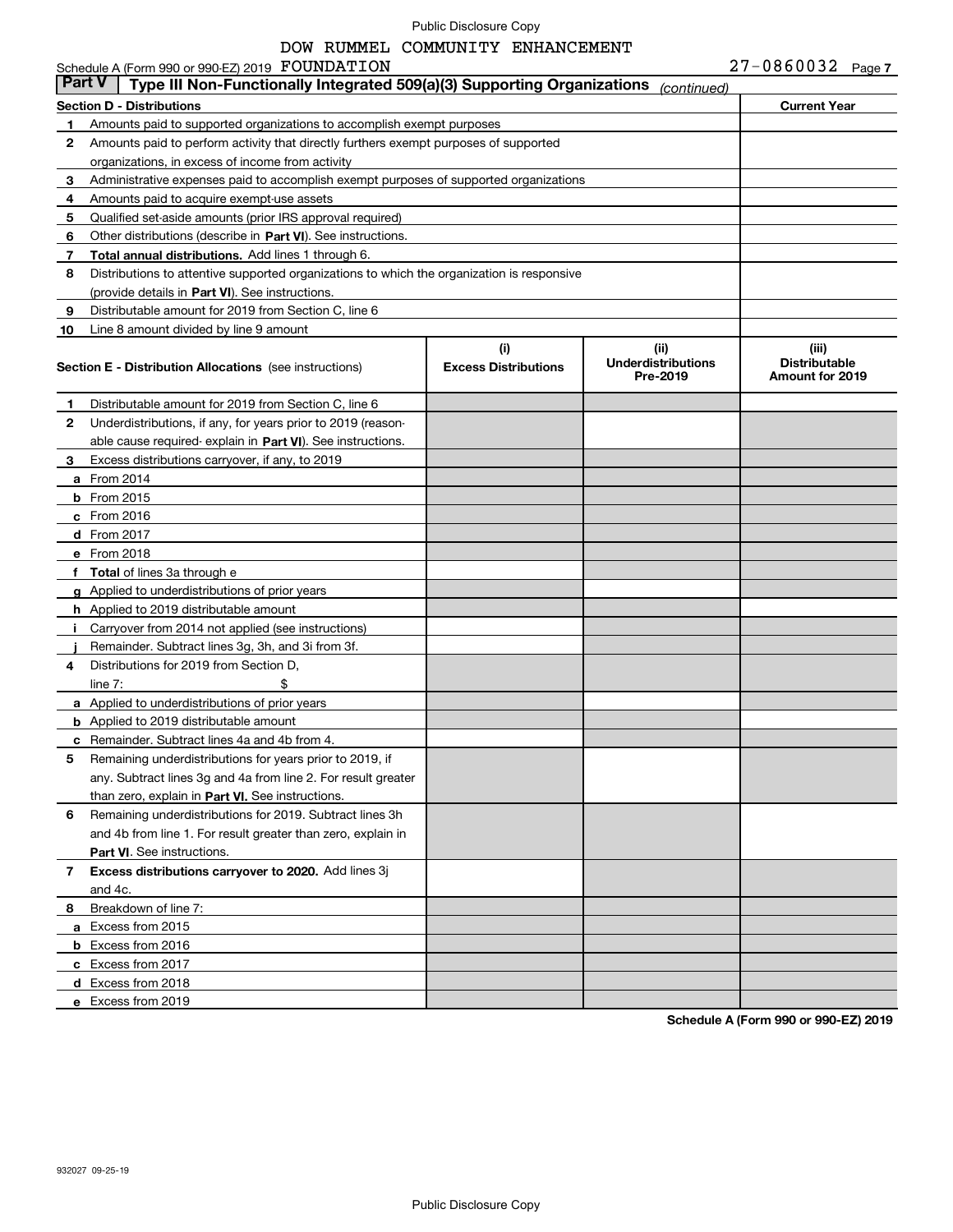**8**27-0860032 Schedule A (Form 990 or 990-EZ) 2019 Page FOUNDATION

Part VI | Supplemental Information. Provide the explanations required by Part II, line 10; Part II, line 17a or 17b; Part III, line 12; Part IV, Section A, lines 1, 2, 3b, 3c, 4b, 4c, 5a, 6, 9a, 9b, 9c, 11a, 11b, and 11c; Part IV, Section B, lines 1 and 2; Part IV, Section C, line 1; Part IV, Section D, lines 2 and 3; Part IV, Section E, lines 1c, 2a, 2b, 3a, and 3b; Part V, line 1; Part V, Section B, line 1e; Part V, Section D, lines 5, 6, and 8; and Part V, Section E, lines 2, 5, and 6. Also complete this part for any additional information. (See instructions.)

SECTION C, LINE 1:

THE BOARD OF DIRECTORS OF THE SUPPORTED ORGANIZATION, DOW RUMMEL

VILLAGE, ARE CHARGED WITH ELECTING THE BOARD OF THE FOUNDATION. ALL

FOUNDATION BOARD MEMBERS ARE ALSO MEMBERS OF THE VILLAGE. THE CEO OF

THE VILLAGE IS AN ADVISORY, NON-VOTING MEMBER OF THE FOUNDATION BOARD.

THE FINANCE COMMITTEE OF THE VILLAGE HELPS ADVISE THE FUND DEVELOPMENT

COMMITTEE OF THE FOUNDATION FOR INVESTMENT PURPOSES.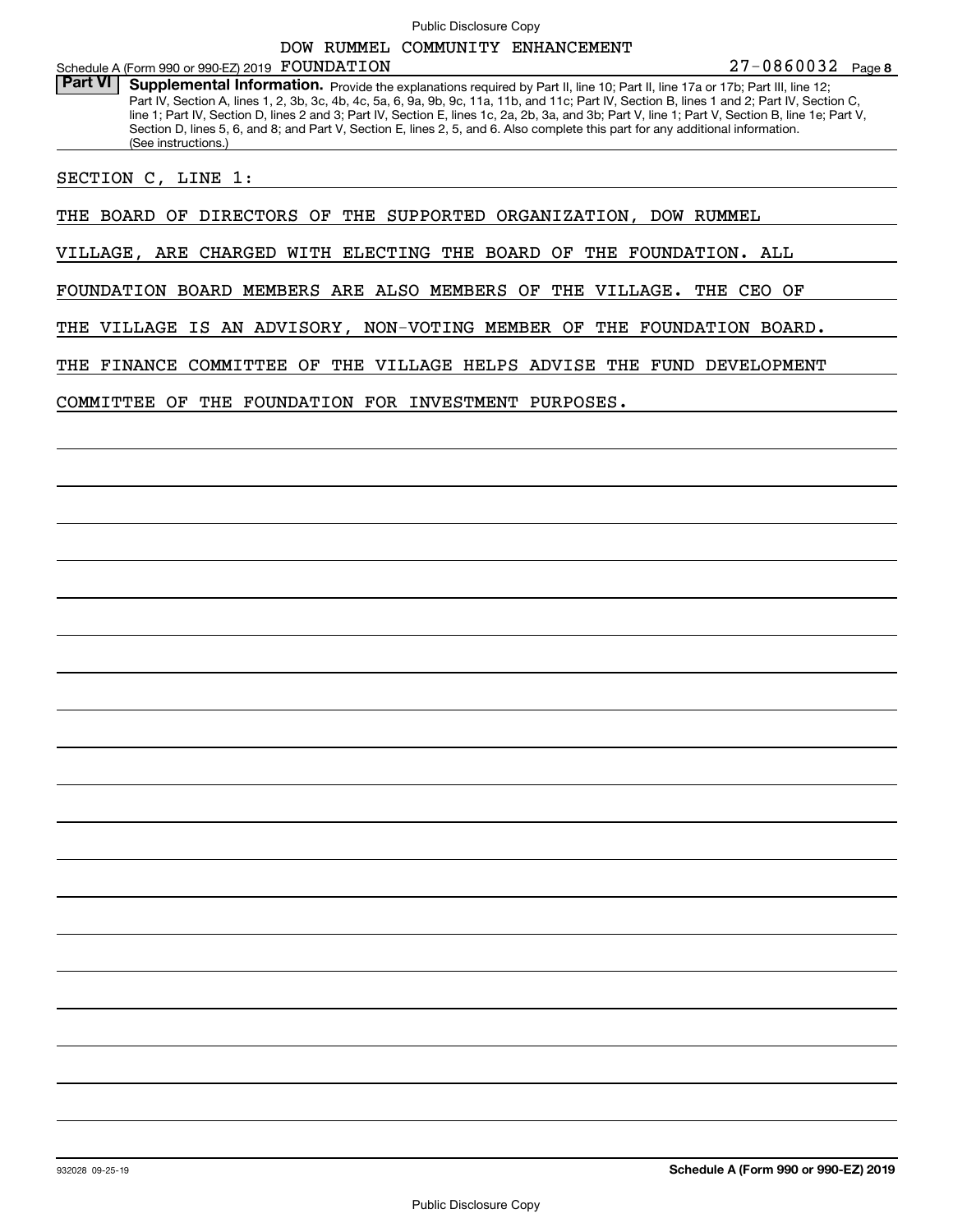|                                 |                                                        | <b>Supplemental Financial Statements</b>                                                                                                       |                         |                                                |                          | OMB No. 1545-0047                                   |
|---------------------------------|--------------------------------------------------------|------------------------------------------------------------------------------------------------------------------------------------------------|-------------------------|------------------------------------------------|--------------------------|-----------------------------------------------------|
| <b>SCHEDULE D</b><br>(Form 990) |                                                        | Complete if the organization answered "Yes" on Form 990,                                                                                       |                         |                                                |                          |                                                     |
|                                 |                                                        | Part IV, line 6, 7, 8, 9, 10, 11a, 11b, 11c, 11d, 11e, 11f, 12a, or 12b.<br>Attach to Form 990.                                                |                         |                                                | Open to Public           |                                                     |
|                                 | Department of the Treasury<br>Internal Revenue Service | Go to www.irs.gov/Form990 for instructions and the latest information.                                                                         |                         | <b>Inspection</b>                              |                          |                                                     |
|                                 | Name of the organization                               | DOW RUMMEL COMMUNITY ENHANCEMENT<br><b>FOUNDATION</b>                                                                                          |                         |                                                |                          | <b>Employer identification number</b><br>27-0860032 |
|                                 | Part I                                                 | Organizations Maintaining Donor Advised Funds or Other Similar Funds or Accounts. Complete if the                                              |                         |                                                |                          |                                                     |
|                                 |                                                        | organization answered "Yes" on Form 990, Part IV, line 6.                                                                                      |                         |                                                |                          |                                                     |
|                                 |                                                        |                                                                                                                                                | (a) Donor advised funds |                                                |                          | (b) Funds and other accounts                        |
| 1                               |                                                        |                                                                                                                                                |                         |                                                |                          |                                                     |
| 2                               |                                                        | Aggregate value of contributions to (during year)                                                                                              |                         |                                                |                          |                                                     |
| 3                               |                                                        | Aggregate value of grants from (during year)                                                                                                   |                         |                                                |                          |                                                     |
| 4                               |                                                        |                                                                                                                                                |                         |                                                |                          |                                                     |
| 5                               |                                                        | Did the organization inform all donors and donor advisors in writing that the assets held in donor advised funds                               |                         |                                                |                          |                                                     |
|                                 |                                                        |                                                                                                                                                |                         |                                                |                          | Yes<br><b>No</b>                                    |
| 6                               |                                                        | Did the organization inform all grantees, donors, and donor advisors in writing that grant funds can be used only                              |                         |                                                |                          |                                                     |
|                                 |                                                        | for charitable purposes and not for the benefit of the donor or donor advisor, or for any other purpose conferring                             |                         |                                                |                          |                                                     |
|                                 | impermissible private benefit?                         |                                                                                                                                                |                         |                                                |                          | <b>Yes</b><br>No                                    |
|                                 | Part II                                                | Conservation Easements. Complete if the organization answered "Yes" on Form 990, Part IV, line 7.                                              |                         |                                                |                          |                                                     |
| 1                               |                                                        | Purpose(s) of conservation easements held by the organization (check all that apply).                                                          |                         |                                                |                          |                                                     |
|                                 |                                                        | Preservation of land for public use (for example, recreation or education)                                                                     |                         |                                                |                          | Preservation of a historically important land area  |
|                                 |                                                        | Protection of natural habitat                                                                                                                  |                         | Preservation of a certified historic structure |                          |                                                     |
|                                 |                                                        | Preservation of open space                                                                                                                     |                         |                                                |                          |                                                     |
| 2                               |                                                        | Complete lines 2a through 2d if the organization held a qualified conservation contribution in the form of a conservation easement on the last |                         |                                                |                          |                                                     |
|                                 | day of the tax year.                                   |                                                                                                                                                |                         |                                                |                          | Held at the End of the Tax Year                     |
|                                 |                                                        |                                                                                                                                                |                         |                                                | 2a                       |                                                     |
| b                               |                                                        | Total acreage restricted by conservation easements                                                                                             |                         |                                                | 2 <sub>b</sub>           |                                                     |
| c                               |                                                        |                                                                                                                                                |                         |                                                | 2c                       |                                                     |
| d                               |                                                        | Number of conservation easements included in (c) acquired after 7/25/06, and not on a historic structure                                       |                         |                                                |                          |                                                     |
|                                 |                                                        |                                                                                                                                                |                         |                                                | 2d                       |                                                     |
| 3                               |                                                        | Number of conservation easements modified, transferred, released, extinguished, or terminated by the organization during the tax               |                         |                                                |                          |                                                     |
|                                 | $\vee$ ear $\blacktriangleright$                       |                                                                                                                                                |                         |                                                |                          |                                                     |
| 4                               |                                                        | Number of states where property subject to conservation easement is located $\blacktriangleright$                                              |                         |                                                |                          |                                                     |
| 5                               |                                                        | Does the organization have a written policy regarding the periodic monitoring, inspection, handling of                                         |                         |                                                |                          |                                                     |
|                                 |                                                        | violations, and enforcement of the conservation easements it holds?                                                                            |                         |                                                |                          | Yes<br><b>No</b>                                    |
| 6                               |                                                        | Staff and volunteer hours devoted to monitoring, inspecting, handling of violations, and enforcing conservation easements during the year      |                         |                                                |                          |                                                     |
|                                 | ▶                                                      |                                                                                                                                                |                         |                                                |                          |                                                     |
| 7                               |                                                        | Amount of expenses incurred in monitoring, inspecting, handling of violations, and enforcing conservation easements during the year            |                         |                                                |                          |                                                     |
|                                 | ▶ \$                                                   | Does each conservation easement reported on line 2(d) above satisfy the requirements of section 170(h)(4)(B)(i)                                |                         |                                                |                          |                                                     |
| 8                               |                                                        |                                                                                                                                                |                         |                                                |                          | Yes<br>No                                           |
| 9                               |                                                        | In Part XIII, describe how the organization reports conservation easements in its revenue and expense statement and                            |                         |                                                |                          |                                                     |
|                                 |                                                        | balance sheet, and include, if applicable, the text of the footnote to the organization's financial statements that describes the              |                         |                                                |                          |                                                     |
|                                 |                                                        | organization's accounting for conservation easements.                                                                                          |                         |                                                |                          |                                                     |
|                                 | Part III                                               | Organizations Maintaining Collections of Art, Historical Treasures, or Other Similar Assets.                                                   |                         |                                                |                          |                                                     |
|                                 |                                                        | Complete if the organization answered "Yes" on Form 990, Part IV, line 8.                                                                      |                         |                                                |                          |                                                     |
|                                 |                                                        | 1a If the organization elected, as permitted under FASB ASC 958, not to report in its revenue statement and balance sheet works                |                         |                                                |                          |                                                     |
|                                 |                                                        | of art, historical treasures, or other similar assets held for public exhibition, education, or research in furtherance of public              |                         |                                                |                          |                                                     |
|                                 |                                                        | service, provide in Part XIII the text of the footnote to its financial statements that describes these items.                                 |                         |                                                |                          |                                                     |
|                                 |                                                        | <b>b</b> If the organization elected, as permitted under FASB ASC 958, to report in its revenue statement and balance sheet works of           |                         |                                                |                          |                                                     |
|                                 |                                                        | art, historical treasures, or other similar assets held for public exhibition, education, or research in furtherance of public service,        |                         |                                                |                          |                                                     |
|                                 |                                                        | provide the following amounts relating to these items:                                                                                         |                         |                                                |                          |                                                     |
|                                 |                                                        |                                                                                                                                                |                         |                                                |                          | $\triangleright$ \$                                 |
|                                 |                                                        | (ii) Assets included in Form 990, Part X                                                                                                       |                         |                                                | $\blacktriangleright$ \$ |                                                     |
| 2                               |                                                        | If the organization received or held works of art, historical treasures, or other similar assets for financial gain, provide                   |                         |                                                |                          |                                                     |
|                                 |                                                        | the following amounts required to be reported under FASB ASC 958 relating to these items:                                                      |                         |                                                |                          |                                                     |
|                                 |                                                        |                                                                                                                                                |                         |                                                | $\blacktriangleright$ \$ |                                                     |
|                                 |                                                        |                                                                                                                                                |                         |                                                | $\blacktriangleright$ \$ |                                                     |
|                                 |                                                        | LUA For Departuarly Reduction Act Notice, see the Instructions for Form 000                                                                    |                         |                                                |                          | Pohodulo D (Form 000) 2010                          |

**For Paperwork Reduction Act Notice, see the Instructions for Form 990. Schedule D (Form 990) 2019** LHA

932051 10-02-19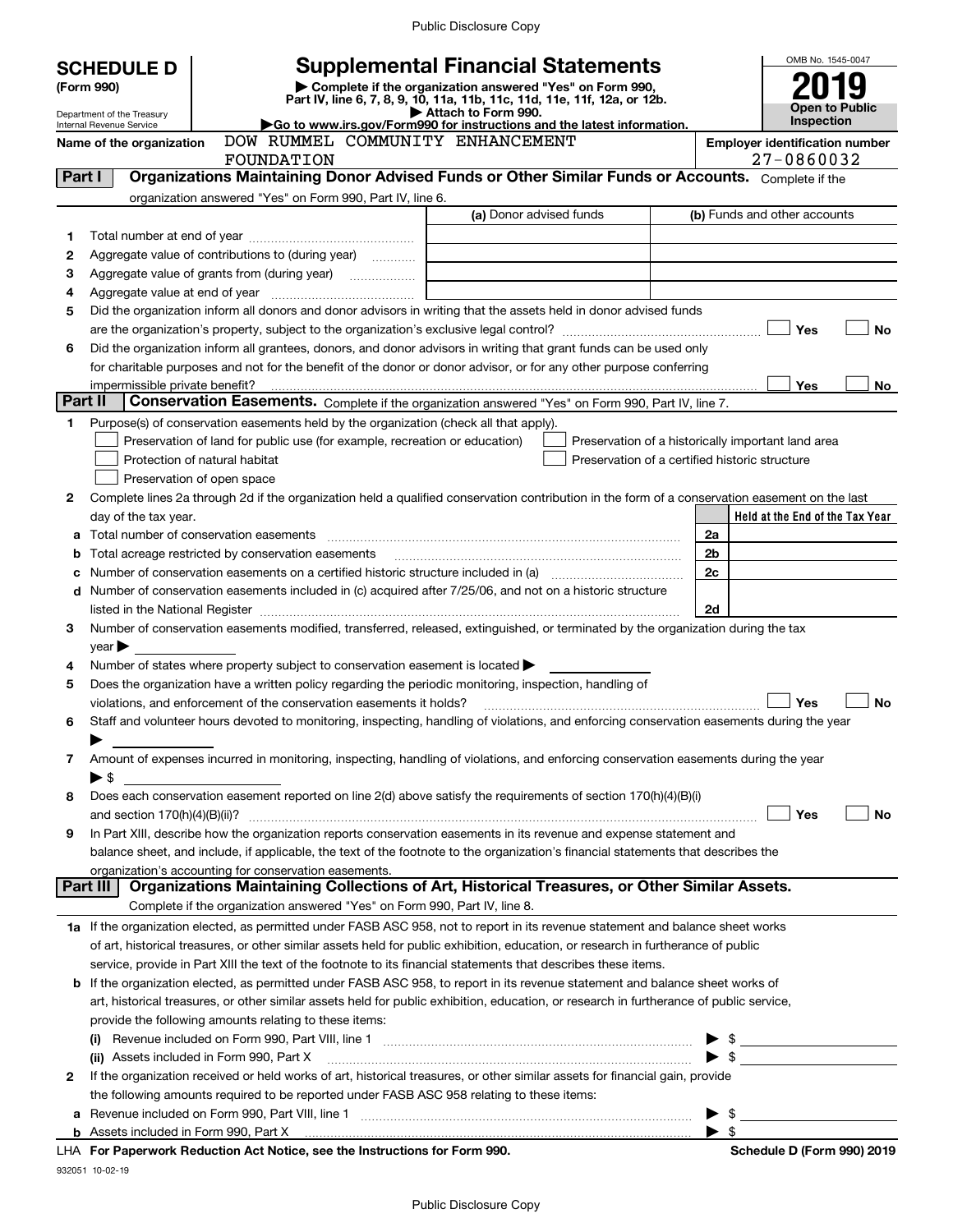|               |                                                                                                                                                                                                                                      | DOW RUMMEL COMMUNITY ENHANCEMENT |                   |                                                                                                                                                                                                                                |                 |                      |                     |          |           |
|---------------|--------------------------------------------------------------------------------------------------------------------------------------------------------------------------------------------------------------------------------------|----------------------------------|-------------------|--------------------------------------------------------------------------------------------------------------------------------------------------------------------------------------------------------------------------------|-----------------|----------------------|---------------------|----------|-----------|
|               | FOUNDATION<br>Schedule D (Form 990) 2019                                                                                                                                                                                             |                                  |                   |                                                                                                                                                                                                                                |                 | 27-0860032 Page 2    |                     |          |           |
| Part II       | Organizations Maintaining Collections of Art, Historical Treasures, or Other Similar Assets (continued)                                                                                                                              |                                  |                   |                                                                                                                                                                                                                                |                 |                      |                     |          |           |
| З             | Using the organization's acquisition, accession, and other records, check any of the following that make significant use of its                                                                                                      |                                  |                   |                                                                                                                                                                                                                                |                 |                      |                     |          |           |
|               | collection items (check all that apply):                                                                                                                                                                                             |                                  |                   |                                                                                                                                                                                                                                |                 |                      |                     |          |           |
| a             | Public exhibition                                                                                                                                                                                                                    | d                                |                   | Loan or exchange program                                                                                                                                                                                                       |                 |                      |                     |          |           |
| b             | Scholarly research                                                                                                                                                                                                                   | e                                |                   | Other the contract of the contract of the contract of the contract of the contract of the contract of the contract of the contract of the contract of the contract of the contract of the contract of the contract of the cont |                 |                      |                     |          |           |
| c             | Preservation for future generations                                                                                                                                                                                                  |                                  |                   |                                                                                                                                                                                                                                |                 |                      |                     |          |           |
| 4             | Provide a description of the organization's collections and explain how they further the organization's exempt purpose in Part XIII.                                                                                                 |                                  |                   |                                                                                                                                                                                                                                |                 |                      |                     |          |           |
| 5             | During the year, did the organization solicit or receive donations of art, historical treasures, or other similar assets                                                                                                             |                                  |                   |                                                                                                                                                                                                                                |                 |                      |                     |          |           |
|               |                                                                                                                                                                                                                                      |                                  |                   |                                                                                                                                                                                                                                |                 |                      | Yes                 |          | No        |
|               | Part IV<br>Escrow and Custodial Arrangements. Complete if the organization answered "Yes" on Form 990, Part IV, line 9, or                                                                                                           |                                  |                   |                                                                                                                                                                                                                                |                 |                      |                     |          |           |
|               | reported an amount on Form 990, Part X, line 21.                                                                                                                                                                                     |                                  |                   |                                                                                                                                                                                                                                |                 |                      |                     |          |           |
|               | 1a Is the organization an agent, trustee, custodian or other intermediary for contributions or other assets not included                                                                                                             |                                  |                   |                                                                                                                                                                                                                                |                 |                      |                     |          |           |
|               |                                                                                                                                                                                                                                      |                                  |                   |                                                                                                                                                                                                                                |                 |                      | Yes                 |          | No        |
|               | b If "Yes," explain the arrangement in Part XIII and complete the following table:                                                                                                                                                   |                                  |                   |                                                                                                                                                                                                                                |                 |                      |                     |          |           |
|               |                                                                                                                                                                                                                                      |                                  |                   |                                                                                                                                                                                                                                |                 |                      | Amount              |          |           |
| c             | Beginning balance <b>contract to the contract of the contract of the contract of the contract of the contract of the contract of the contract of the contract of the contract of the contract of the contract of the contract of</b> |                                  |                   |                                                                                                                                                                                                                                | 1c              |                      |                     |          |           |
| d             | Additions during the year manufactured and an account of the year manufactured and account of the year manufactured and account of the year manufactured and account of the year manufactured and account of the year and acco       |                                  |                   |                                                                                                                                                                                                                                | 1d              |                      |                     |          |           |
| е             | Distributions during the year manufactured and continuum and contact the year manufactured and contact the year                                                                                                                      |                                  |                   |                                                                                                                                                                                                                                | 1e              |                      |                     |          |           |
| f             | Ending balance manufactured and contact the contract of the contract of the contract of the contract of the contract of the contract of the contract of the contract of the contract of the contract of the contract of the co       |                                  |                   |                                                                                                                                                                                                                                | 1f              |                      |                     |          |           |
|               | 2a Did the organization include an amount on Form 990, Part X, line 21, for escrow or custodial account liability?                                                                                                                   |                                  |                   |                                                                                                                                                                                                                                |                 |                      | <b>Yes</b>          |          | No        |
|               | <b>b</b> If "Yes," explain the arrangement in Part XIII. Check here if the explanation has been provided on Part XIII                                                                                                                |                                  |                   |                                                                                                                                                                                                                                |                 |                      |                     |          |           |
| <b>Part V</b> | Endowment Funds. Complete if the organization answered "Yes" on Form 990, Part IV, line 10.                                                                                                                                          |                                  |                   |                                                                                                                                                                                                                                |                 |                      |                     |          |           |
|               |                                                                                                                                                                                                                                      | (a) Current year                 | (b) Prior year    | (c) Two years back                                                                                                                                                                                                             |                 | (d) Three years back | (e) Four years back |          |           |
| 1a            | Beginning of year balance                                                                                                                                                                                                            | 473, 437.                        | 470,125.          | 452,709.                                                                                                                                                                                                                       |                 | 374,532.             |                     | 385,474. |           |
| b             |                                                                                                                                                                                                                                      | 10,695.                          | 7,655.            | 10,988.                                                                                                                                                                                                                        |                 | 44,620.              |                     |          | 8,480.    |
|               | Net investment earnings, gains, and losses                                                                                                                                                                                           | $-3,306.$                        | 19,677.           | 40,483.                                                                                                                                                                                                                        |                 | 41,341.              |                     |          | $-8,689.$ |
| d             |                                                                                                                                                                                                                                      | 18,145.                          | 20,392.           | 30,429.                                                                                                                                                                                                                        |                 | 7,784.               |                     |          | 7,766.    |
|               | e Other expenditures for facilities                                                                                                                                                                                                  |                                  |                   |                                                                                                                                                                                                                                |                 |                      |                     |          |           |
|               | and programs                                                                                                                                                                                                                         |                                  |                   |                                                                                                                                                                                                                                |                 |                      |                     |          |           |
|               |                                                                                                                                                                                                                                      | 3,741.                           | 3,628.            | 3,626.                                                                                                                                                                                                                         |                 |                      |                     |          | 2,967.    |
| g             | End of year balance                                                                                                                                                                                                                  | 458,940.                         | 473.437.          | 470,125.                                                                                                                                                                                                                       |                 | 452,709.             |                     | 374,532. |           |
| 2             | Provide the estimated percentage of the current year end balance (line 1g, column (a)) held as:                                                                                                                                      |                                  |                   |                                                                                                                                                                                                                                |                 |                      |                     |          |           |
|               | Board designated or quasi-endowment                                                                                                                                                                                                  |                                  | %                 |                                                                                                                                                                                                                                |                 |                      |                     |          |           |
|               | Permanent endowment $\blacktriangleright$ 100.00                                                                                                                                                                                     | %                                |                   |                                                                                                                                                                                                                                |                 |                      |                     |          |           |
|               | Term endowment > <u>National</u>                                                                                                                                                                                                     | %                                |                   |                                                                                                                                                                                                                                |                 |                      |                     |          |           |
|               | The percentages on lines 2a, 2b, and 2c should equal 100%.                                                                                                                                                                           |                                  |                   |                                                                                                                                                                                                                                |                 |                      |                     |          |           |
|               | 3a Are there endowment funds not in the possession of the organization that are held and administered for the organization                                                                                                           |                                  |                   |                                                                                                                                                                                                                                |                 |                      |                     |          |           |
|               |                                                                                                                                                                                                                                      |                                  |                   |                                                                                                                                                                                                                                |                 |                      |                     | Yes      | No        |
|               | by:<br>(i)                                                                                                                                                                                                                           |                                  |                   |                                                                                                                                                                                                                                |                 |                      | 3a(i)               | X        |           |
|               |                                                                                                                                                                                                                                      |                                  |                   |                                                                                                                                                                                                                                |                 |                      |                     |          | x         |
|               |                                                                                                                                                                                                                                      |                                  |                   |                                                                                                                                                                                                                                |                 |                      | 3a(ii)              |          |           |
|               |                                                                                                                                                                                                                                      |                                  |                   |                                                                                                                                                                                                                                |                 |                      | 3 <sub>b</sub>      |          |           |
|               | Describe in Part XIII the intended uses of the organization's endowment funds.<br><b>Part VI</b><br>Land, Buildings, and Equipment.                                                                                                  |                                  |                   |                                                                                                                                                                                                                                |                 |                      |                     |          |           |
|               |                                                                                                                                                                                                                                      |                                  |                   |                                                                                                                                                                                                                                |                 |                      |                     |          |           |
|               | Complete if the organization answered "Yes" on Form 990, Part IV, line 11a. See Form 990, Part X, line 10.                                                                                                                           |                                  |                   |                                                                                                                                                                                                                                |                 |                      |                     |          |           |
|               | Description of property                                                                                                                                                                                                              | (a) Cost or other                | (b) Cost or other |                                                                                                                                                                                                                                | (c) Accumulated |                      | (d) Book value      |          |           |
|               |                                                                                                                                                                                                                                      | basis (investment)               |                   | basis (other)                                                                                                                                                                                                                  | depreciation    |                      |                     |          |           |
|               |                                                                                                                                                                                                                                      |                                  |                   |                                                                                                                                                                                                                                |                 |                      |                     |          |           |
| b             |                                                                                                                                                                                                                                      |                                  |                   |                                                                                                                                                                                                                                |                 |                      |                     |          |           |
| с             |                                                                                                                                                                                                                                      |                                  |                   |                                                                                                                                                                                                                                |                 |                      |                     |          |           |
|               |                                                                                                                                                                                                                                      |                                  |                   |                                                                                                                                                                                                                                |                 |                      |                     |          |           |
|               |                                                                                                                                                                                                                                      |                                  |                   |                                                                                                                                                                                                                                |                 |                      |                     |          |           |
|               |                                                                                                                                                                                                                                      |                                  |                   |                                                                                                                                                                                                                                |                 |                      |                     |          | 0.        |

**Schedule D (Form 990) 2019**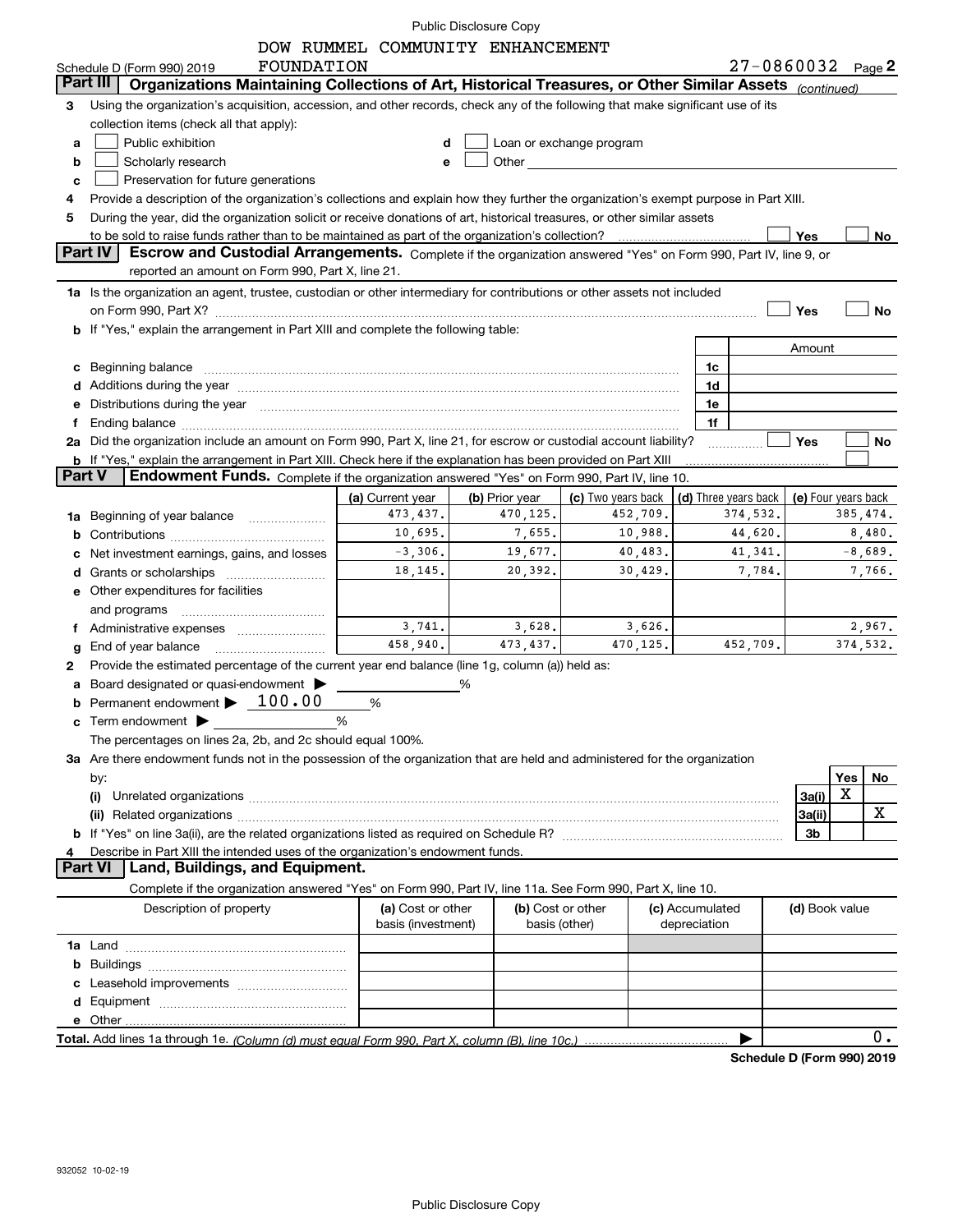# DOW RUMMEL COMMUNITY ENHANCEMENT

| 27-0860032 |  |  | Page $3$ |
|------------|--|--|----------|
|            |  |  |          |

| FOUNDATION<br>Schedule D (Form 990) 2019                                                                                                             | DOW RUMMEL COMMUNITY ENHANCEMENT | $27 - 0860032$ Page 3                                     |
|------------------------------------------------------------------------------------------------------------------------------------------------------|----------------------------------|-----------------------------------------------------------|
| <b>Investments - Other Securities.</b><br>Part VII                                                                                                   |                                  |                                                           |
| Complete if the organization answered "Yes" on Form 990, Part IV, line 11b. See Form 990, Part X, line 12.                                           |                                  |                                                           |
| (a) Description of security or category (including name of security)                                                                                 | (b) Book value                   | (c) Method of valuation: Cost or end-of-year market value |
| (1) Financial derivatives                                                                                                                            |                                  |                                                           |
| (2) Closely held equity interests                                                                                                                    |                                  |                                                           |
| (3) Other                                                                                                                                            |                                  |                                                           |
| ENDOWMENT FUNDS<br>(A)                                                                                                                               | 458,940.                         | END-OF-YEAR MARKET VALUE                                  |
| (B)                                                                                                                                                  |                                  |                                                           |
| (C)                                                                                                                                                  |                                  |                                                           |
| (D)                                                                                                                                                  |                                  |                                                           |
| (E)                                                                                                                                                  |                                  |                                                           |
| (F)                                                                                                                                                  |                                  |                                                           |
| (G)                                                                                                                                                  |                                  |                                                           |
| (H)                                                                                                                                                  |                                  |                                                           |
| Total. (Col. (b) must equal Form 990, Part X, col. (B) line $12$ .)                                                                                  | 458,940.                         |                                                           |
| Part VIII Investments - Program Related.                                                                                                             |                                  |                                                           |
| Complete if the organization answered "Yes" on Form 990, Part IV, line 11c. See Form 990, Part X, line 13.                                           |                                  |                                                           |
| (a) Description of investment                                                                                                                        | (b) Book value                   | (c) Method of valuation: Cost or end-of-year market value |
| (1)                                                                                                                                                  |                                  |                                                           |
| (2)                                                                                                                                                  |                                  |                                                           |
| (3)                                                                                                                                                  |                                  |                                                           |
| (4)                                                                                                                                                  |                                  |                                                           |
| (5)                                                                                                                                                  |                                  |                                                           |
| (6)                                                                                                                                                  |                                  |                                                           |
| (7)                                                                                                                                                  |                                  |                                                           |
| (8)                                                                                                                                                  |                                  |                                                           |
| (9)                                                                                                                                                  |                                  |                                                           |
| Total. (Col. (b) must equal Form 990, Part X, col. (B) line 13.)<br><b>Other Assets.</b>                                                             |                                  |                                                           |
| Part IX                                                                                                                                              |                                  |                                                           |
| Complete if the organization answered "Yes" on Form 990, Part IV, line 11d. See Form 990, Part X, line 15.                                           | (a) Description                  |                                                           |
|                                                                                                                                                      |                                  | (b) Book value                                            |
| (1)                                                                                                                                                  |                                  |                                                           |
| (2)                                                                                                                                                  |                                  |                                                           |
| (3)                                                                                                                                                  |                                  |                                                           |
| (4)                                                                                                                                                  |                                  |                                                           |
| (5)                                                                                                                                                  |                                  |                                                           |
| (6)<br>(7)                                                                                                                                           |                                  |                                                           |
| (8)                                                                                                                                                  |                                  |                                                           |
| (9)                                                                                                                                                  |                                  |                                                           |
| Total. (Column (b) must equal Form 990. Part X. col. (B) line 15.)                                                                                   |                                  |                                                           |
| <b>Other Liabilities.</b><br>Part X                                                                                                                  |                                  |                                                           |
| Complete if the organization answered "Yes" on Form 990, Part IV, line 11e or 11f. See Form 990, Part X, line 25.                                    |                                  |                                                           |
| (a) Description of liability<br>1.                                                                                                                   |                                  | (b) Book value                                            |
| (1)<br>Federal income taxes                                                                                                                          |                                  |                                                           |
| (2)                                                                                                                                                  |                                  |                                                           |
| (3)                                                                                                                                                  |                                  |                                                           |
| (4)                                                                                                                                                  |                                  |                                                           |
| (5)                                                                                                                                                  |                                  |                                                           |
| (6)                                                                                                                                                  |                                  |                                                           |
| (7)                                                                                                                                                  |                                  |                                                           |
| (8)                                                                                                                                                  |                                  |                                                           |
| (9)                                                                                                                                                  |                                  |                                                           |
| Total. (Column (b) must equal Form 990, Part X, col. (B) line 25.)                                                                                   |                                  |                                                           |
| 2. Liability for uncertain tax positions. In Part XIII, provide the text of the footnote to the organization's financial statements that reports the |                                  |                                                           |
| organization's liability for uncertain tax positions under FASB ASC 740. Check here if the text of the footnote has been provided in Part XIII       |                                  | $\mathbf{x}$                                              |
|                                                                                                                                                      |                                  |                                                           |

**Schedule D (Form 990) 2019**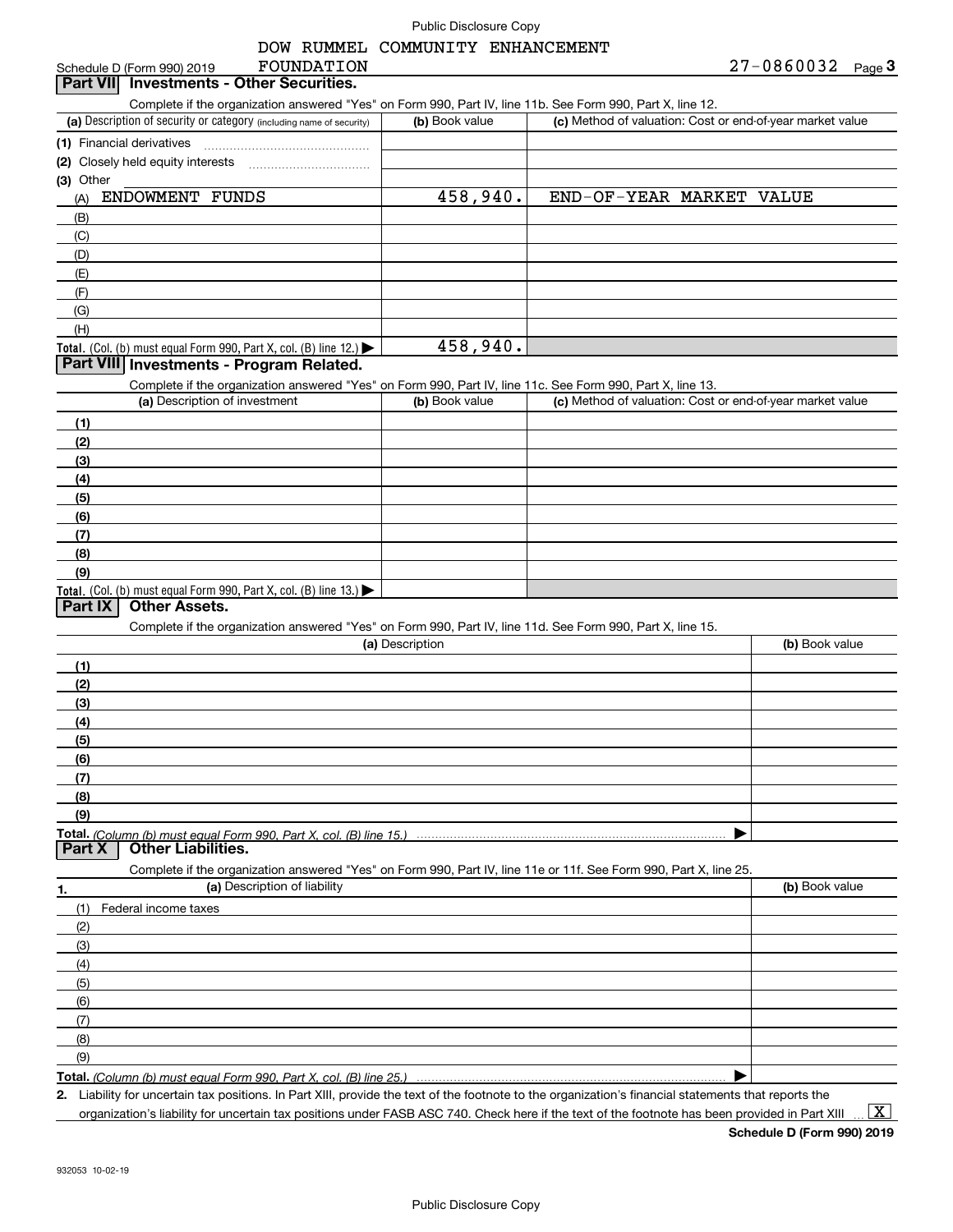| Public Disclosure Copy |  |  |  |
|------------------------|--|--|--|
|------------------------|--|--|--|

|    | DOW RUMMEL COMMUNITY ENHANCEMENT                                                                                                                                                                                                     |                |                   |
|----|--------------------------------------------------------------------------------------------------------------------------------------------------------------------------------------------------------------------------------------|----------------|-------------------|
|    | FOUNDATION<br>Schedule D (Form 990) 2019                                                                                                                                                                                             |                | 27-0860032 Page 4 |
|    | <b>Part XI</b><br>Reconciliation of Revenue per Audited Financial Statements With Revenue per Return.                                                                                                                                |                |                   |
|    | Complete if the organization answered "Yes" on Form 990, Part IV, line 12a.                                                                                                                                                          |                |                   |
| 1  | Total revenue, gains, and other support per audited financial statements                                                                                                                                                             |                | $\mathbf{1}$      |
| 2  | Amounts included on line 1 but not on Form 990, Part VIII, line 12:                                                                                                                                                                  |                |                   |
| a  | Net unrealized gains (losses) on investments [11] matter contracts and the unrealized gains (losses) on investments                                                                                                                  | 2a             |                   |
| b  |                                                                                                                                                                                                                                      | 2 <sub>b</sub> |                   |
| с  |                                                                                                                                                                                                                                      | 2c             |                   |
| d  | Other (Describe in Part XIII.)                                                                                                                                                                                                       | 2d             |                   |
| е  | Add lines 2a through 2d                                                                                                                                                                                                              |                | <b>2e</b>         |
| 3  |                                                                                                                                                                                                                                      |                | 3                 |
| 4  | Amounts included on Form 990, Part VIII, line 12, but not on line 1:                                                                                                                                                                 |                |                   |
| a  | Investment expenses not included on Form 990, Part VIII, line 7b [111] [11] Investment expenses not included on Form 990, Part VIII, line 7b                                                                                         | 4a             |                   |
| b  | Other (Describe in Part XIII.) <b>Construction Construction</b> Chern Construction Chern Chern Chern Chern Chern Chern                                                                                                               | 4 <sub>b</sub> |                   |
| C. | Add lines 4a and 4b                                                                                                                                                                                                                  |                | 4c                |
| 5  |                                                                                                                                                                                                                                      |                | 5                 |
|    | Part XII   Reconciliation of Expenses per Audited Financial Statements With Expenses per Return.                                                                                                                                     |                |                   |
|    | Complete if the organization answered "Yes" on Form 990, Part IV, line 12a.                                                                                                                                                          |                |                   |
| 1  | Total expenses and losses per audited financial statements                                                                                                                                                                           |                | $\mathbf{1}$      |
| 2  | Amounts included on line 1 but not on Form 990, Part IX, line 25:                                                                                                                                                                    |                |                   |
| a  |                                                                                                                                                                                                                                      | 2a             |                   |
| b  | Prior year adjustments entertainments and the control of the control of the control of the control of the control of the control of the control of the control of the control of the control of the control of the control of        | 2 <sub>b</sub> |                   |
| с  | Other losses                                                                                                                                                                                                                         | 2c             |                   |
| d  |                                                                                                                                                                                                                                      | 2d             |                   |
| е  | Add lines 2a through 2d <b>contained a contained a contained a contained a contained a contained a contained a contained a contact a contact a contact a contact a contact a contact a contact a contact a contact a contact a c</b> |                | 2e                |
| з  |                                                                                                                                                                                                                                      |                | 3                 |
|    | Amounts included on Form 990, Part IX, line 25, but not on line 1:                                                                                                                                                                   |                |                   |
| a  | Investment expenses not included on Form 990, Part VIII, line 7b [11, 111, 111, 111]                                                                                                                                                 | 4a             |                   |
| b  | Other (Describe in Part XIII.)                                                                                                                                                                                                       | 4 <sub>b</sub> |                   |
| c. | Add lines 4a and 4b                                                                                                                                                                                                                  |                | 4с                |
| 5  |                                                                                                                                                                                                                                      |                | 5                 |
|    | Part XIII Supplemental Information.                                                                                                                                                                                                  |                |                   |

**Part XIII| Supplemental Information.**<br>Provide the descriptions required for Part II, lines 3, 5, and 9; Part III, lines 1a and 4; Part IV, lines 1b and 2b; Part V, line 4; Part X, line 2; Part XI, lines 2d and 4b; and Part XII, lines 2d and 4b. Also complete this part to provide any additional information.

PART V, LINE 4:

|                             |  |  |  | THE INTENDED USE OF THE ENDOWMENT FUND IS TO SUPPORT THE OVERALL MISSION   |  |
|-----------------------------|--|--|--|----------------------------------------------------------------------------|--|
|                             |  |  |  | OF THE ORGANIZATION WHICH IS TO ASSIST OLDER ADULTS AND PROVIDE RELIEF FOR |  |
|                             |  |  |  | THE ELDERLY IN A SECURE SETTING FOR RETIREMENT LIVING; TO PROVIDE SUPPORT  |  |
|                             |  |  |  | TO THE OPERATIONS OF DOW RUMMEL VILLAGE AND TO RECEIVE, ACCEPT, HOLD,      |  |
|                             |  |  |  | INVEST, REINVEST, AND ADMINISTER ANY GIFTS, BEQUESTS, DEVISES AND PROPERTY |  |
|                             |  |  |  | OF ANY NATURE, AND TO USE, DISBURSE OR DONATE THE INCOME OR PRINCIPAL      |  |
| THEREOF, FOR SUCH PURPOSES. |  |  |  |                                                                            |  |
|                             |  |  |  |                                                                            |  |

PART X, LINE 2:

THE ORGANIZATION BELIEVES THAT IT HAS APPROPRIATE SUPPORT FOR ANY TAX

932054 10-02-19 **Schedule D (Form 990) 2019** POSITIONS TAKEN AFFECTING ITS ANNUAL FILING REQUIREMENTS, AND AS SUCH,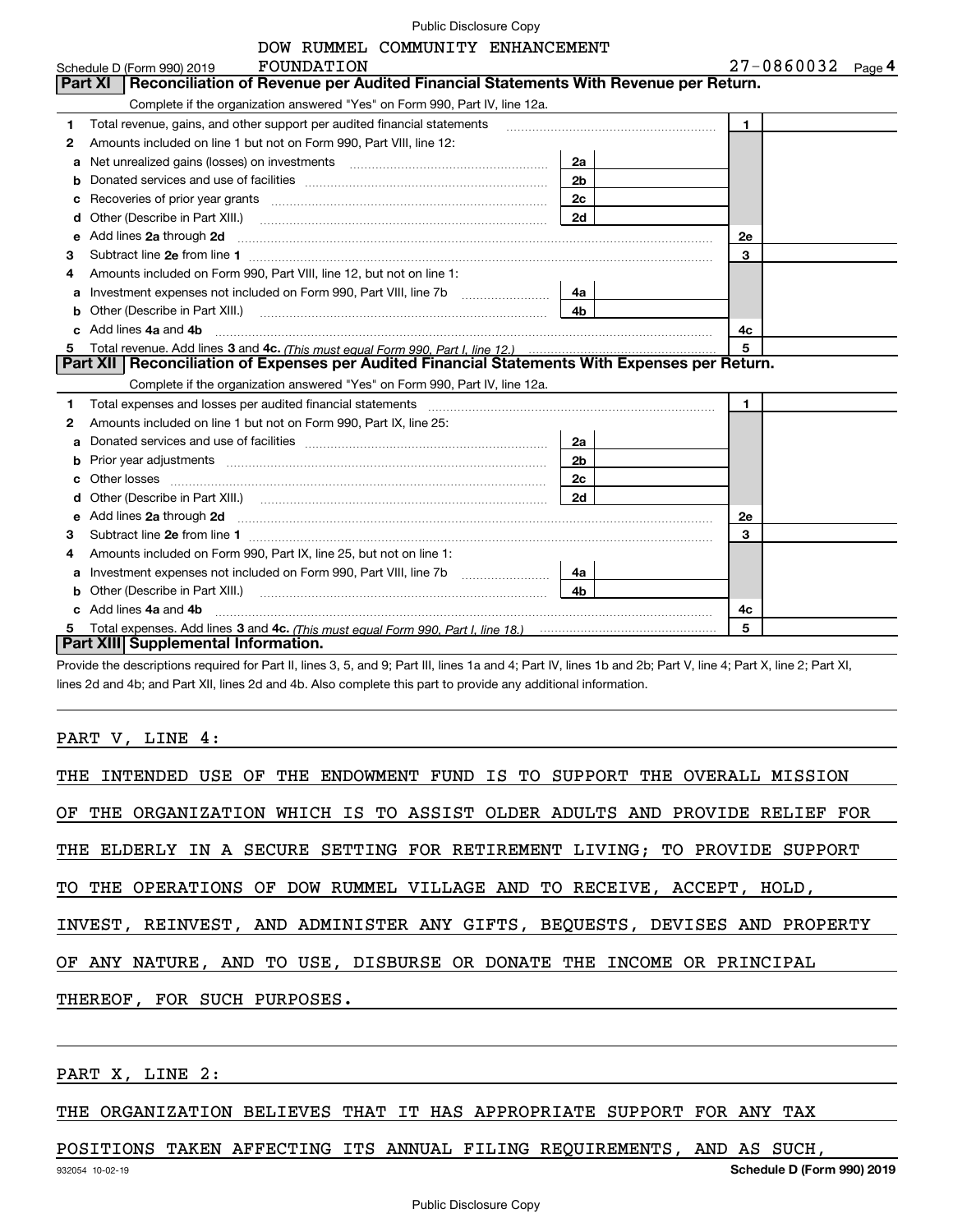| Public Disclosure Copy                                                                            |
|---------------------------------------------------------------------------------------------------|
| DOW RUMMEL COMMUNITY ENHANCEMENT<br>27-0860032 Page 5                                             |
| FOUNDATION<br>Schedule D (Form 990) 2019<br><b>Part XIII Supplemental Information</b> (continued) |
| DOES NOT HAVE ANY UNCERTAIN TAX POSITIONS THAT ARE MATERIAL TO THE                                |
| CONSOLIDATED FINANCIAL STATEMENTS. THE ORGANIZATION WOULD RECOGNIZE FUTURE                        |
| ACCRUED INTEREST AND PENALTIES RELATED TO UNRECOGNIZED TAX BENEFITS AND                           |
| LIABILITIES IN INCOME TAX EXPENSE IF SUCH INTEREST AND PENALTIES ARE                              |
| INCURRED.                                                                                         |
|                                                                                                   |
|                                                                                                   |
|                                                                                                   |
|                                                                                                   |
|                                                                                                   |
|                                                                                                   |
|                                                                                                   |
|                                                                                                   |
|                                                                                                   |
|                                                                                                   |
|                                                                                                   |
|                                                                                                   |
|                                                                                                   |
|                                                                                                   |
|                                                                                                   |
|                                                                                                   |
|                                                                                                   |
|                                                                                                   |
|                                                                                                   |
|                                                                                                   |
|                                                                                                   |
|                                                                                                   |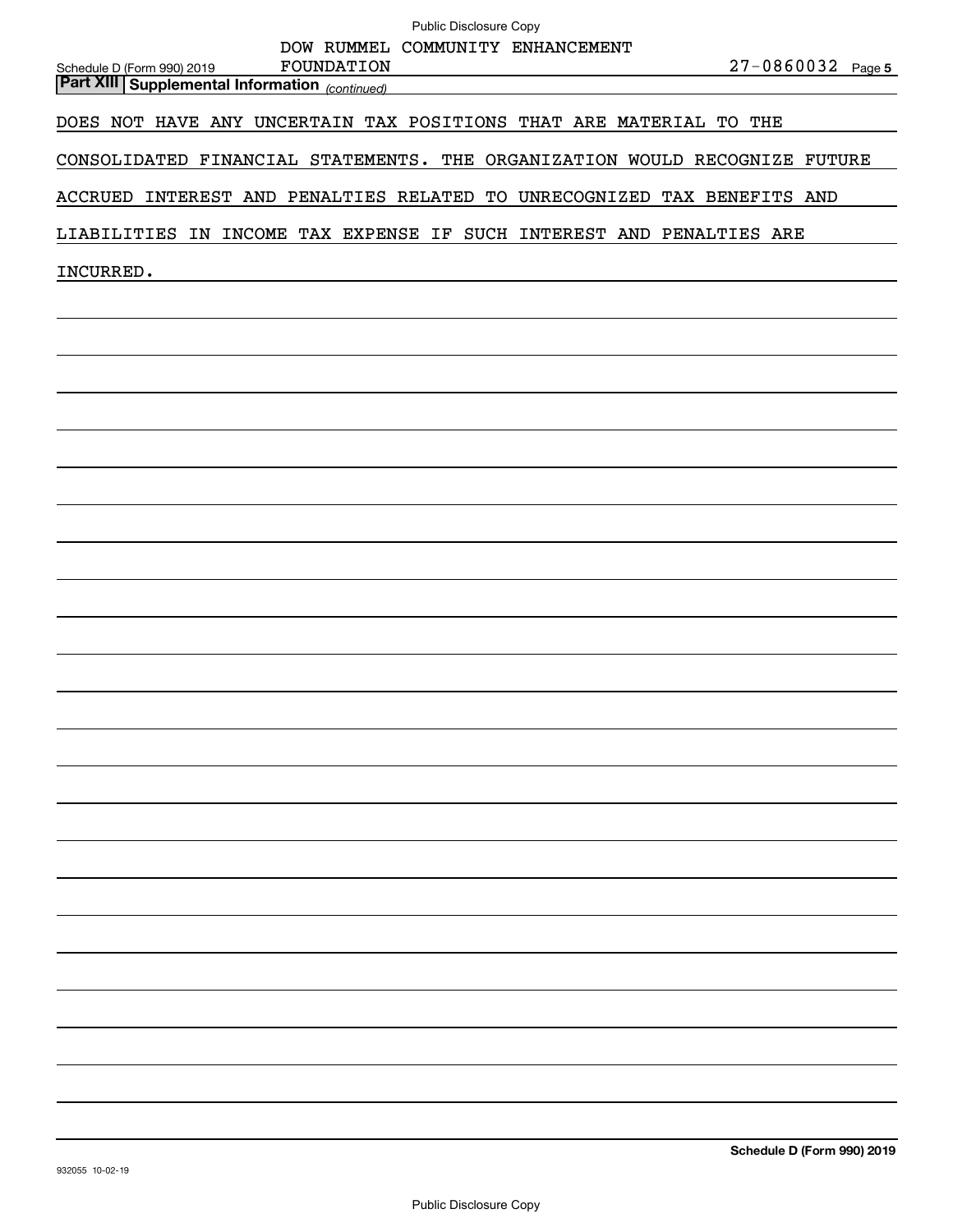| <b>SCHEDULE I</b>                                                                                                                                                                                                                                                                                                        |                          | <b>Grants and Other Assistance to Organizations,</b>                             |                                                                              |                                         |                                                                |                                          | OMB No. 1545-0047                                                 |
|--------------------------------------------------------------------------------------------------------------------------------------------------------------------------------------------------------------------------------------------------------------------------------------------------------------------------|--------------------------|----------------------------------------------------------------------------------|------------------------------------------------------------------------------|-----------------------------------------|----------------------------------------------------------------|------------------------------------------|-------------------------------------------------------------------|
| (Form 990)                                                                                                                                                                                                                                                                                                               |                          | 19                                                                               |                                                                              |                                         |                                                                |                                          |                                                                   |
| Department of the Treasury<br>Internal Revenue Service                                                                                                                                                                                                                                                                   |                          | Complete if the organization answered "Yes" on Form 990, Part IV, line 21 or 22. | Attach to Form 990.<br>Go to www.irs.gov/Form990 for the latest information. |                                         |                                                                |                                          | <b>Open to Public</b><br>Inspection                               |
| Name of the organization<br>FOUNDATION                                                                                                                                                                                                                                                                                   |                          | DOW RUMMEL COMMUNITY ENHANCEMENT                                                 |                                                                              |                                         |                                                                |                                          | <b>Employer identification number</b><br>27-0860032               |
| Part I<br><b>General Information on Grants and Assistance</b>                                                                                                                                                                                                                                                            |                          |                                                                                  |                                                                              |                                         |                                                                |                                          |                                                                   |
| Does the organization maintain records to substantiate the amount of the grants or assistance, the grantees' eligibility for the grants or assistance, and the selection<br>$\mathbf 1$<br>Describe in Part IV the organization's procedures for monitoring the use of grant funds in the United States.<br>$\mathbf{2}$ |                          |                                                                                  |                                                                              |                                         |                                                                |                                          | $\boxed{\text{X}}$ Yes<br>No                                      |
| Part II<br>Grants and Other Assistance to Domestic Organizations and Domestic Governments. Complete if the organization answered "Yes" on Form 990, Part IV, line 21, for any<br>recipient that received more than \$5,000. Part II can be duplicated if additional space is needed.                                     |                          |                                                                                  |                                                                              |                                         |                                                                |                                          |                                                                   |
| <b>1 (a)</b> Name and address of organization<br>or government                                                                                                                                                                                                                                                           | $(b)$ EIN                | (c) IRC section<br>(if applicable)                                               | (d) Amount of<br>cash grant                                                  | (e) Amount of<br>non-cash<br>assistance | (f) Method of<br>valuation (book,<br>FMV, appraisal,<br>other) | (g) Description of<br>noncash assistance | (h) Purpose of grant<br>or assistance                             |
| DOW RUMMEL VILLAGE<br>1321 W. DOW RUMMEL ST.<br>SIOUX FALLS, SD 57104                                                                                                                                                                                                                                                    | $46 - 0271277$ 501(C)(3) |                                                                                  | 18,145                                                                       | $\mathbf{0}$                            |                                                                |                                          | TO PROVIDE SUPPORT TO DOW<br>RUMMEL VILLAGE AND ITS<br>RESIDENTS. |
|                                                                                                                                                                                                                                                                                                                          |                          |                                                                                  |                                                                              |                                         |                                                                |                                          |                                                                   |
|                                                                                                                                                                                                                                                                                                                          |                          |                                                                                  |                                                                              |                                         |                                                                |                                          |                                                                   |
|                                                                                                                                                                                                                                                                                                                          |                          |                                                                                  |                                                                              |                                         |                                                                |                                          |                                                                   |
|                                                                                                                                                                                                                                                                                                                          |                          |                                                                                  |                                                                              |                                         |                                                                |                                          |                                                                   |
|                                                                                                                                                                                                                                                                                                                          |                          |                                                                                  |                                                                              |                                         |                                                                |                                          |                                                                   |
| Enter total number of section 501(c)(3) and government organizations listed in the line 1 table<br>$\mathbf{2}$                                                                                                                                                                                                          |                          |                                                                                  |                                                                              |                                         |                                                                |                                          | 1.                                                                |
| Enter total number of other organizations listed in the line 1 table<br>3<br>LHA For Paperwork Reduction Act Notice, see the Instructions for Form 990.                                                                                                                                                                  |                          |                                                                                  |                                                                              |                                         |                                                                |                                          | Schedule I (Form 990) (2019)                                      |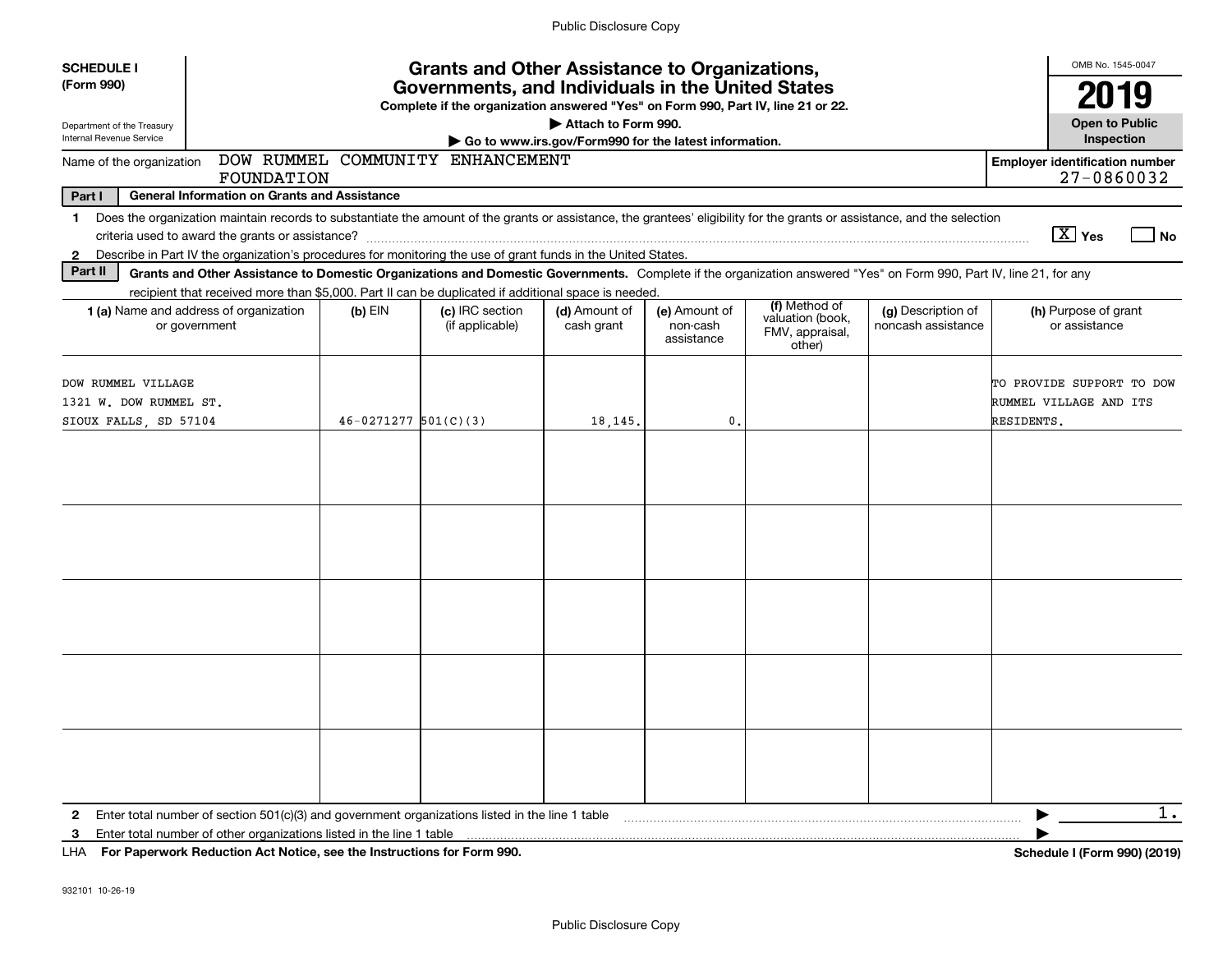#### Schedule I (Form 990) (2019) POUNDATION FOUNDATION FOUNDATION

#### **Part III** | Grants and Other Assistance to Domestic Individuals. Complete if the organization answered "Yes" on Form 990, Part IV, line 22. Part III can be duplicated if additional space is needed.

| (a) Type of grant or assistance | (b) Number of<br>recipients | (c) Amount of<br>cash grant | (d) Amount of non-<br>cash assistance | (e) Method of valuation<br>(book, FMV, appraisal, other) | (f) Description of noncash assistance |
|---------------------------------|-----------------------------|-----------------------------|---------------------------------------|----------------------------------------------------------|---------------------------------------|
|                                 |                             |                             |                                       |                                                          |                                       |
|                                 |                             |                             |                                       |                                                          |                                       |
|                                 |                             |                             |                                       |                                                          |                                       |
|                                 |                             |                             |                                       |                                                          |                                       |
|                                 |                             |                             |                                       |                                                          |                                       |
|                                 |                             |                             |                                       |                                                          |                                       |
|                                 |                             |                             |                                       |                                                          |                                       |
|                                 |                             |                             |                                       |                                                          |                                       |
|                                 |                             |                             |                                       |                                                          |                                       |
|                                 |                             |                             |                                       |                                                          |                                       |

**Part IV** | Supplemental Information. Provide the information required in Part I, line 2; Part III, column (b); and any other additional information.<br>

PART I, LINE 2:

ANY GIFTS RECEIVED BY DOW RUMMEL VILLAGE FROM THE FOUNDATION ARE

SUBJECT TO THE DOW RUMMEL VILLAGE GIFT POLICY WITH THE CEO AND CFO

OVERSEEING THE ADMINISTRATION OF THE GIFT FOR THE PURPOSES STATED BY

# THE FOUNDATION.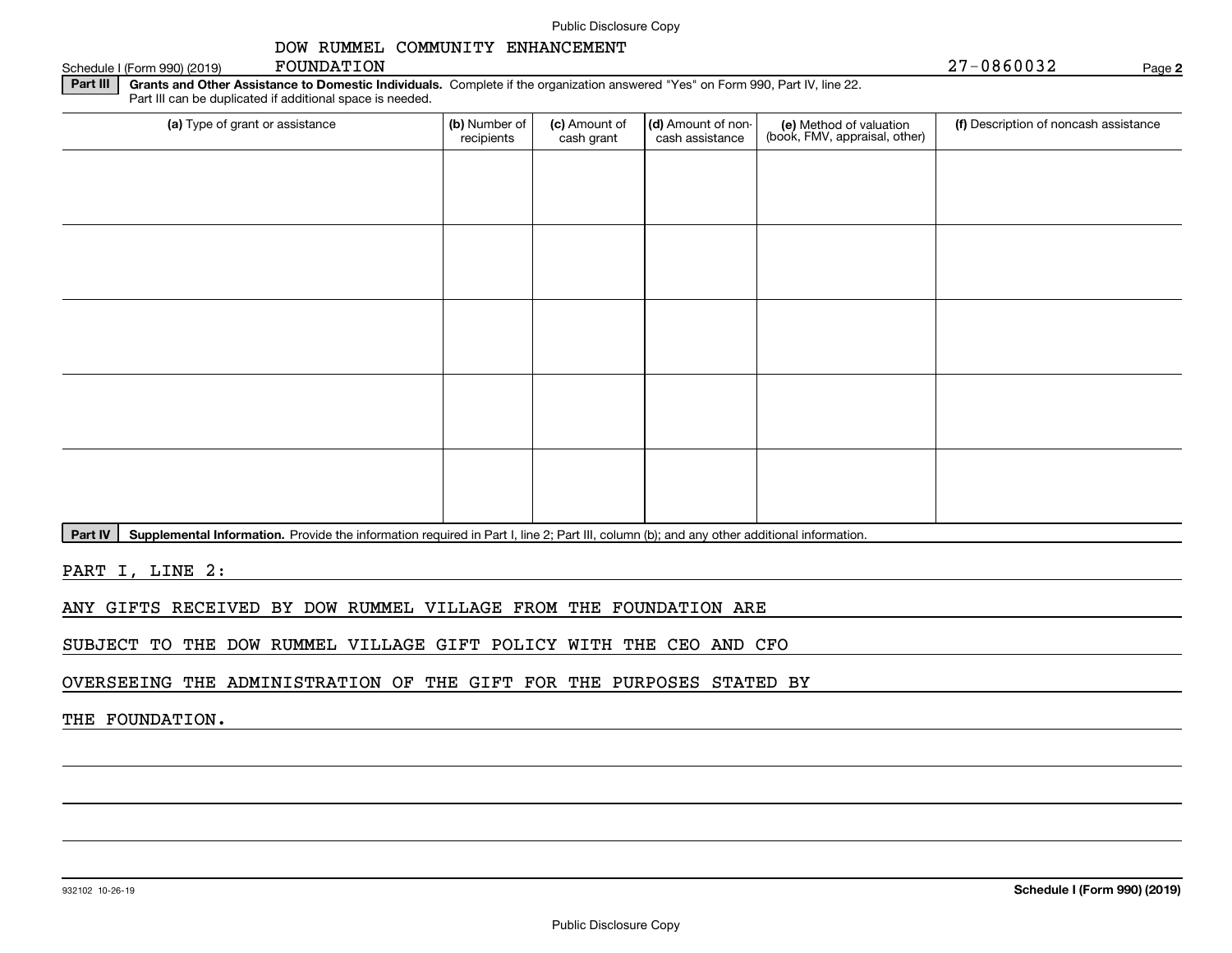| (Form 990)<br>For certain Officers, Directors, Trustees, Key Employees, and Highest<br>2019<br><b>Compensated Employees</b><br>Complete if the organization answered "Yes" on Form 990, Part IV, line 23.<br><b>Open to Public</b><br>Attach to Form 990.<br>Department of the Treasury<br><b>Inspection</b><br>Go to www.irs.gov/Form990 for instructions and the latest information.<br>Internal Revenue Service<br><b>Employer identification number</b><br>DOW RUMMEL COMMUNITY ENHANCEMENT<br>Name of the organization<br>27-0860032<br><b>FOUNDATION</b><br><b>Questions Regarding Compensation</b><br>Part I<br><b>Yes</b><br>No<br><b>1a</b> Check the appropriate box(es) if the organization provided any of the following to or for a person listed on Form 990,<br>Part VII, Section A, line 1a. Complete Part III to provide any relevant information regarding these items.<br>First-class or charter travel<br>Housing allowance or residence for personal use<br>Travel for companions<br>Payments for business use of personal residence<br>Health or social club dues or initiation fees<br>Tax indemnification and gross-up payments<br>Discretionary spending account<br>Personal services (such as maid, chauffeur, chef)<br><b>b</b> If any of the boxes on line 1a are checked, did the organization follow a written policy regarding payment or<br>reimbursement or provision of all of the expenses described above? If "No," complete Part III to explain<br>1b<br>2<br>Did the organization require substantiation prior to reimbursing or allowing expenses incurred by all directors,<br>$\mathbf{2}$<br>trustees, and officers, including the CEO/Executive Director, regarding the items checked on line 1a?<br>3<br>Indicate which, if any, of the following the organization used to establish the compensation of the organization's<br>CEO/Executive Director. Check all that apply. Do not check any boxes for methods used by a related organization to<br>establish compensation of the CEO/Executive Director, but explain in Part III.<br>Compensation committee<br>Written employment contract<br>Compensation survey or study<br>Independent compensation consultant<br>Form 990 of other organizations<br>Approval by the board or compensation committee<br>During the year, did any person listed on Form 990, Part VII, Section A, line 1a, with respect to the filing<br>4<br>organization or a related organization:<br>x<br>a Receive a severance payment or change-of-control payment?<br>4a<br>$\mathbf X$<br>4b<br>$\overline{\mathbf{x}}$<br>4c<br>If "Yes" to any of lines 4a-c, list the persons and provide the applicable amounts for each item in Part III.<br>Only section 501(c)(3), 501(c)(4), and 501(c)(29) organizations must complete lines 5-9.<br>For persons listed on Form 990, Part VII, Section A, line 1a, did the organization pay or accrue any compensation<br>5<br>contingent on the revenues of:<br>х<br>a The organization? <b>Entitled Strategies and Strategies and Strategies</b> and The organization?<br>5a<br>$\mathbf x$<br>5b<br>If "Yes" on line 5a or 5b, describe in Part III.<br>For persons listed on Form 990, Part VII, Section A, line 1a, did the organization pay or accrue any compensation<br>6.<br>contingent on the net earnings of:<br>х<br>a The organization? <b>Entitled Strategies and Strategies and Strategies and Strategies and Strategies and Strategies and Strategies and Strategies and Strategies and Strategies and Strategies and Strategies and Strategies a</b><br>6a<br>$\overline{\mathbf{x}}$<br>6b<br>If "Yes" on line 6a or 6b, describe in Part III.<br>For persons listed on Form 990, Part VII, Section A, line 1a, did the organization provide any nonfixed payments<br>7 <sup>1</sup><br>x<br>7<br>Were any amounts reported on Form 990, Part VII, paid or accrued pursuant to a contract that was subject to the<br>8<br>x<br>initial contract exception described in Regulations section 53.4958-4(a)(3)? If "Yes," describe in Part III<br>8<br>If "Yes" on line 8, did the organization also follow the rebuttable presumption procedure described in<br>9<br>9<br>LHA For Paperwork Reduction Act Notice, see the Instructions for Form 990.<br>Schedule J (Form 990) 2019 |  | <b>SCHEDULE J</b> | <b>Compensation Information</b> | OMB No. 1545-0047 |  |  |  |
|--------------------------------------------------------------------------------------------------------------------------------------------------------------------------------------------------------------------------------------------------------------------------------------------------------------------------------------------------------------------------------------------------------------------------------------------------------------------------------------------------------------------------------------------------------------------------------------------------------------------------------------------------------------------------------------------------------------------------------------------------------------------------------------------------------------------------------------------------------------------------------------------------------------------------------------------------------------------------------------------------------------------------------------------------------------------------------------------------------------------------------------------------------------------------------------------------------------------------------------------------------------------------------------------------------------------------------------------------------------------------------------------------------------------------------------------------------------------------------------------------------------------------------------------------------------------------------------------------------------------------------------------------------------------------------------------------------------------------------------------------------------------------------------------------------------------------------------------------------------------------------------------------------------------------------------------------------------------------------------------------------------------------------------------------------------------------------------------------------------------------------------------------------------------------------------------------------------------------------------------------------------------------------------------------------------------------------------------------------------------------------------------------------------------------------------------------------------------------------------------------------------------------------------------------------------------------------------------------------------------------------------------------------------------------------------------------------------------------------------------------------------------------------------------------------------------------------------------------------------------------------------------------------------------------------------------------------------------------------------------------------------------------------------------------------------------------------------------------------------------------------------------------------------------------------------------------------------------------------------------------------------------------------------------------------------------------------------------------------------------------------------------------------------------------------------------------------------------------------------------------------------------------------------------------------------------------------------------------------------------------------------------------------------------------------------------------------------------------------------------------------------------------------------------------------------------------------------------------------------------------------------------------------------------------------------------------------------------------------------------------------------------------------------------------------------------------------------------------------------------------------------------------------------------------------------------------------------------------------------------------------------------------------------------------------------------|--|-------------------|---------------------------------|-------------------|--|--|--|
|                                                                                                                                                                                                                                                                                                                                                                                                                                                                                                                                                                                                                                                                                                                                                                                                                                                                                                                                                                                                                                                                                                                                                                                                                                                                                                                                                                                                                                                                                                                                                                                                                                                                                                                                                                                                                                                                                                                                                                                                                                                                                                                                                                                                                                                                                                                                                                                                                                                                                                                                                                                                                                                                                                                                                                                                                                                                                                                                                                                                                                                                                                                                                                                                                                                                                                                                                                                                                                                                                                                                                                                                                                                                                                                                                                                                                                                                                                                                                                                                                                                                                                                                                                                                                                                                                                                    |  |                   |                                 |                   |  |  |  |
|                                                                                                                                                                                                                                                                                                                                                                                                                                                                                                                                                                                                                                                                                                                                                                                                                                                                                                                                                                                                                                                                                                                                                                                                                                                                                                                                                                                                                                                                                                                                                                                                                                                                                                                                                                                                                                                                                                                                                                                                                                                                                                                                                                                                                                                                                                                                                                                                                                                                                                                                                                                                                                                                                                                                                                                                                                                                                                                                                                                                                                                                                                                                                                                                                                                                                                                                                                                                                                                                                                                                                                                                                                                                                                                                                                                                                                                                                                                                                                                                                                                                                                                                                                                                                                                                                                                    |  |                   |                                 |                   |  |  |  |
|                                                                                                                                                                                                                                                                                                                                                                                                                                                                                                                                                                                                                                                                                                                                                                                                                                                                                                                                                                                                                                                                                                                                                                                                                                                                                                                                                                                                                                                                                                                                                                                                                                                                                                                                                                                                                                                                                                                                                                                                                                                                                                                                                                                                                                                                                                                                                                                                                                                                                                                                                                                                                                                                                                                                                                                                                                                                                                                                                                                                                                                                                                                                                                                                                                                                                                                                                                                                                                                                                                                                                                                                                                                                                                                                                                                                                                                                                                                                                                                                                                                                                                                                                                                                                                                                                                                    |  |                   |                                 |                   |  |  |  |
|                                                                                                                                                                                                                                                                                                                                                                                                                                                                                                                                                                                                                                                                                                                                                                                                                                                                                                                                                                                                                                                                                                                                                                                                                                                                                                                                                                                                                                                                                                                                                                                                                                                                                                                                                                                                                                                                                                                                                                                                                                                                                                                                                                                                                                                                                                                                                                                                                                                                                                                                                                                                                                                                                                                                                                                                                                                                                                                                                                                                                                                                                                                                                                                                                                                                                                                                                                                                                                                                                                                                                                                                                                                                                                                                                                                                                                                                                                                                                                                                                                                                                                                                                                                                                                                                                                                    |  |                   |                                 |                   |  |  |  |
|                                                                                                                                                                                                                                                                                                                                                                                                                                                                                                                                                                                                                                                                                                                                                                                                                                                                                                                                                                                                                                                                                                                                                                                                                                                                                                                                                                                                                                                                                                                                                                                                                                                                                                                                                                                                                                                                                                                                                                                                                                                                                                                                                                                                                                                                                                                                                                                                                                                                                                                                                                                                                                                                                                                                                                                                                                                                                                                                                                                                                                                                                                                                                                                                                                                                                                                                                                                                                                                                                                                                                                                                                                                                                                                                                                                                                                                                                                                                                                                                                                                                                                                                                                                                                                                                                                                    |  |                   |                                 |                   |  |  |  |
|                                                                                                                                                                                                                                                                                                                                                                                                                                                                                                                                                                                                                                                                                                                                                                                                                                                                                                                                                                                                                                                                                                                                                                                                                                                                                                                                                                                                                                                                                                                                                                                                                                                                                                                                                                                                                                                                                                                                                                                                                                                                                                                                                                                                                                                                                                                                                                                                                                                                                                                                                                                                                                                                                                                                                                                                                                                                                                                                                                                                                                                                                                                                                                                                                                                                                                                                                                                                                                                                                                                                                                                                                                                                                                                                                                                                                                                                                                                                                                                                                                                                                                                                                                                                                                                                                                                    |  |                   |                                 |                   |  |  |  |
|                                                                                                                                                                                                                                                                                                                                                                                                                                                                                                                                                                                                                                                                                                                                                                                                                                                                                                                                                                                                                                                                                                                                                                                                                                                                                                                                                                                                                                                                                                                                                                                                                                                                                                                                                                                                                                                                                                                                                                                                                                                                                                                                                                                                                                                                                                                                                                                                                                                                                                                                                                                                                                                                                                                                                                                                                                                                                                                                                                                                                                                                                                                                                                                                                                                                                                                                                                                                                                                                                                                                                                                                                                                                                                                                                                                                                                                                                                                                                                                                                                                                                                                                                                                                                                                                                                                    |  |                   |                                 |                   |  |  |  |
|                                                                                                                                                                                                                                                                                                                                                                                                                                                                                                                                                                                                                                                                                                                                                                                                                                                                                                                                                                                                                                                                                                                                                                                                                                                                                                                                                                                                                                                                                                                                                                                                                                                                                                                                                                                                                                                                                                                                                                                                                                                                                                                                                                                                                                                                                                                                                                                                                                                                                                                                                                                                                                                                                                                                                                                                                                                                                                                                                                                                                                                                                                                                                                                                                                                                                                                                                                                                                                                                                                                                                                                                                                                                                                                                                                                                                                                                                                                                                                                                                                                                                                                                                                                                                                                                                                                    |  |                   |                                 |                   |  |  |  |
|                                                                                                                                                                                                                                                                                                                                                                                                                                                                                                                                                                                                                                                                                                                                                                                                                                                                                                                                                                                                                                                                                                                                                                                                                                                                                                                                                                                                                                                                                                                                                                                                                                                                                                                                                                                                                                                                                                                                                                                                                                                                                                                                                                                                                                                                                                                                                                                                                                                                                                                                                                                                                                                                                                                                                                                                                                                                                                                                                                                                                                                                                                                                                                                                                                                                                                                                                                                                                                                                                                                                                                                                                                                                                                                                                                                                                                                                                                                                                                                                                                                                                                                                                                                                                                                                                                                    |  |                   |                                 |                   |  |  |  |
|                                                                                                                                                                                                                                                                                                                                                                                                                                                                                                                                                                                                                                                                                                                                                                                                                                                                                                                                                                                                                                                                                                                                                                                                                                                                                                                                                                                                                                                                                                                                                                                                                                                                                                                                                                                                                                                                                                                                                                                                                                                                                                                                                                                                                                                                                                                                                                                                                                                                                                                                                                                                                                                                                                                                                                                                                                                                                                                                                                                                                                                                                                                                                                                                                                                                                                                                                                                                                                                                                                                                                                                                                                                                                                                                                                                                                                                                                                                                                                                                                                                                                                                                                                                                                                                                                                                    |  |                   |                                 |                   |  |  |  |
|                                                                                                                                                                                                                                                                                                                                                                                                                                                                                                                                                                                                                                                                                                                                                                                                                                                                                                                                                                                                                                                                                                                                                                                                                                                                                                                                                                                                                                                                                                                                                                                                                                                                                                                                                                                                                                                                                                                                                                                                                                                                                                                                                                                                                                                                                                                                                                                                                                                                                                                                                                                                                                                                                                                                                                                                                                                                                                                                                                                                                                                                                                                                                                                                                                                                                                                                                                                                                                                                                                                                                                                                                                                                                                                                                                                                                                                                                                                                                                                                                                                                                                                                                                                                                                                                                                                    |  |                   |                                 |                   |  |  |  |
|                                                                                                                                                                                                                                                                                                                                                                                                                                                                                                                                                                                                                                                                                                                                                                                                                                                                                                                                                                                                                                                                                                                                                                                                                                                                                                                                                                                                                                                                                                                                                                                                                                                                                                                                                                                                                                                                                                                                                                                                                                                                                                                                                                                                                                                                                                                                                                                                                                                                                                                                                                                                                                                                                                                                                                                                                                                                                                                                                                                                                                                                                                                                                                                                                                                                                                                                                                                                                                                                                                                                                                                                                                                                                                                                                                                                                                                                                                                                                                                                                                                                                                                                                                                                                                                                                                                    |  |                   |                                 |                   |  |  |  |
|                                                                                                                                                                                                                                                                                                                                                                                                                                                                                                                                                                                                                                                                                                                                                                                                                                                                                                                                                                                                                                                                                                                                                                                                                                                                                                                                                                                                                                                                                                                                                                                                                                                                                                                                                                                                                                                                                                                                                                                                                                                                                                                                                                                                                                                                                                                                                                                                                                                                                                                                                                                                                                                                                                                                                                                                                                                                                                                                                                                                                                                                                                                                                                                                                                                                                                                                                                                                                                                                                                                                                                                                                                                                                                                                                                                                                                                                                                                                                                                                                                                                                                                                                                                                                                                                                                                    |  |                   |                                 |                   |  |  |  |
|                                                                                                                                                                                                                                                                                                                                                                                                                                                                                                                                                                                                                                                                                                                                                                                                                                                                                                                                                                                                                                                                                                                                                                                                                                                                                                                                                                                                                                                                                                                                                                                                                                                                                                                                                                                                                                                                                                                                                                                                                                                                                                                                                                                                                                                                                                                                                                                                                                                                                                                                                                                                                                                                                                                                                                                                                                                                                                                                                                                                                                                                                                                                                                                                                                                                                                                                                                                                                                                                                                                                                                                                                                                                                                                                                                                                                                                                                                                                                                                                                                                                                                                                                                                                                                                                                                                    |  |                   |                                 |                   |  |  |  |
|                                                                                                                                                                                                                                                                                                                                                                                                                                                                                                                                                                                                                                                                                                                                                                                                                                                                                                                                                                                                                                                                                                                                                                                                                                                                                                                                                                                                                                                                                                                                                                                                                                                                                                                                                                                                                                                                                                                                                                                                                                                                                                                                                                                                                                                                                                                                                                                                                                                                                                                                                                                                                                                                                                                                                                                                                                                                                                                                                                                                                                                                                                                                                                                                                                                                                                                                                                                                                                                                                                                                                                                                                                                                                                                                                                                                                                                                                                                                                                                                                                                                                                                                                                                                                                                                                                                    |  |                   |                                 |                   |  |  |  |
|                                                                                                                                                                                                                                                                                                                                                                                                                                                                                                                                                                                                                                                                                                                                                                                                                                                                                                                                                                                                                                                                                                                                                                                                                                                                                                                                                                                                                                                                                                                                                                                                                                                                                                                                                                                                                                                                                                                                                                                                                                                                                                                                                                                                                                                                                                                                                                                                                                                                                                                                                                                                                                                                                                                                                                                                                                                                                                                                                                                                                                                                                                                                                                                                                                                                                                                                                                                                                                                                                                                                                                                                                                                                                                                                                                                                                                                                                                                                                                                                                                                                                                                                                                                                                                                                                                                    |  |                   |                                 |                   |  |  |  |
|                                                                                                                                                                                                                                                                                                                                                                                                                                                                                                                                                                                                                                                                                                                                                                                                                                                                                                                                                                                                                                                                                                                                                                                                                                                                                                                                                                                                                                                                                                                                                                                                                                                                                                                                                                                                                                                                                                                                                                                                                                                                                                                                                                                                                                                                                                                                                                                                                                                                                                                                                                                                                                                                                                                                                                                                                                                                                                                                                                                                                                                                                                                                                                                                                                                                                                                                                                                                                                                                                                                                                                                                                                                                                                                                                                                                                                                                                                                                                                                                                                                                                                                                                                                                                                                                                                                    |  |                   |                                 |                   |  |  |  |
|                                                                                                                                                                                                                                                                                                                                                                                                                                                                                                                                                                                                                                                                                                                                                                                                                                                                                                                                                                                                                                                                                                                                                                                                                                                                                                                                                                                                                                                                                                                                                                                                                                                                                                                                                                                                                                                                                                                                                                                                                                                                                                                                                                                                                                                                                                                                                                                                                                                                                                                                                                                                                                                                                                                                                                                                                                                                                                                                                                                                                                                                                                                                                                                                                                                                                                                                                                                                                                                                                                                                                                                                                                                                                                                                                                                                                                                                                                                                                                                                                                                                                                                                                                                                                                                                                                                    |  |                   |                                 |                   |  |  |  |
|                                                                                                                                                                                                                                                                                                                                                                                                                                                                                                                                                                                                                                                                                                                                                                                                                                                                                                                                                                                                                                                                                                                                                                                                                                                                                                                                                                                                                                                                                                                                                                                                                                                                                                                                                                                                                                                                                                                                                                                                                                                                                                                                                                                                                                                                                                                                                                                                                                                                                                                                                                                                                                                                                                                                                                                                                                                                                                                                                                                                                                                                                                                                                                                                                                                                                                                                                                                                                                                                                                                                                                                                                                                                                                                                                                                                                                                                                                                                                                                                                                                                                                                                                                                                                                                                                                                    |  |                   |                                 |                   |  |  |  |
|                                                                                                                                                                                                                                                                                                                                                                                                                                                                                                                                                                                                                                                                                                                                                                                                                                                                                                                                                                                                                                                                                                                                                                                                                                                                                                                                                                                                                                                                                                                                                                                                                                                                                                                                                                                                                                                                                                                                                                                                                                                                                                                                                                                                                                                                                                                                                                                                                                                                                                                                                                                                                                                                                                                                                                                                                                                                                                                                                                                                                                                                                                                                                                                                                                                                                                                                                                                                                                                                                                                                                                                                                                                                                                                                                                                                                                                                                                                                                                                                                                                                                                                                                                                                                                                                                                                    |  |                   |                                 |                   |  |  |  |
|                                                                                                                                                                                                                                                                                                                                                                                                                                                                                                                                                                                                                                                                                                                                                                                                                                                                                                                                                                                                                                                                                                                                                                                                                                                                                                                                                                                                                                                                                                                                                                                                                                                                                                                                                                                                                                                                                                                                                                                                                                                                                                                                                                                                                                                                                                                                                                                                                                                                                                                                                                                                                                                                                                                                                                                                                                                                                                                                                                                                                                                                                                                                                                                                                                                                                                                                                                                                                                                                                                                                                                                                                                                                                                                                                                                                                                                                                                                                                                                                                                                                                                                                                                                                                                                                                                                    |  |                   |                                 |                   |  |  |  |
|                                                                                                                                                                                                                                                                                                                                                                                                                                                                                                                                                                                                                                                                                                                                                                                                                                                                                                                                                                                                                                                                                                                                                                                                                                                                                                                                                                                                                                                                                                                                                                                                                                                                                                                                                                                                                                                                                                                                                                                                                                                                                                                                                                                                                                                                                                                                                                                                                                                                                                                                                                                                                                                                                                                                                                                                                                                                                                                                                                                                                                                                                                                                                                                                                                                                                                                                                                                                                                                                                                                                                                                                                                                                                                                                                                                                                                                                                                                                                                                                                                                                                                                                                                                                                                                                                                                    |  |                   |                                 |                   |  |  |  |
|                                                                                                                                                                                                                                                                                                                                                                                                                                                                                                                                                                                                                                                                                                                                                                                                                                                                                                                                                                                                                                                                                                                                                                                                                                                                                                                                                                                                                                                                                                                                                                                                                                                                                                                                                                                                                                                                                                                                                                                                                                                                                                                                                                                                                                                                                                                                                                                                                                                                                                                                                                                                                                                                                                                                                                                                                                                                                                                                                                                                                                                                                                                                                                                                                                                                                                                                                                                                                                                                                                                                                                                                                                                                                                                                                                                                                                                                                                                                                                                                                                                                                                                                                                                                                                                                                                                    |  |                   |                                 |                   |  |  |  |
|                                                                                                                                                                                                                                                                                                                                                                                                                                                                                                                                                                                                                                                                                                                                                                                                                                                                                                                                                                                                                                                                                                                                                                                                                                                                                                                                                                                                                                                                                                                                                                                                                                                                                                                                                                                                                                                                                                                                                                                                                                                                                                                                                                                                                                                                                                                                                                                                                                                                                                                                                                                                                                                                                                                                                                                                                                                                                                                                                                                                                                                                                                                                                                                                                                                                                                                                                                                                                                                                                                                                                                                                                                                                                                                                                                                                                                                                                                                                                                                                                                                                                                                                                                                                                                                                                                                    |  |                   |                                 |                   |  |  |  |
|                                                                                                                                                                                                                                                                                                                                                                                                                                                                                                                                                                                                                                                                                                                                                                                                                                                                                                                                                                                                                                                                                                                                                                                                                                                                                                                                                                                                                                                                                                                                                                                                                                                                                                                                                                                                                                                                                                                                                                                                                                                                                                                                                                                                                                                                                                                                                                                                                                                                                                                                                                                                                                                                                                                                                                                                                                                                                                                                                                                                                                                                                                                                                                                                                                                                                                                                                                                                                                                                                                                                                                                                                                                                                                                                                                                                                                                                                                                                                                                                                                                                                                                                                                                                                                                                                                                    |  |                   |                                 |                   |  |  |  |
|                                                                                                                                                                                                                                                                                                                                                                                                                                                                                                                                                                                                                                                                                                                                                                                                                                                                                                                                                                                                                                                                                                                                                                                                                                                                                                                                                                                                                                                                                                                                                                                                                                                                                                                                                                                                                                                                                                                                                                                                                                                                                                                                                                                                                                                                                                                                                                                                                                                                                                                                                                                                                                                                                                                                                                                                                                                                                                                                                                                                                                                                                                                                                                                                                                                                                                                                                                                                                                                                                                                                                                                                                                                                                                                                                                                                                                                                                                                                                                                                                                                                                                                                                                                                                                                                                                                    |  |                   |                                 |                   |  |  |  |
|                                                                                                                                                                                                                                                                                                                                                                                                                                                                                                                                                                                                                                                                                                                                                                                                                                                                                                                                                                                                                                                                                                                                                                                                                                                                                                                                                                                                                                                                                                                                                                                                                                                                                                                                                                                                                                                                                                                                                                                                                                                                                                                                                                                                                                                                                                                                                                                                                                                                                                                                                                                                                                                                                                                                                                                                                                                                                                                                                                                                                                                                                                                                                                                                                                                                                                                                                                                                                                                                                                                                                                                                                                                                                                                                                                                                                                                                                                                                                                                                                                                                                                                                                                                                                                                                                                                    |  |                   |                                 |                   |  |  |  |
|                                                                                                                                                                                                                                                                                                                                                                                                                                                                                                                                                                                                                                                                                                                                                                                                                                                                                                                                                                                                                                                                                                                                                                                                                                                                                                                                                                                                                                                                                                                                                                                                                                                                                                                                                                                                                                                                                                                                                                                                                                                                                                                                                                                                                                                                                                                                                                                                                                                                                                                                                                                                                                                                                                                                                                                                                                                                                                                                                                                                                                                                                                                                                                                                                                                                                                                                                                                                                                                                                                                                                                                                                                                                                                                                                                                                                                                                                                                                                                                                                                                                                                                                                                                                                                                                                                                    |  |                   |                                 |                   |  |  |  |
|                                                                                                                                                                                                                                                                                                                                                                                                                                                                                                                                                                                                                                                                                                                                                                                                                                                                                                                                                                                                                                                                                                                                                                                                                                                                                                                                                                                                                                                                                                                                                                                                                                                                                                                                                                                                                                                                                                                                                                                                                                                                                                                                                                                                                                                                                                                                                                                                                                                                                                                                                                                                                                                                                                                                                                                                                                                                                                                                                                                                                                                                                                                                                                                                                                                                                                                                                                                                                                                                                                                                                                                                                                                                                                                                                                                                                                                                                                                                                                                                                                                                                                                                                                                                                                                                                                                    |  |                   |                                 |                   |  |  |  |
|                                                                                                                                                                                                                                                                                                                                                                                                                                                                                                                                                                                                                                                                                                                                                                                                                                                                                                                                                                                                                                                                                                                                                                                                                                                                                                                                                                                                                                                                                                                                                                                                                                                                                                                                                                                                                                                                                                                                                                                                                                                                                                                                                                                                                                                                                                                                                                                                                                                                                                                                                                                                                                                                                                                                                                                                                                                                                                                                                                                                                                                                                                                                                                                                                                                                                                                                                                                                                                                                                                                                                                                                                                                                                                                                                                                                                                                                                                                                                                                                                                                                                                                                                                                                                                                                                                                    |  |                   |                                 |                   |  |  |  |
|                                                                                                                                                                                                                                                                                                                                                                                                                                                                                                                                                                                                                                                                                                                                                                                                                                                                                                                                                                                                                                                                                                                                                                                                                                                                                                                                                                                                                                                                                                                                                                                                                                                                                                                                                                                                                                                                                                                                                                                                                                                                                                                                                                                                                                                                                                                                                                                                                                                                                                                                                                                                                                                                                                                                                                                                                                                                                                                                                                                                                                                                                                                                                                                                                                                                                                                                                                                                                                                                                                                                                                                                                                                                                                                                                                                                                                                                                                                                                                                                                                                                                                                                                                                                                                                                                                                    |  |                   |                                 |                   |  |  |  |
|                                                                                                                                                                                                                                                                                                                                                                                                                                                                                                                                                                                                                                                                                                                                                                                                                                                                                                                                                                                                                                                                                                                                                                                                                                                                                                                                                                                                                                                                                                                                                                                                                                                                                                                                                                                                                                                                                                                                                                                                                                                                                                                                                                                                                                                                                                                                                                                                                                                                                                                                                                                                                                                                                                                                                                                                                                                                                                                                                                                                                                                                                                                                                                                                                                                                                                                                                                                                                                                                                                                                                                                                                                                                                                                                                                                                                                                                                                                                                                                                                                                                                                                                                                                                                                                                                                                    |  |                   |                                 |                   |  |  |  |
|                                                                                                                                                                                                                                                                                                                                                                                                                                                                                                                                                                                                                                                                                                                                                                                                                                                                                                                                                                                                                                                                                                                                                                                                                                                                                                                                                                                                                                                                                                                                                                                                                                                                                                                                                                                                                                                                                                                                                                                                                                                                                                                                                                                                                                                                                                                                                                                                                                                                                                                                                                                                                                                                                                                                                                                                                                                                                                                                                                                                                                                                                                                                                                                                                                                                                                                                                                                                                                                                                                                                                                                                                                                                                                                                                                                                                                                                                                                                                                                                                                                                                                                                                                                                                                                                                                                    |  |                   |                                 |                   |  |  |  |
|                                                                                                                                                                                                                                                                                                                                                                                                                                                                                                                                                                                                                                                                                                                                                                                                                                                                                                                                                                                                                                                                                                                                                                                                                                                                                                                                                                                                                                                                                                                                                                                                                                                                                                                                                                                                                                                                                                                                                                                                                                                                                                                                                                                                                                                                                                                                                                                                                                                                                                                                                                                                                                                                                                                                                                                                                                                                                                                                                                                                                                                                                                                                                                                                                                                                                                                                                                                                                                                                                                                                                                                                                                                                                                                                                                                                                                                                                                                                                                                                                                                                                                                                                                                                                                                                                                                    |  |                   |                                 |                   |  |  |  |
|                                                                                                                                                                                                                                                                                                                                                                                                                                                                                                                                                                                                                                                                                                                                                                                                                                                                                                                                                                                                                                                                                                                                                                                                                                                                                                                                                                                                                                                                                                                                                                                                                                                                                                                                                                                                                                                                                                                                                                                                                                                                                                                                                                                                                                                                                                                                                                                                                                                                                                                                                                                                                                                                                                                                                                                                                                                                                                                                                                                                                                                                                                                                                                                                                                                                                                                                                                                                                                                                                                                                                                                                                                                                                                                                                                                                                                                                                                                                                                                                                                                                                                                                                                                                                                                                                                                    |  |                   |                                 |                   |  |  |  |
|                                                                                                                                                                                                                                                                                                                                                                                                                                                                                                                                                                                                                                                                                                                                                                                                                                                                                                                                                                                                                                                                                                                                                                                                                                                                                                                                                                                                                                                                                                                                                                                                                                                                                                                                                                                                                                                                                                                                                                                                                                                                                                                                                                                                                                                                                                                                                                                                                                                                                                                                                                                                                                                                                                                                                                                                                                                                                                                                                                                                                                                                                                                                                                                                                                                                                                                                                                                                                                                                                                                                                                                                                                                                                                                                                                                                                                                                                                                                                                                                                                                                                                                                                                                                                                                                                                                    |  |                   |                                 |                   |  |  |  |
|                                                                                                                                                                                                                                                                                                                                                                                                                                                                                                                                                                                                                                                                                                                                                                                                                                                                                                                                                                                                                                                                                                                                                                                                                                                                                                                                                                                                                                                                                                                                                                                                                                                                                                                                                                                                                                                                                                                                                                                                                                                                                                                                                                                                                                                                                                                                                                                                                                                                                                                                                                                                                                                                                                                                                                                                                                                                                                                                                                                                                                                                                                                                                                                                                                                                                                                                                                                                                                                                                                                                                                                                                                                                                                                                                                                                                                                                                                                                                                                                                                                                                                                                                                                                                                                                                                                    |  |                   |                                 |                   |  |  |  |
|                                                                                                                                                                                                                                                                                                                                                                                                                                                                                                                                                                                                                                                                                                                                                                                                                                                                                                                                                                                                                                                                                                                                                                                                                                                                                                                                                                                                                                                                                                                                                                                                                                                                                                                                                                                                                                                                                                                                                                                                                                                                                                                                                                                                                                                                                                                                                                                                                                                                                                                                                                                                                                                                                                                                                                                                                                                                                                                                                                                                                                                                                                                                                                                                                                                                                                                                                                                                                                                                                                                                                                                                                                                                                                                                                                                                                                                                                                                                                                                                                                                                                                                                                                                                                                                                                                                    |  |                   |                                 |                   |  |  |  |
|                                                                                                                                                                                                                                                                                                                                                                                                                                                                                                                                                                                                                                                                                                                                                                                                                                                                                                                                                                                                                                                                                                                                                                                                                                                                                                                                                                                                                                                                                                                                                                                                                                                                                                                                                                                                                                                                                                                                                                                                                                                                                                                                                                                                                                                                                                                                                                                                                                                                                                                                                                                                                                                                                                                                                                                                                                                                                                                                                                                                                                                                                                                                                                                                                                                                                                                                                                                                                                                                                                                                                                                                                                                                                                                                                                                                                                                                                                                                                                                                                                                                                                                                                                                                                                                                                                                    |  |                   |                                 |                   |  |  |  |
|                                                                                                                                                                                                                                                                                                                                                                                                                                                                                                                                                                                                                                                                                                                                                                                                                                                                                                                                                                                                                                                                                                                                                                                                                                                                                                                                                                                                                                                                                                                                                                                                                                                                                                                                                                                                                                                                                                                                                                                                                                                                                                                                                                                                                                                                                                                                                                                                                                                                                                                                                                                                                                                                                                                                                                                                                                                                                                                                                                                                                                                                                                                                                                                                                                                                                                                                                                                                                                                                                                                                                                                                                                                                                                                                                                                                                                                                                                                                                                                                                                                                                                                                                                                                                                                                                                                    |  |                   |                                 |                   |  |  |  |
|                                                                                                                                                                                                                                                                                                                                                                                                                                                                                                                                                                                                                                                                                                                                                                                                                                                                                                                                                                                                                                                                                                                                                                                                                                                                                                                                                                                                                                                                                                                                                                                                                                                                                                                                                                                                                                                                                                                                                                                                                                                                                                                                                                                                                                                                                                                                                                                                                                                                                                                                                                                                                                                                                                                                                                                                                                                                                                                                                                                                                                                                                                                                                                                                                                                                                                                                                                                                                                                                                                                                                                                                                                                                                                                                                                                                                                                                                                                                                                                                                                                                                                                                                                                                                                                                                                                    |  |                   |                                 |                   |  |  |  |
|                                                                                                                                                                                                                                                                                                                                                                                                                                                                                                                                                                                                                                                                                                                                                                                                                                                                                                                                                                                                                                                                                                                                                                                                                                                                                                                                                                                                                                                                                                                                                                                                                                                                                                                                                                                                                                                                                                                                                                                                                                                                                                                                                                                                                                                                                                                                                                                                                                                                                                                                                                                                                                                                                                                                                                                                                                                                                                                                                                                                                                                                                                                                                                                                                                                                                                                                                                                                                                                                                                                                                                                                                                                                                                                                                                                                                                                                                                                                                                                                                                                                                                                                                                                                                                                                                                                    |  |                   |                                 |                   |  |  |  |
|                                                                                                                                                                                                                                                                                                                                                                                                                                                                                                                                                                                                                                                                                                                                                                                                                                                                                                                                                                                                                                                                                                                                                                                                                                                                                                                                                                                                                                                                                                                                                                                                                                                                                                                                                                                                                                                                                                                                                                                                                                                                                                                                                                                                                                                                                                                                                                                                                                                                                                                                                                                                                                                                                                                                                                                                                                                                                                                                                                                                                                                                                                                                                                                                                                                                                                                                                                                                                                                                                                                                                                                                                                                                                                                                                                                                                                                                                                                                                                                                                                                                                                                                                                                                                                                                                                                    |  |                   |                                 |                   |  |  |  |
|                                                                                                                                                                                                                                                                                                                                                                                                                                                                                                                                                                                                                                                                                                                                                                                                                                                                                                                                                                                                                                                                                                                                                                                                                                                                                                                                                                                                                                                                                                                                                                                                                                                                                                                                                                                                                                                                                                                                                                                                                                                                                                                                                                                                                                                                                                                                                                                                                                                                                                                                                                                                                                                                                                                                                                                                                                                                                                                                                                                                                                                                                                                                                                                                                                                                                                                                                                                                                                                                                                                                                                                                                                                                                                                                                                                                                                                                                                                                                                                                                                                                                                                                                                                                                                                                                                                    |  |                   |                                 |                   |  |  |  |
|                                                                                                                                                                                                                                                                                                                                                                                                                                                                                                                                                                                                                                                                                                                                                                                                                                                                                                                                                                                                                                                                                                                                                                                                                                                                                                                                                                                                                                                                                                                                                                                                                                                                                                                                                                                                                                                                                                                                                                                                                                                                                                                                                                                                                                                                                                                                                                                                                                                                                                                                                                                                                                                                                                                                                                                                                                                                                                                                                                                                                                                                                                                                                                                                                                                                                                                                                                                                                                                                                                                                                                                                                                                                                                                                                                                                                                                                                                                                                                                                                                                                                                                                                                                                                                                                                                                    |  |                   |                                 |                   |  |  |  |
|                                                                                                                                                                                                                                                                                                                                                                                                                                                                                                                                                                                                                                                                                                                                                                                                                                                                                                                                                                                                                                                                                                                                                                                                                                                                                                                                                                                                                                                                                                                                                                                                                                                                                                                                                                                                                                                                                                                                                                                                                                                                                                                                                                                                                                                                                                                                                                                                                                                                                                                                                                                                                                                                                                                                                                                                                                                                                                                                                                                                                                                                                                                                                                                                                                                                                                                                                                                                                                                                                                                                                                                                                                                                                                                                                                                                                                                                                                                                                                                                                                                                                                                                                                                                                                                                                                                    |  |                   |                                 |                   |  |  |  |
|                                                                                                                                                                                                                                                                                                                                                                                                                                                                                                                                                                                                                                                                                                                                                                                                                                                                                                                                                                                                                                                                                                                                                                                                                                                                                                                                                                                                                                                                                                                                                                                                                                                                                                                                                                                                                                                                                                                                                                                                                                                                                                                                                                                                                                                                                                                                                                                                                                                                                                                                                                                                                                                                                                                                                                                                                                                                                                                                                                                                                                                                                                                                                                                                                                                                                                                                                                                                                                                                                                                                                                                                                                                                                                                                                                                                                                                                                                                                                                                                                                                                                                                                                                                                                                                                                                                    |  |                   |                                 |                   |  |  |  |
|                                                                                                                                                                                                                                                                                                                                                                                                                                                                                                                                                                                                                                                                                                                                                                                                                                                                                                                                                                                                                                                                                                                                                                                                                                                                                                                                                                                                                                                                                                                                                                                                                                                                                                                                                                                                                                                                                                                                                                                                                                                                                                                                                                                                                                                                                                                                                                                                                                                                                                                                                                                                                                                                                                                                                                                                                                                                                                                                                                                                                                                                                                                                                                                                                                                                                                                                                                                                                                                                                                                                                                                                                                                                                                                                                                                                                                                                                                                                                                                                                                                                                                                                                                                                                                                                                                                    |  |                   |                                 |                   |  |  |  |
|                                                                                                                                                                                                                                                                                                                                                                                                                                                                                                                                                                                                                                                                                                                                                                                                                                                                                                                                                                                                                                                                                                                                                                                                                                                                                                                                                                                                                                                                                                                                                                                                                                                                                                                                                                                                                                                                                                                                                                                                                                                                                                                                                                                                                                                                                                                                                                                                                                                                                                                                                                                                                                                                                                                                                                                                                                                                                                                                                                                                                                                                                                                                                                                                                                                                                                                                                                                                                                                                                                                                                                                                                                                                                                                                                                                                                                                                                                                                                                                                                                                                                                                                                                                                                                                                                                                    |  |                   |                                 |                   |  |  |  |
|                                                                                                                                                                                                                                                                                                                                                                                                                                                                                                                                                                                                                                                                                                                                                                                                                                                                                                                                                                                                                                                                                                                                                                                                                                                                                                                                                                                                                                                                                                                                                                                                                                                                                                                                                                                                                                                                                                                                                                                                                                                                                                                                                                                                                                                                                                                                                                                                                                                                                                                                                                                                                                                                                                                                                                                                                                                                                                                                                                                                                                                                                                                                                                                                                                                                                                                                                                                                                                                                                                                                                                                                                                                                                                                                                                                                                                                                                                                                                                                                                                                                                                                                                                                                                                                                                                                    |  |                   |                                 |                   |  |  |  |
|                                                                                                                                                                                                                                                                                                                                                                                                                                                                                                                                                                                                                                                                                                                                                                                                                                                                                                                                                                                                                                                                                                                                                                                                                                                                                                                                                                                                                                                                                                                                                                                                                                                                                                                                                                                                                                                                                                                                                                                                                                                                                                                                                                                                                                                                                                                                                                                                                                                                                                                                                                                                                                                                                                                                                                                                                                                                                                                                                                                                                                                                                                                                                                                                                                                                                                                                                                                                                                                                                                                                                                                                                                                                                                                                                                                                                                                                                                                                                                                                                                                                                                                                                                                                                                                                                                                    |  |                   |                                 |                   |  |  |  |
|                                                                                                                                                                                                                                                                                                                                                                                                                                                                                                                                                                                                                                                                                                                                                                                                                                                                                                                                                                                                                                                                                                                                                                                                                                                                                                                                                                                                                                                                                                                                                                                                                                                                                                                                                                                                                                                                                                                                                                                                                                                                                                                                                                                                                                                                                                                                                                                                                                                                                                                                                                                                                                                                                                                                                                                                                                                                                                                                                                                                                                                                                                                                                                                                                                                                                                                                                                                                                                                                                                                                                                                                                                                                                                                                                                                                                                                                                                                                                                                                                                                                                                                                                                                                                                                                                                                    |  |                   |                                 |                   |  |  |  |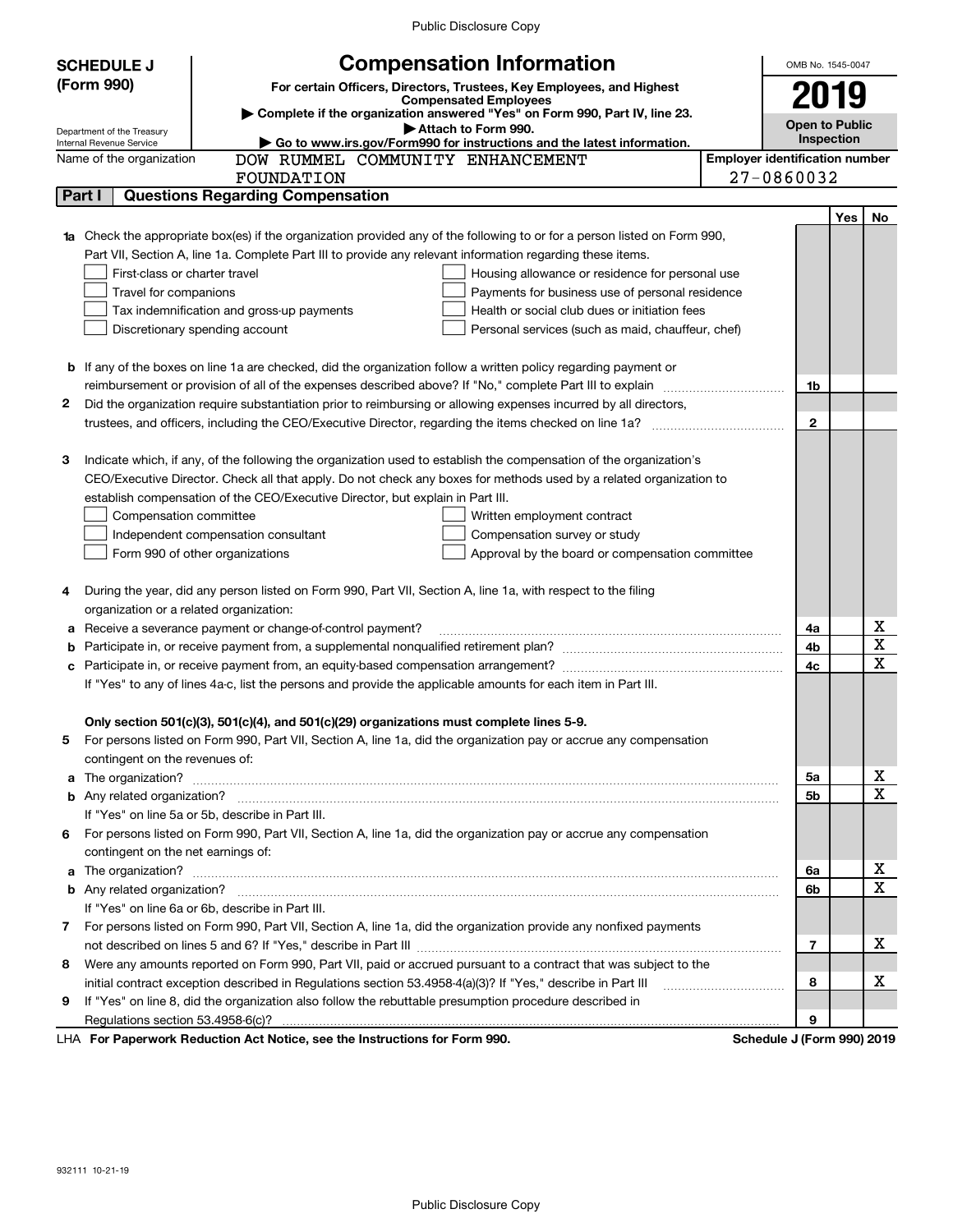27-0860032

## DOW RUMMEL COMMUNITY ENHANCEMENT

FOUNDATION

**Part II Officers, Directors, Trustees, Key Employees, and Highest Compensated Employees.**  Schedule J (Form 990) 2019 Page Use duplicate copies if additional space is needed.

For each individual whose compensation must be reported on Schedule J, report compensation from the organization on row (i) and from related organizations, described in the instructions, on row (ii). Do not list any individuals that aren't listed on Form 990, Part VII.

**Note:**  The sum of columns (B)(i)-(iii) for each listed individual must equal the total amount of Form 990, Part VII, Section A, line 1a, applicable column (D) and (E) amounts for that individual.

|                         |             |                          | (B) Breakdown of W-2 and/or 1099-MISC compensation |                                           | (C) Retirement and<br>other deferred | (D) Nontaxable<br>benefits | (E) Total of columns<br>$(B)(i)-(D)$ | (F) Compensation<br>in column (B)         |  |  |
|-------------------------|-------------|--------------------------|----------------------------------------------------|-------------------------------------------|--------------------------------------|----------------------------|--------------------------------------|-------------------------------------------|--|--|
| (A) Name and Title      |             | (i) Base<br>compensation | (ii) Bonus &<br>incentive<br>compensation          | (iii) Other<br>reportable<br>compensation | compensation                         |                            |                                      | reported as deferred<br>on prior Form 990 |  |  |
| (1) DARLA VAN ROSENDALE | (i)         | $\overline{0}$ .         | $\overline{0}$ .                                   | $\overline{0}$ .                          | $\overline{0}$ .                     | $\overline{0}$ .           | $\overline{0}$ .                     | 0.                                        |  |  |
| $\mathtt{CEO}$          | (ii)        | 172, 210.                | 10,413.                                            | $\overline{0}$ .                          | 3,735.                               | 6,022.                     | 192,380.                             | $\overline{0}$ .                          |  |  |
|                         | (i)         |                          |                                                    |                                           |                                      |                            |                                      |                                           |  |  |
|                         | (ii)        |                          |                                                    |                                           |                                      |                            |                                      |                                           |  |  |
|                         | (i)         |                          |                                                    |                                           |                                      |                            |                                      |                                           |  |  |
|                         | (ii)        |                          |                                                    |                                           |                                      |                            |                                      |                                           |  |  |
|                         | (i)         |                          |                                                    |                                           |                                      |                            |                                      |                                           |  |  |
|                         | (ii)        |                          |                                                    |                                           |                                      |                            |                                      |                                           |  |  |
|                         | (i)         |                          |                                                    |                                           |                                      |                            |                                      |                                           |  |  |
|                         | (ii)        |                          |                                                    |                                           |                                      |                            |                                      |                                           |  |  |
|                         | (i)         |                          |                                                    |                                           |                                      |                            |                                      |                                           |  |  |
|                         | (ii)        |                          |                                                    |                                           |                                      |                            |                                      |                                           |  |  |
|                         | (i)         |                          |                                                    |                                           |                                      |                            |                                      |                                           |  |  |
|                         | (ii)        |                          |                                                    |                                           |                                      |                            |                                      |                                           |  |  |
|                         | (i)         |                          |                                                    |                                           |                                      |                            |                                      |                                           |  |  |
|                         | (ii)        |                          |                                                    |                                           |                                      |                            |                                      |                                           |  |  |
|                         | (i)         |                          |                                                    |                                           |                                      |                            |                                      |                                           |  |  |
|                         | (ii)        |                          |                                                    |                                           |                                      |                            |                                      |                                           |  |  |
|                         | (i)<br>(ii) |                          |                                                    |                                           |                                      |                            |                                      |                                           |  |  |
|                         | (i)         |                          |                                                    |                                           |                                      |                            |                                      |                                           |  |  |
|                         | (ii)        |                          |                                                    |                                           |                                      |                            |                                      |                                           |  |  |
|                         | (i)         |                          |                                                    |                                           |                                      |                            |                                      |                                           |  |  |
|                         | (ii)        |                          |                                                    |                                           |                                      |                            |                                      |                                           |  |  |
|                         | (i)         |                          |                                                    |                                           |                                      |                            |                                      |                                           |  |  |
|                         | (ii)        |                          |                                                    |                                           |                                      |                            |                                      |                                           |  |  |
|                         | (i)         |                          |                                                    |                                           |                                      |                            |                                      |                                           |  |  |
|                         | (ii)        |                          |                                                    |                                           |                                      |                            |                                      |                                           |  |  |
|                         | (i)         |                          |                                                    |                                           |                                      |                            |                                      |                                           |  |  |
|                         | (ii)        |                          |                                                    |                                           |                                      |                            |                                      |                                           |  |  |
|                         | (i)         |                          |                                                    |                                           |                                      |                            |                                      |                                           |  |  |
|                         | (ii)        |                          |                                                    |                                           |                                      |                            |                                      |                                           |  |  |

**2**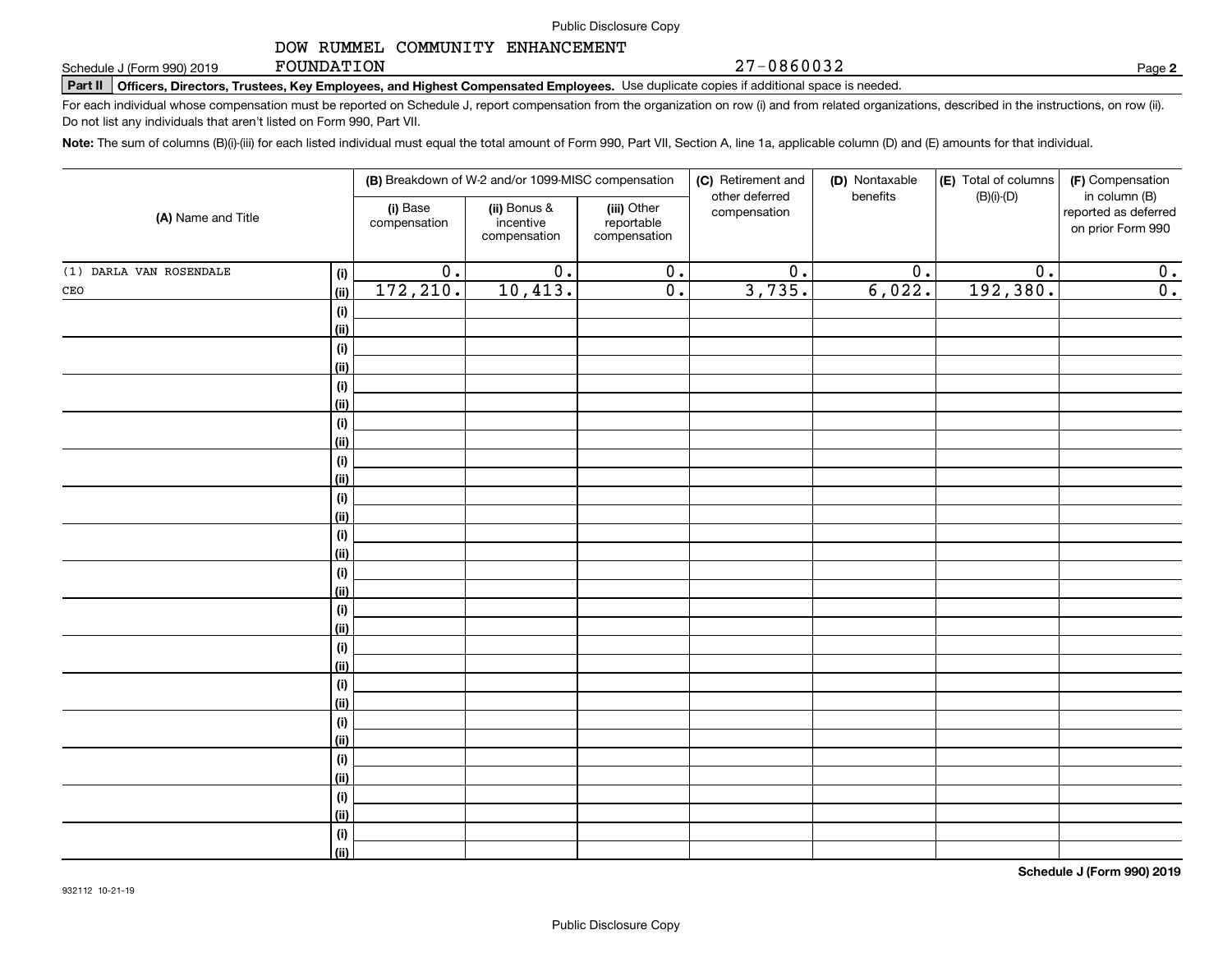Page 3

**Part III Supplemental Information**

Schedule J (Form 990) 2019 FOUNDATION<br>Part III Supplemental Information<br>Provide the information, explanation, or descriptions required for Part I, lines 1a, 1b, 3, 4a, 4b, 4c, 5a, 5b, 6a, 6b, 7, and 8, and for Part II. Als

#### SCHEDULE J, PART I, LINE 3

THE CEO WAS COMPENSATED BY A RELATED ORGANIZATION, DOW RUMMEL VILLAGE.

DOW RUMMEL COMMUNITY ENHANCEMENT FOUNDATION RELIED ON THE RELATED

ORGANIZATION FOR DETERMINING THE COMPENSATION FOR THE CEO USING THE

#### METHODS DESCRIBED IN PART I, LINE 3.

FOUNDATION

**Schedule J (Form 990) 2019**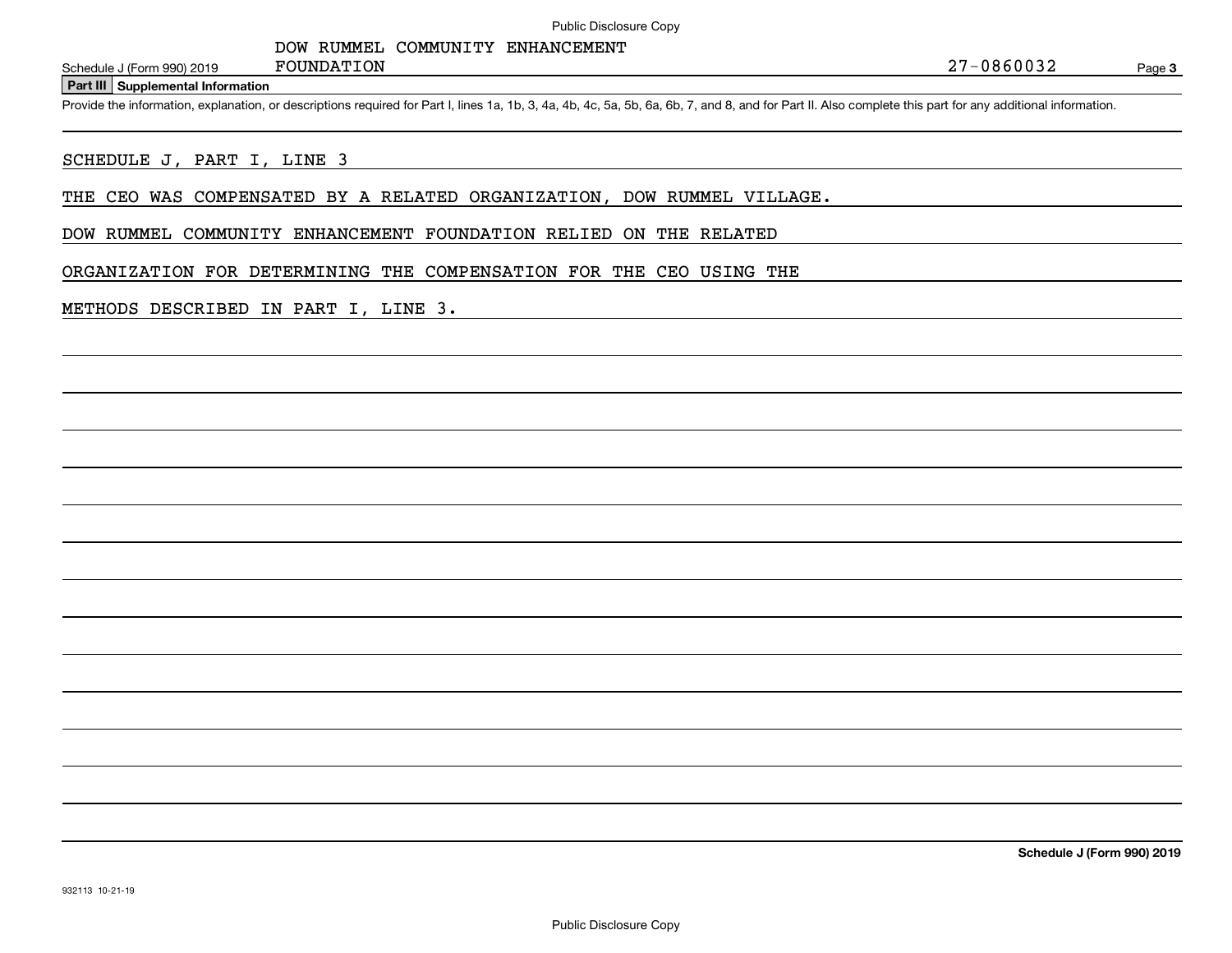# **SCHEDULE O Supplemental Information to Form 990 or 990-EZ**

Department of the Treasury **(Form 990 or 990-EZ)**

Internal Revenue Service

**Complete to provide information for responses to specific questions on Form 990 or 990-EZ or to provide any additional information. | Attach to Form 990 or 990-EZ. | Go to www.irs.gov/Form990 for the latest information.**



OMB No. 1545-0047

Name of the organization DOW RUMMEL COMMUNITY ENHANCEMENT

# FORM 990, PART III, LINE 1, DESCRIPTION OF ORGANIZATION MISSION: FOUNDATION 27-0860032

DEVISES AND PROPERTY OF ANY NATURE, AND TO USE, DISBURSE OR DONATE THE

INCOME OR PRINCIPAL THEREOF, FOR SUCH PURPOSES.

FORM 990, PART VI, SECTION A, LINE 6:

THE MEMBERS OF THE FOUNDATION SHALL BE THE MEMBERS OF THE BOARD OF

DIRECTORS OF DOW RUMMEL VILLAGE, A SOUTH DAKOTA NONPROFIT CORPORATION.

FORM 990, PART VI, SECTION A, LINE 7A:

THE MEMBERS OF THE FOUNDATION ELECT THE BOARD MEMBERS AT THE ANNUAL

MEETING. FOUNDATION MEMBERS ALSO VOTE ON PROPOSED ALTERATION, AMENDMENT, OR REPEAL OF THE BYLAWS.

FORM 990, PART VI, SECTION A, LINE 8B:

THE BOARD OF DIRECTORS MAY RESOLVE, FROM TIME TO TIME, TO CREATE, EXPAND, REDUCE OR DISBAND ONE OR MORE COMMITTEES TO ASSIST IN THE CONDUCT OF THE AFFAIRS OF THE FOUNDATION. THE PRESIDENT OF THE BOARD OF DIRECTORS SHALL APPOINT COMMITTEE MEMBERS AND EACH COMMITTEE SHALL INCLUDE AT LEAST ONE DIRECTOR. THE PRESIDENT WILL ACT AS AN EX-OFFICIO MEMBER OF ALL COMMITTEES. THE COMMITTEES SHALL HAVE AND MAY EXERCISE SUCH POWERS AS MAY BE PROVIDED IN THE RESOLUTION OF THE BOARD OF DIRECTORS DESIGNATING SUCH COMMITTEE. THE ORGANIZATION DOES NOT CURRENTLY HAVE COMMITTEES THAT HAVE THE AUTHORITY TO ACT ON BEHALF OF THE GOVERNING BODY.

FORM 990, PART VI, SECTION B, LINE 11B:

932211 09-06-19 LHA For Paperwork Reduction Act Notice, see the Instructions for Form 990 or 990-EZ. Schedule O (Form 990 or 990-EZ) (2019) THE CEO AND CFO WILL REVIEW THE 990 IN DETAIL. THE 990 WILL BE PROVIDED TO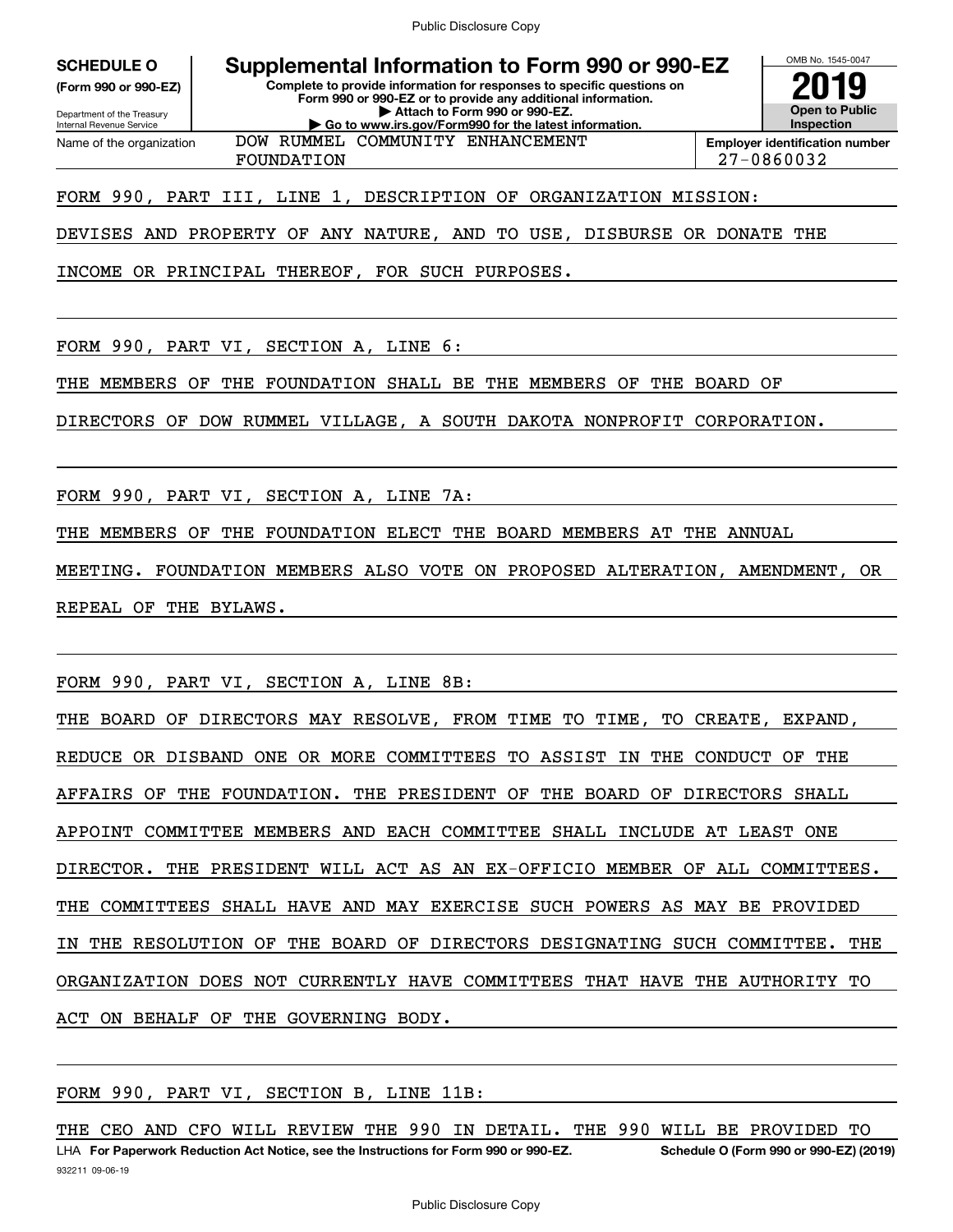| Schedule O (Form 990 or 990-EZ) (2019)<br>Page 2             |                                                                         |  |  |  |  |  |  |  |                                                     |  |  |  |
|--------------------------------------------------------------|-------------------------------------------------------------------------|--|--|--|--|--|--|--|-----------------------------------------------------|--|--|--|
|                                                              | Name of the organization DOW RUMMEL COMMUNITY ENHANCEMENT<br>FOUNDATION |  |  |  |  |  |  |  | <b>Employer identification number</b><br>27-0860032 |  |  |  |
| BOARD MEMBERS AT LEAST ONE WEEK BEFORE IT IS FILED WITH IRS. |                                                                         |  |  |  |  |  |  |  |                                                     |  |  |  |
|                                                              |                                                                         |  |  |  |  |  |  |  |                                                     |  |  |  |

FORM 990, PART VI, SECTION B, LINE 12C:

THE CONFLICT OF INTEREST POLICY COVERS BOARD MEMBERS, OFFICERS, AND MEMBERS OF COMMITTEES. A REQUEST IS MADE ANNUALLY TO EACH OF THEM FOR DISCLOSURE OF POTENTIAL CONFLICTS OF INTEREST. THE BOARD MAKES A DETERMINATION OF WHETHER THERE IS A CONFLICT OF INTEREST AND IF SO, IMPLEMENTS THE PROCEDURE FOR EVALUATING THE ISSUE OR TRANSACTION INVOLVED. ANY BOARD MEMBER, OFFICER, OR COMMITTEE MEMBER WITH A CONFLICT MUST REFRAIN FROM VOTING. HOWEVER, ANY MEMBER WHO IS EXCLUDED FROM VOTING BECAUSE OF SUCH POSSIBLE CONFLICT OF INTEREST MAY BRIEFLY STATE THEIR POSITION IN THE MATTER AND ANSWER PERTINENT QUESTIONS OF OTHER MEMBERS WHEN THE CONFLICTED MEMBER'S KNOWLEDGE OF THE MATTER WILL ASSIST THE BOARD OR COMMITTEE.

FORM 990, PART VI, SECTION C, LINE 19:

DOCUMENTS ARE MADE AVAILABLE UPON REQUEST.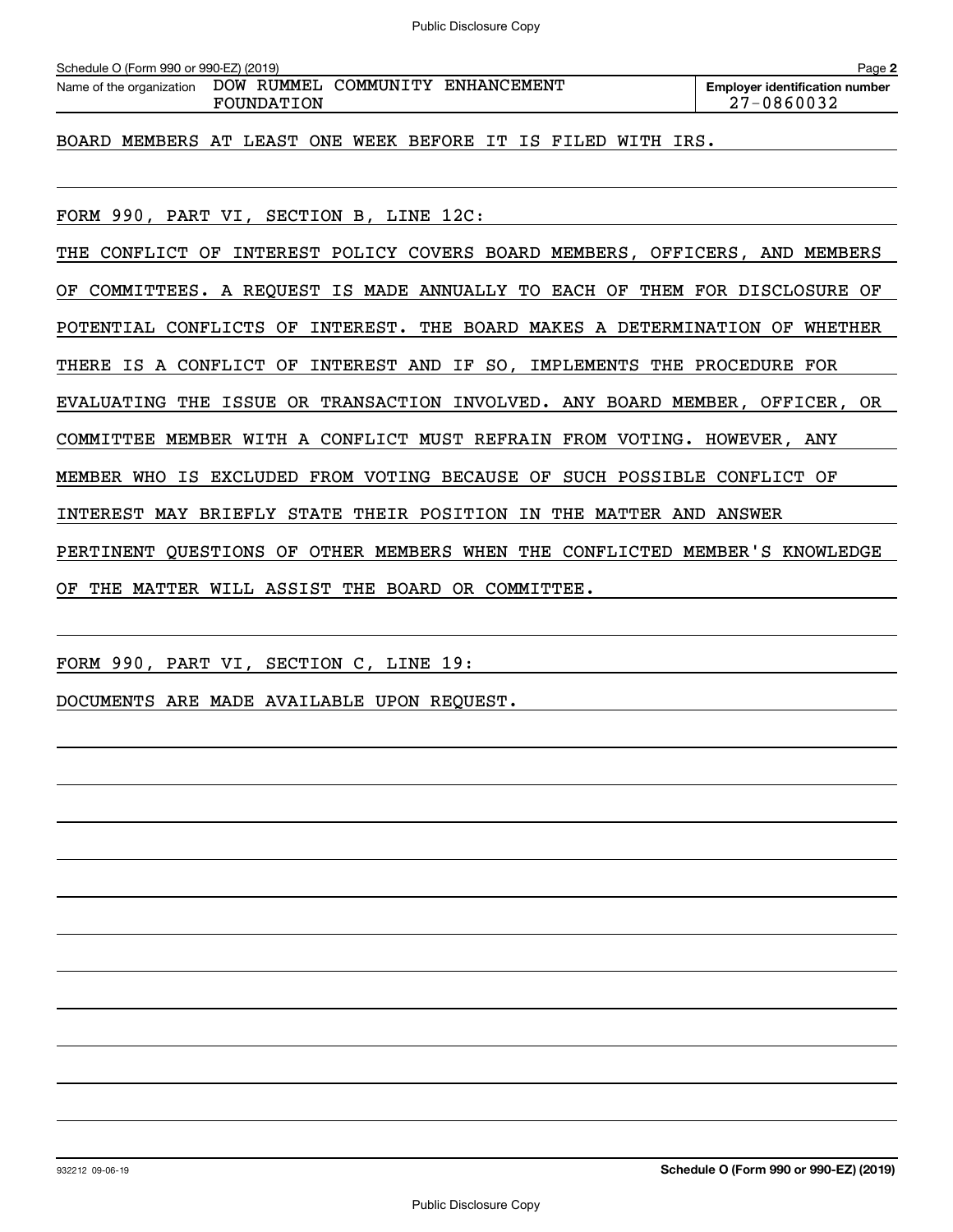| <b>SCHEDULE R</b>                                                                  |                                                          | <b>Related Organizations and Unrelated Partnerships</b>                                                                                                                      |                                                     |                                      |                                                          |     |                                                     | OMB No. 1545-0047 |                                                            |  |
|------------------------------------------------------------------------------------|----------------------------------------------------------|------------------------------------------------------------------------------------------------------------------------------------------------------------------------------|-----------------------------------------------------|--------------------------------------|----------------------------------------------------------|-----|-----------------------------------------------------|-------------------|------------------------------------------------------------|--|
| (Form 990)<br>Department of the Treasury<br>Internal Revenue Service               |                                                          | Complete if the organization answered "Yes" on Form 990, Part IV, line 33, 34, 35b, 36, or 37.                                                                               | Attach to Form 990.                                 |                                      |                                                          |     | 2019<br><b>Open to Public</b><br>Inspection         |                   |                                                            |  |
| Name of the organization                                                           | FOUNDATION                                               | Go to www.irs.gov/Form990 for instructions and the latest information.<br>DOW RUMMEL COMMUNITY ENHANCEMENT                                                                   |                                                     |                                      |                                                          |     | <b>Employer identification number</b><br>27-0860032 |                   |                                                            |  |
| Part I                                                                             |                                                          | Identification of Disregarded Entities. Complete if the organization answered "Yes" on Form 990, Part IV, line 33.                                                           |                                                     |                                      |                                                          |     |                                                     |                   |                                                            |  |
| (a)<br>Name, address, and EIN (if applicable)<br>of disregarded entity             |                                                          | (b)<br>Primary activity                                                                                                                                                      | (c)<br>Legal domicile (state or<br>foreign country) | (d)<br>Total income                  | (e)<br>End-of-year assets                                |     | (f)<br>Direct controlling<br>entity                 |                   |                                                            |  |
|                                                                                    |                                                          |                                                                                                                                                                              |                                                     |                                      |                                                          |     |                                                     |                   |                                                            |  |
|                                                                                    |                                                          |                                                                                                                                                                              |                                                     |                                      |                                                          |     |                                                     |                   |                                                            |  |
|                                                                                    |                                                          |                                                                                                                                                                              |                                                     |                                      |                                                          |     |                                                     |                   |                                                            |  |
| Part II                                                                            | organizations during the tax year.                       | Identification of Related Tax-Exempt Organizations. Complete if the organization answered "Yes" on Form 990, Part IV, line 34, because it had one or more related tax-exempt |                                                     |                                      |                                                          |     |                                                     |                   |                                                            |  |
|                                                                                    | (a)<br>Name, address, and EIN<br>of related organization | (b)<br>Primary activity                                                                                                                                                      | (c)<br>Legal domicile (state or<br>foreign country) | (d)<br><b>Exempt Code</b><br>section | (e)<br>Public charity<br>status (if section<br>501(c)(3) |     | (f)<br>Direct controlling<br>entity                 | Yes               | $(g)$<br>Section 512(b)(13)<br>controlled<br>entity?<br>No |  |
| DOW RUMMEL VILLAGE - 46-0271277<br>1321 W. DOW RUMMEL ST.<br>SIOUX FALLS, SD 57104 |                                                          | TO PROVIDE FRIENDLY,<br>SECURE RETIREMENT LIVING                                                                                                                             | SOUTH DAKOTA                                        | 501(C)(3)                            | LINE 11                                                  | N/A |                                                     |                   | $\mathbf X$                                                |  |
|                                                                                    |                                                          |                                                                                                                                                                              |                                                     |                                      |                                                          |     |                                                     |                   |                                                            |  |
|                                                                                    |                                                          |                                                                                                                                                                              |                                                     |                                      |                                                          |     |                                                     |                   |                                                            |  |
|                                                                                    |                                                          |                                                                                                                                                                              |                                                     |                                      |                                                          |     |                                                     |                   |                                                            |  |

**For Paperwork Reduction Act Notice, see the Instructions for Form 990. Schedule R (Form 990) 2019**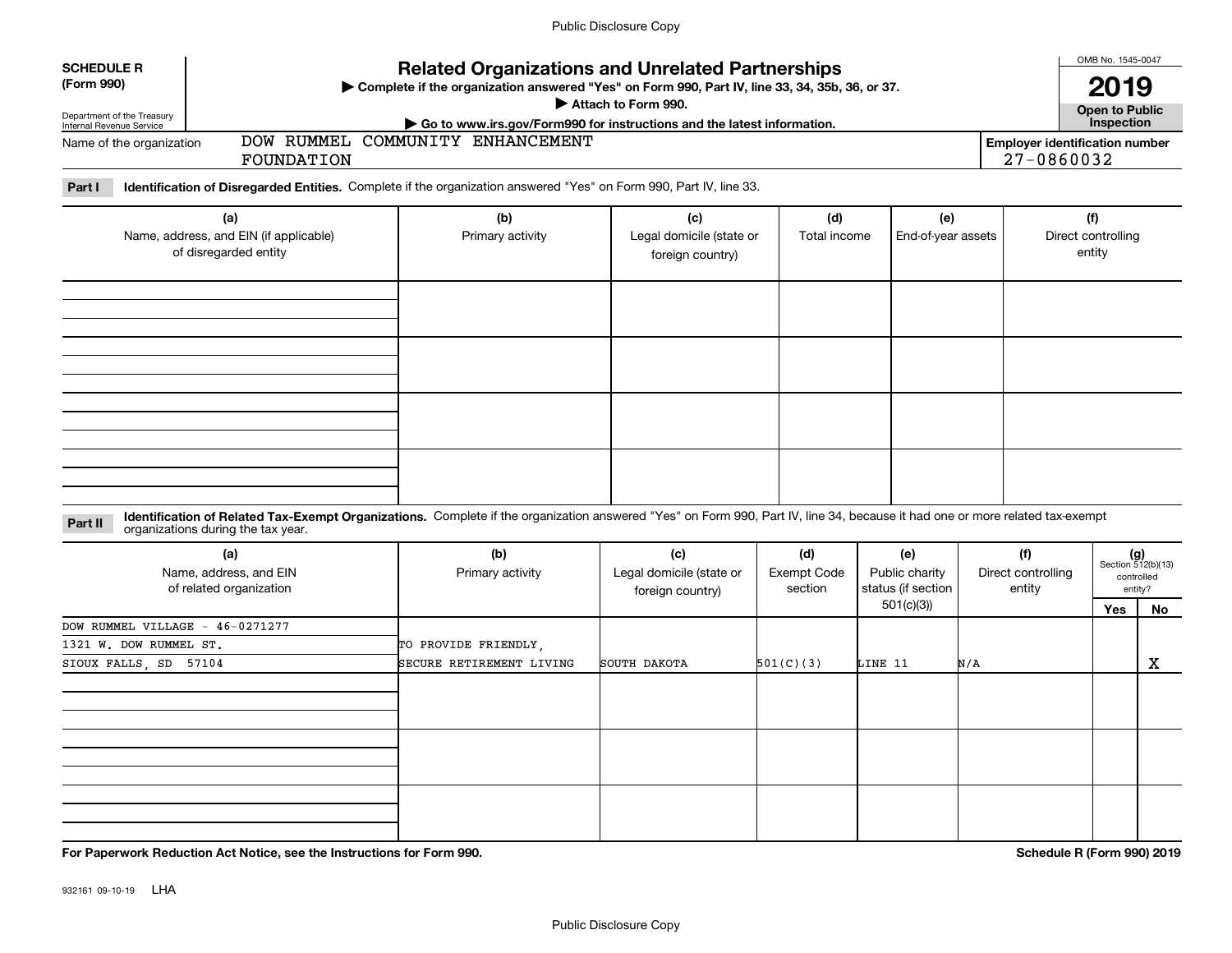# Schedule R (Form 990) 2019 FOUNDATION

#### **2**FOUNDATION 27-0860032

**Identification of Related Organizations Taxable as a Partnership.** Complete if the organization answered "Yes" on Form 990, Part IV, line 34, because it had one or more related **Part III** organizations treated as a partnership during the tax year.

| (a)                                               | (b)              | (c)                  | (d)                          | (e)                                                                 | (f)                      | (g)                     |  | (h)          | (i)                                      | (j)                | (k)                         |  |                       |
|---------------------------------------------------|------------------|----------------------|------------------------------|---------------------------------------------------------------------|--------------------------|-------------------------|--|--------------|------------------------------------------|--------------------|-----------------------------|--|-----------------------|
| Name, address, and EIN<br>of related organization | Primary activity | Legal<br>domicile    | Direct controlling<br>entity | Predominant income                                                  | Share of total<br>income | Share of<br>end-of-year |  |              | Disproportionate                         |                    | Code V-UBI<br>amount in box |  | General or Percentage |
|                                                   |                  | (state or<br>foreign |                              |                                                                     |                          | assets                  |  | allocations? |                                          | managing ownership |                             |  |                       |
|                                                   |                  | country)             |                              | related, unrelated,<br>excluded from tax under<br>sections 512-514) |                          |                         |  | Yes   No     | 20 of Schedule<br>K-1 (Form 1065) Yes No |                    |                             |  |                       |
|                                                   |                  |                      |                              |                                                                     |                          |                         |  |              |                                          |                    |                             |  |                       |
|                                                   |                  |                      |                              |                                                                     |                          |                         |  |              |                                          |                    |                             |  |                       |
|                                                   |                  |                      |                              |                                                                     |                          |                         |  |              |                                          |                    |                             |  |                       |
|                                                   |                  |                      |                              |                                                                     |                          |                         |  |              |                                          |                    |                             |  |                       |
|                                                   |                  |                      |                              |                                                                     |                          |                         |  |              |                                          |                    |                             |  |                       |
|                                                   |                  |                      |                              |                                                                     |                          |                         |  |              |                                          |                    |                             |  |                       |
|                                                   |                  |                      |                              |                                                                     |                          |                         |  |              |                                          |                    |                             |  |                       |
|                                                   |                  |                      |                              |                                                                     |                          |                         |  |              |                                          |                    |                             |  |                       |
|                                                   |                  |                      |                              |                                                                     |                          |                         |  |              |                                          |                    |                             |  |                       |
|                                                   |                  |                      |                              |                                                                     |                          |                         |  |              |                                          |                    |                             |  |                       |
|                                                   |                  |                      |                              |                                                                     |                          |                         |  |              |                                          |                    |                             |  |                       |
|                                                   |                  |                      |                              |                                                                     |                          |                         |  |              |                                          |                    |                             |  |                       |
|                                                   |                  |                      |                              |                                                                     |                          |                         |  |              |                                          |                    |                             |  |                       |
|                                                   |                  |                      |                              |                                                                     |                          |                         |  |              |                                          |                    |                             |  |                       |
|                                                   |                  |                      |                              |                                                                     |                          |                         |  |              |                                          |                    |                             |  |                       |
|                                                   |                  |                      |                              |                                                                     |                          |                         |  |              |                                          |                    |                             |  |                       |
|                                                   |                  |                      |                              |                                                                     |                          |                         |  |              |                                          |                    |                             |  |                       |

**Identification of Related Organizations Taxable as a Corporation or Trust.** Complete if the organization answered "Yes" on Form 990, Part IV, line 34, because it had one or more related **Part IV** organizations treated as a corporation or trust during the tax year.

| Primary activity | (c)<br>Legal domicile<br>(state or<br>foreign | (d)<br>Direct controlling<br>entity | (e)<br>Type of entity<br>(C corp, S corp,<br>or trust) | (f)<br>Share of total<br>income | (g)<br>Share of<br>end-of-year | (h)<br>Percentage<br>ownership | $\begin{array}{c} \textbf{(i)}\\ \text{Section}\\ 512 \text{(b)} \text{(13)}\\ \text{controlled}\\ \text{entity?} \end{array}$ |
|------------------|-----------------------------------------------|-------------------------------------|--------------------------------------------------------|---------------------------------|--------------------------------|--------------------------------|--------------------------------------------------------------------------------------------------------------------------------|
|                  | country)                                      |                                     |                                                        |                                 |                                |                                | Yes No                                                                                                                         |
|                  |                                               |                                     |                                                        |                                 |                                |                                |                                                                                                                                |
|                  |                                               |                                     |                                                        |                                 |                                |                                |                                                                                                                                |
|                  |                                               |                                     |                                                        |                                 |                                |                                |                                                                                                                                |
|                  |                                               |                                     |                                                        |                                 |                                |                                |                                                                                                                                |
|                  |                                               |                                     |                                                        |                                 |                                |                                |                                                                                                                                |
|                  |                                               |                                     |                                                        |                                 |                                |                                |                                                                                                                                |
|                  |                                               |                                     |                                                        |                                 |                                |                                |                                                                                                                                |
|                  |                                               |                                     |                                                        |                                 |                                |                                |                                                                                                                                |
|                  |                                               |                                     |                                                        |                                 |                                |                                |                                                                                                                                |
|                  |                                               |                                     |                                                        |                                 |                                |                                |                                                                                                                                |
|                  |                                               |                                     |                                                        |                                 |                                |                                |                                                                                                                                |
|                  |                                               |                                     |                                                        |                                 |                                | assets                         |                                                                                                                                |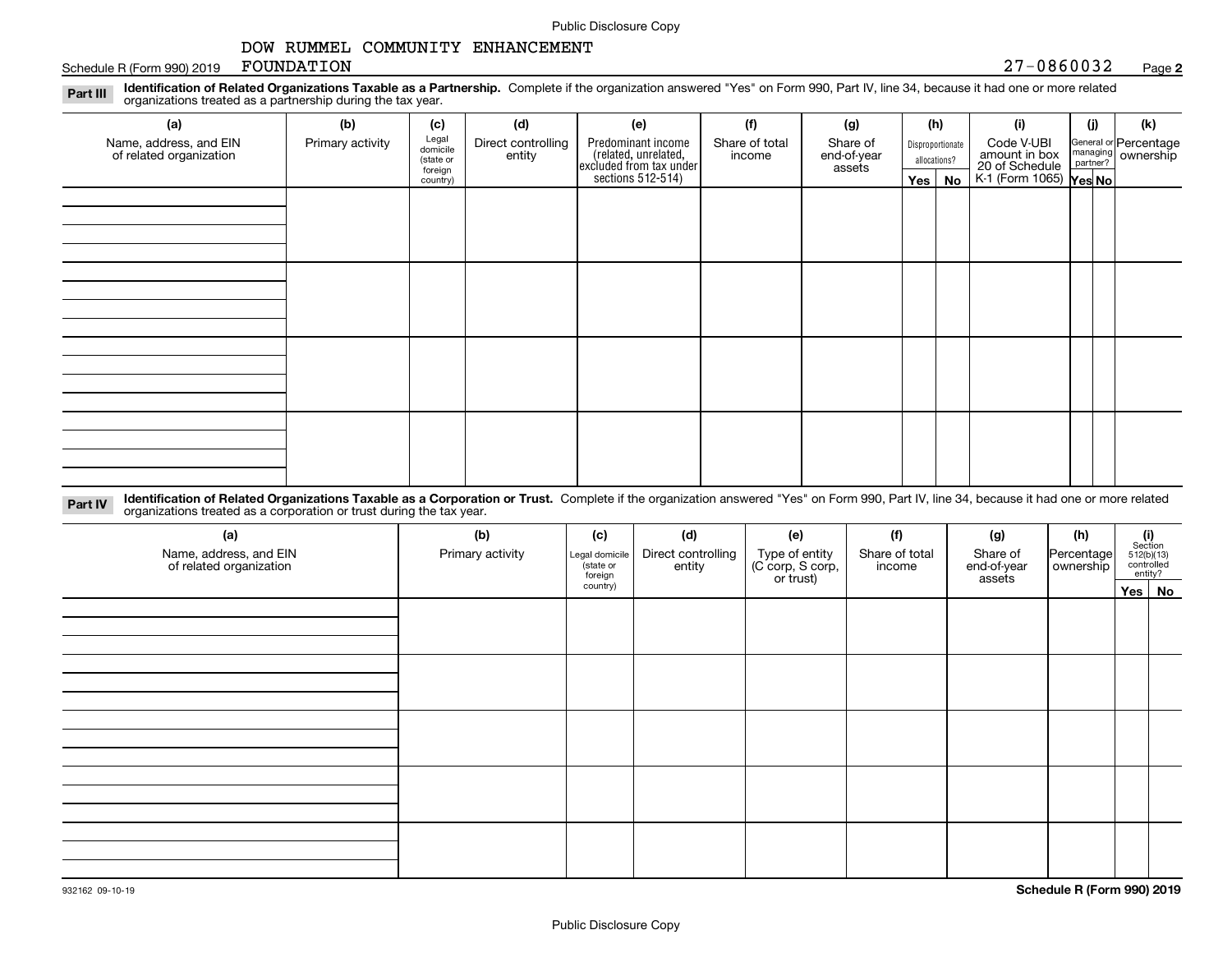# DOW RUMMEL COMMUNITY ENHANCEMENT

Schedule R (Form 990) 2019 FOUNDATION

| Part V | Transactions With Related Organizations. Complete if the organization answered "Yes" on Form 990, Part IV, line 34, 35b, or 36.                                                                                                |                |             |              |
|--------|--------------------------------------------------------------------------------------------------------------------------------------------------------------------------------------------------------------------------------|----------------|-------------|--------------|
|        | Note: Complete line 1 if any entity is listed in Parts II, III, or IV of this schedule.                                                                                                                                        |                | Yes         | No           |
|        | During the tax year, did the organization engage in any of the following transactions with one or more related organizations listed in Parts II-IV?                                                                            |                |             |              |
|        |                                                                                                                                                                                                                                | 1a             |             | $\mathbf X$  |
|        | b Gift, grant, or capital contribution to related organization(s) manufactured and contribution to related organization(s)                                                                                                     | 1 <sub>b</sub> | X           |              |
|        |                                                                                                                                                                                                                                | 1 <sub>c</sub> |             | X            |
|        |                                                                                                                                                                                                                                | 1 <sub>d</sub> |             | X            |
|        |                                                                                                                                                                                                                                | 1e             |             | $\mathbf X$  |
|        |                                                                                                                                                                                                                                |                |             |              |
|        | f Dividends from related organization(s) www.assession.com/www.assession.com/www.assession.com/www.assession.com/www.assession.com/www.assession.com/www.assession.com/www.assession.com/www.assession.com/www.assession.com/w | 1f             |             | X            |
|        | $g$ Sale of assets to related organization(s) manufacture content content to the content of the content of the content of the content of the content of the content of the content of the content of the content of the conte  | 1a             |             | $\mathbf x$  |
|        | h Purchase of assets from related organization(s) manufactured manufactured manufactured manufactured manufactured manufactured manufactured manufactured manufactured manufactured manufactured manufactured manufactured man | 1 <sub>h</sub> |             | $\mathbf x$  |
|        | Exchange of assets with related organization(s) www.communically.communically contract and a set of assets with related organization(s)                                                                                        | 1i.            |             | $\mathbf x$  |
|        | Lease of facilities, equipment, or other assets to related organization(s) manufaction manufacture in the substitution of facilities, equipment, or other assets to related organization(s) manufacture in the manufacture in  | 1i             |             | $\mathbf x$  |
|        |                                                                                                                                                                                                                                |                |             |              |
|        | k Lease of facilities, equipment, or other assets from related organization(s) manufaction content and content to the content of facilities, equipment, or other assets from related organization(s) manufaction content and c | 1k             |             | $\mathbf x$  |
|        | Performance of services or membership or fundraising solicitations for related organization(s)                                                                                                                                 | 11             |             | $\mathbf{x}$ |
|        |                                                                                                                                                                                                                                | 1 <sub>m</sub> | $\mathbf x$ |              |
|        |                                                                                                                                                                                                                                | 1n             | X           |              |
|        |                                                                                                                                                                                                                                | 1o             | X           |              |
|        |                                                                                                                                                                                                                                |                |             |              |
|        | p Reimbursement paid to related organization(s) for expenses [1111] and the content of the content of the content of the content of the content of the content of the content of the content of the content of the content of  | 1p             |             | X            |
|        |                                                                                                                                                                                                                                | 1α             |             | X            |
|        |                                                                                                                                                                                                                                |                |             |              |
|        | r Other transfer of cash or property to related organization(s)                                                                                                                                                                | 1r             |             | X            |
|        |                                                                                                                                                                                                                                | 1s             |             | $\mathbf X$  |
|        | 2 If the answer to any of the above is "Yes." see the instructions for information on who must complete this line, including covered relationships and transaction thresholds.                                                 |                |             |              |

| (a)<br>Name of related organization | (b)<br>Transaction<br>type (a-s) | (c)<br>Amount involved | (d)<br>Method of determining amount involved |
|-------------------------------------|----------------------------------|------------------------|----------------------------------------------|
| (1)                                 |                                  |                        |                                              |
| (2)                                 |                                  |                        |                                              |
| (3)                                 |                                  |                        |                                              |
| (4)                                 |                                  |                        |                                              |
| (5)                                 |                                  |                        |                                              |
| (6)                                 |                                  |                        |                                              |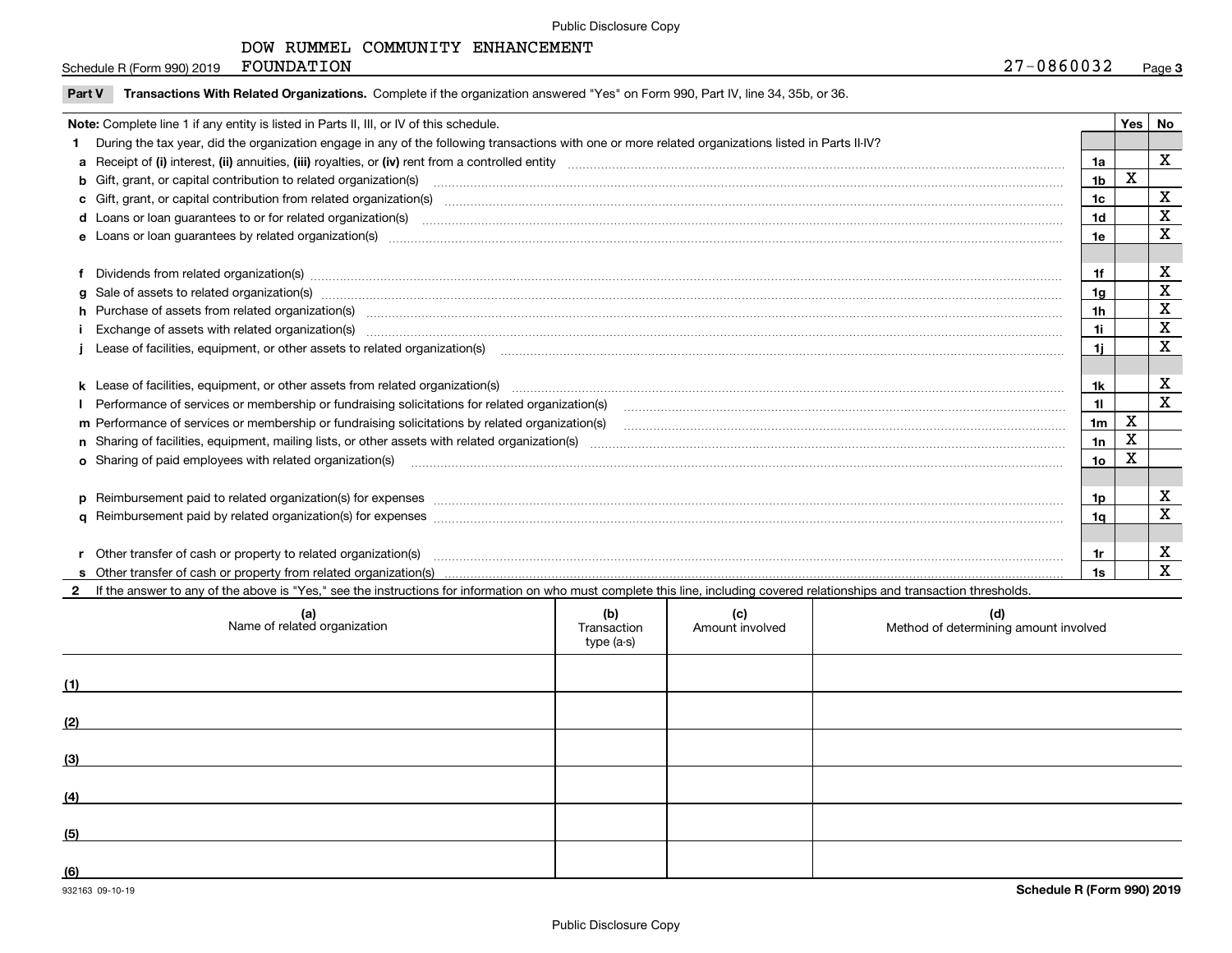Schedule R (Form 990) 2019 Page FOUNDATION 27-0860032

# **Part VI Unrelated Organizations Taxable as a Partnership.**  Complete if the organization answered "Yes" on Form 990, Part IV, line 37.

Provide the following information for each entity taxed as a partnership through which the organization conducted more than five percent of its activities (measured by total assets or gross revenue) that was not a related organization. See instructions regarding exclusion for certain investment partnerships.

| (a)                    | .<br>(b)         | (c)               | <br><br>(d)                                                                                |                                                                                                                  | (f)      | (g)         | (h)                   | (i)                                                                                                    | (i)    | $(\mathsf{k})$ |
|------------------------|------------------|-------------------|--------------------------------------------------------------------------------------------|------------------------------------------------------------------------------------------------------------------|----------|-------------|-----------------------|--------------------------------------------------------------------------------------------------------|--------|----------------|
| Name, address, and EIN | Primary activity | Legal domicile    |                                                                                            | $\begin{array}{c} \textbf{(e)}\\ \text{Are all} \\ \text{partners sec.}\\ 501(c)(3)\\ \text{orgs.?} \end{array}$ | Share of | Share of    | Dispropor-<br>tionate |                                                                                                        |        |                |
| of entity              |                  | (state or foreign | Predominant income<br>(related, unrelated,<br>excluded from tax under<br>sections 512-514) |                                                                                                                  | total    | end-of-year | allocations?          | Code V-UBI<br>amount in box 20 managing<br>of Schedule K-1 partner? ownership<br>(Form 1065)<br>ves No |        |                |
|                        |                  | country)          |                                                                                            | Yes No                                                                                                           | income   | assets      | Yes No                |                                                                                                        | Yes No |                |
|                        |                  |                   |                                                                                            |                                                                                                                  |          |             |                       |                                                                                                        |        |                |
|                        |                  |                   |                                                                                            |                                                                                                                  |          |             |                       |                                                                                                        |        |                |
|                        |                  |                   |                                                                                            |                                                                                                                  |          |             |                       |                                                                                                        |        |                |
|                        |                  |                   |                                                                                            |                                                                                                                  |          |             |                       |                                                                                                        |        |                |
|                        |                  |                   |                                                                                            |                                                                                                                  |          |             |                       |                                                                                                        |        |                |
|                        |                  |                   |                                                                                            |                                                                                                                  |          |             |                       |                                                                                                        |        |                |
|                        |                  |                   |                                                                                            |                                                                                                                  |          |             |                       |                                                                                                        |        |                |
|                        |                  |                   |                                                                                            |                                                                                                                  |          |             |                       |                                                                                                        |        |                |
|                        |                  |                   |                                                                                            |                                                                                                                  |          |             |                       |                                                                                                        |        |                |
|                        |                  |                   |                                                                                            |                                                                                                                  |          |             |                       |                                                                                                        |        |                |
|                        |                  |                   |                                                                                            |                                                                                                                  |          |             |                       |                                                                                                        |        |                |
|                        |                  |                   |                                                                                            |                                                                                                                  |          |             |                       |                                                                                                        |        |                |
|                        |                  |                   |                                                                                            |                                                                                                                  |          |             |                       |                                                                                                        |        |                |
|                        |                  |                   |                                                                                            |                                                                                                                  |          |             |                       |                                                                                                        |        |                |
|                        |                  |                   |                                                                                            |                                                                                                                  |          |             |                       |                                                                                                        |        |                |
|                        |                  |                   |                                                                                            |                                                                                                                  |          |             |                       |                                                                                                        |        |                |
|                        |                  |                   |                                                                                            |                                                                                                                  |          |             |                       |                                                                                                        |        |                |
|                        |                  |                   |                                                                                            |                                                                                                                  |          |             |                       |                                                                                                        |        |                |
|                        |                  |                   |                                                                                            |                                                                                                                  |          |             |                       |                                                                                                        |        |                |
|                        |                  |                   |                                                                                            |                                                                                                                  |          |             |                       |                                                                                                        |        |                |
|                        |                  |                   |                                                                                            |                                                                                                                  |          |             |                       |                                                                                                        |        |                |
|                        |                  |                   |                                                                                            |                                                                                                                  |          |             |                       |                                                                                                        |        |                |
|                        |                  |                   |                                                                                            |                                                                                                                  |          |             |                       |                                                                                                        |        |                |
|                        |                  |                   |                                                                                            |                                                                                                                  |          |             |                       |                                                                                                        |        |                |
|                        |                  |                   |                                                                                            |                                                                                                                  |          |             |                       |                                                                                                        |        |                |
|                        |                  |                   |                                                                                            |                                                                                                                  |          |             |                       |                                                                                                        |        |                |
|                        |                  |                   |                                                                                            |                                                                                                                  |          |             |                       |                                                                                                        |        |                |
|                        |                  |                   |                                                                                            |                                                                                                                  |          |             |                       |                                                                                                        |        |                |
|                        |                  |                   |                                                                                            |                                                                                                                  |          |             |                       |                                                                                                        |        |                |
|                        |                  |                   |                                                                                            |                                                                                                                  |          |             |                       |                                                                                                        |        |                |

**Schedule R (Form 990) 2019**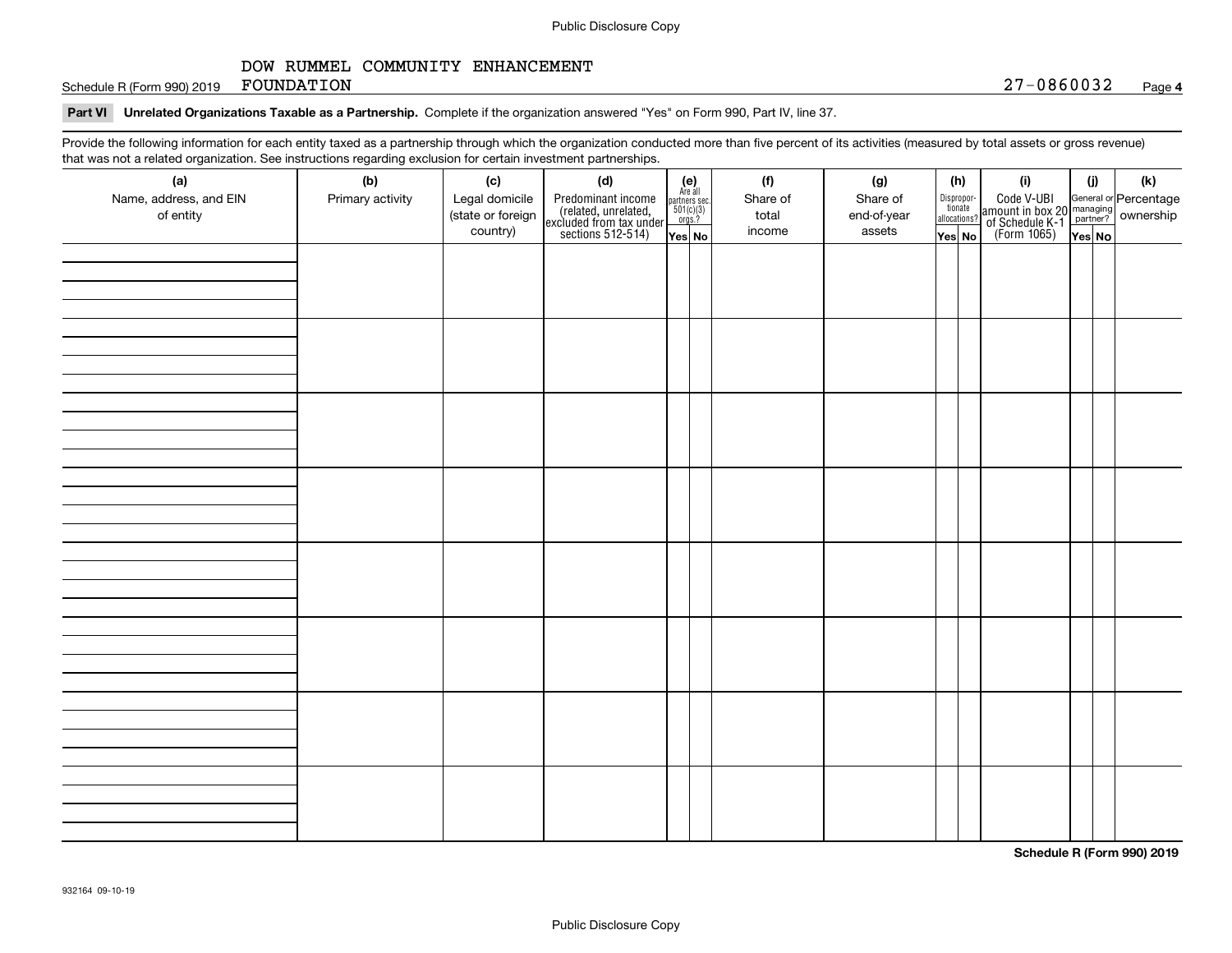|  | Public Disclosure Copy |  |
|--|------------------------|--|
|--|------------------------|--|

# **Part VII Supplemental Information** FOUNDATION

Provide additional information for responses to questions on Schedule R. See instructions.